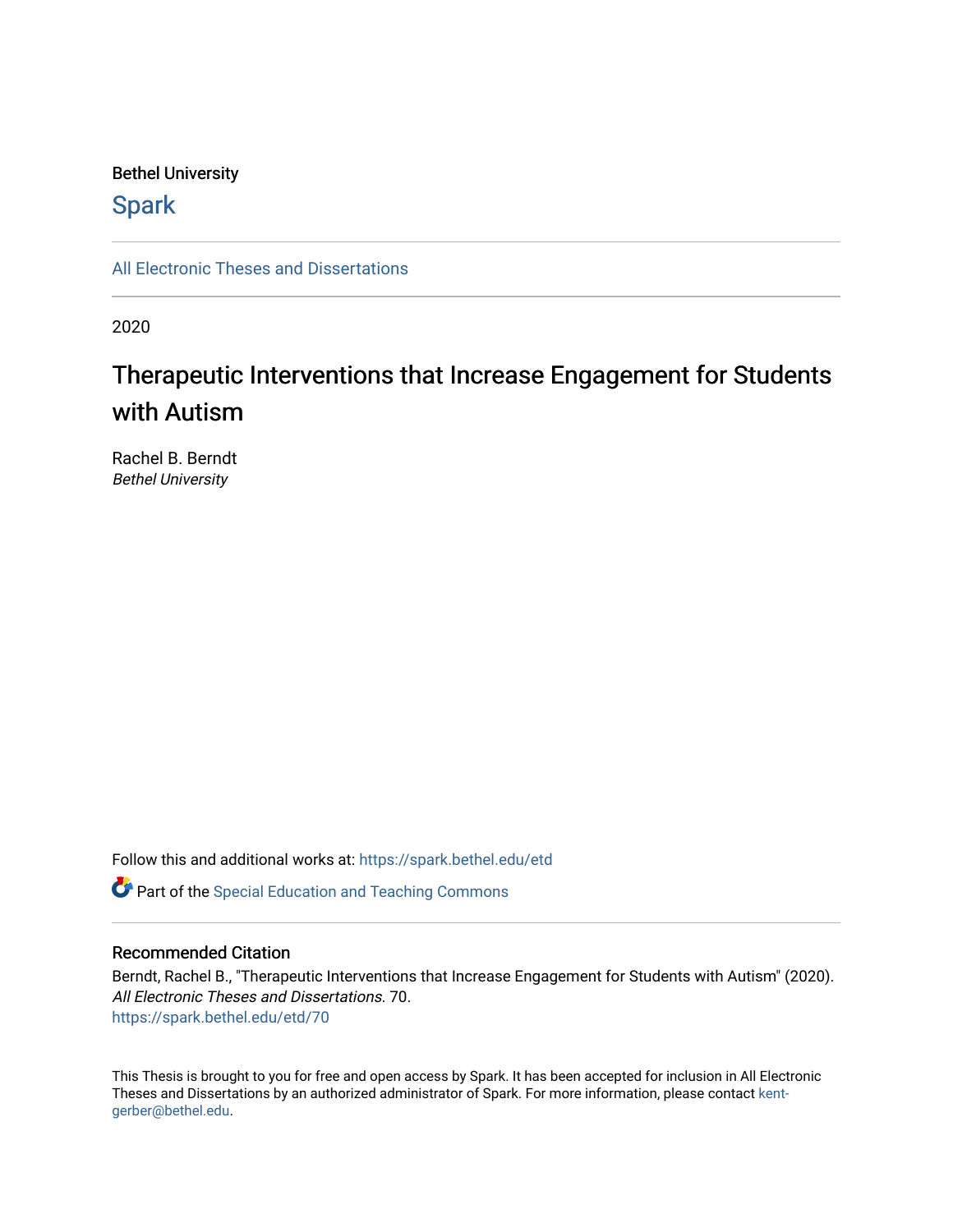# THERAPEUTIC INTERVENTIONS THAT INCREASE ENGAGEMENT FOR STUDENTS WITH

AUTISM

A MASTER'S THESIS

# SUBMITTED TO THE FACULTY

# OF BETHEL UNIVERSITY

BY

RACHEL BERNDT

IN PARTIAL FULFILLMENT OF THE REQUIREMENTS

FOR THE DEGREE OF

MASTER OF ARTS IN EDUCATION

APRIL 2020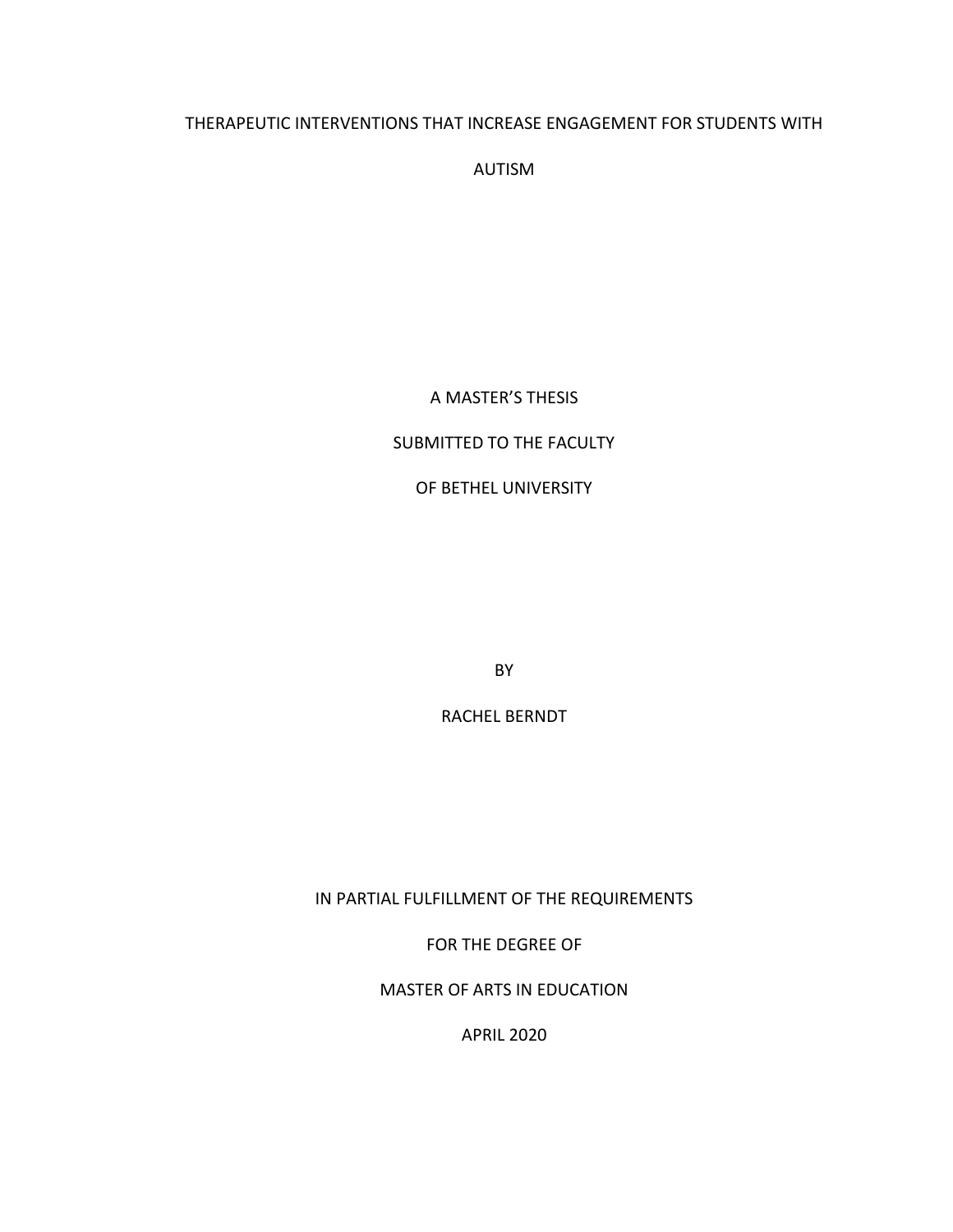# BETHEL UNIVERSITY

# THERAPEUTIC INTERVENTIONS THAT INCREASE ENGAGEMENT FOR STUDENTS WITH

AUTISM

Rachel Berndt

APRIL 2020

APPROVED

Thesis Advisor: Nathan Elliott, M.A.

Program Director: Lisa Silmser, Ed.D.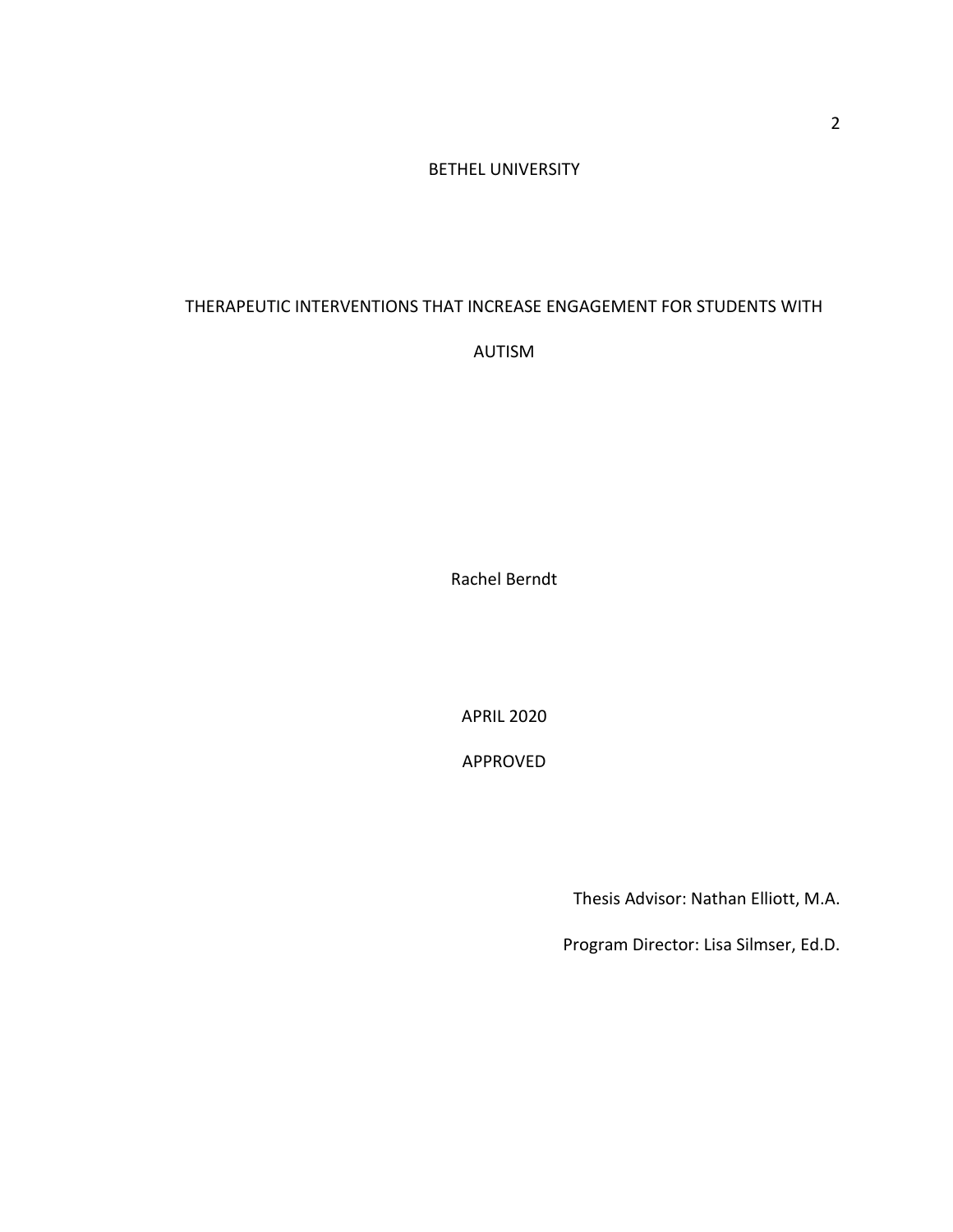# Acknowledgements

A special thank you to the advisory staff at Bethel University, my family, and my friends for continuous encouragement and support throughout this process. I look forward to applying my new found knowledge regarding therapeutic interventions to improve the educational experience for my students with an autism spectrum disorder.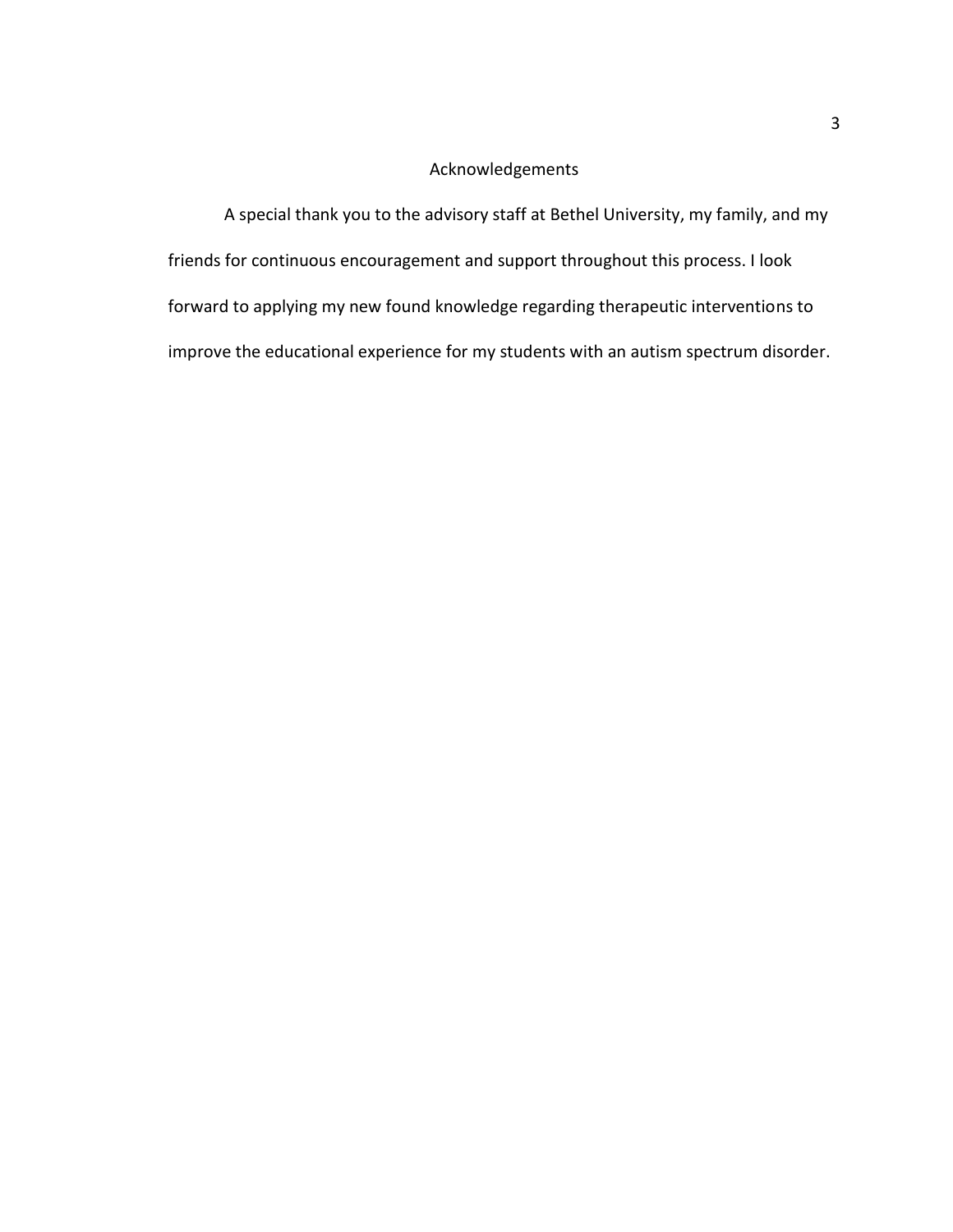#### Abstract

Students with autism require unique programming to increase engagement in the classroom setting. This literature review is a collection of research-based studies involving animal assisted interventions, music therapy, art therapy, speech-language therapy, occupational therapy, and cognitive behavioral therapy. The results of these studies suggest that when provided the therapeutic interventions listed above, students with autism increase engagement in the classroom due to the expansion of language and social communication skills and the decrease of maladaptive behaviors. Given purposeful and collaborative therapeutic interventions, students learn how to problem solve, collaborate, and communicate with adults and peers. Sensory processing challenges are addressed and environmental stimuli are better tolerated. Educators should collaborate with parents and therapists to provide a well-rounded educational program that enables students to their full potential in the classroom. Meaningful learning occurs when basic needs are met and students are able to focus and communicate effectively in the classroom.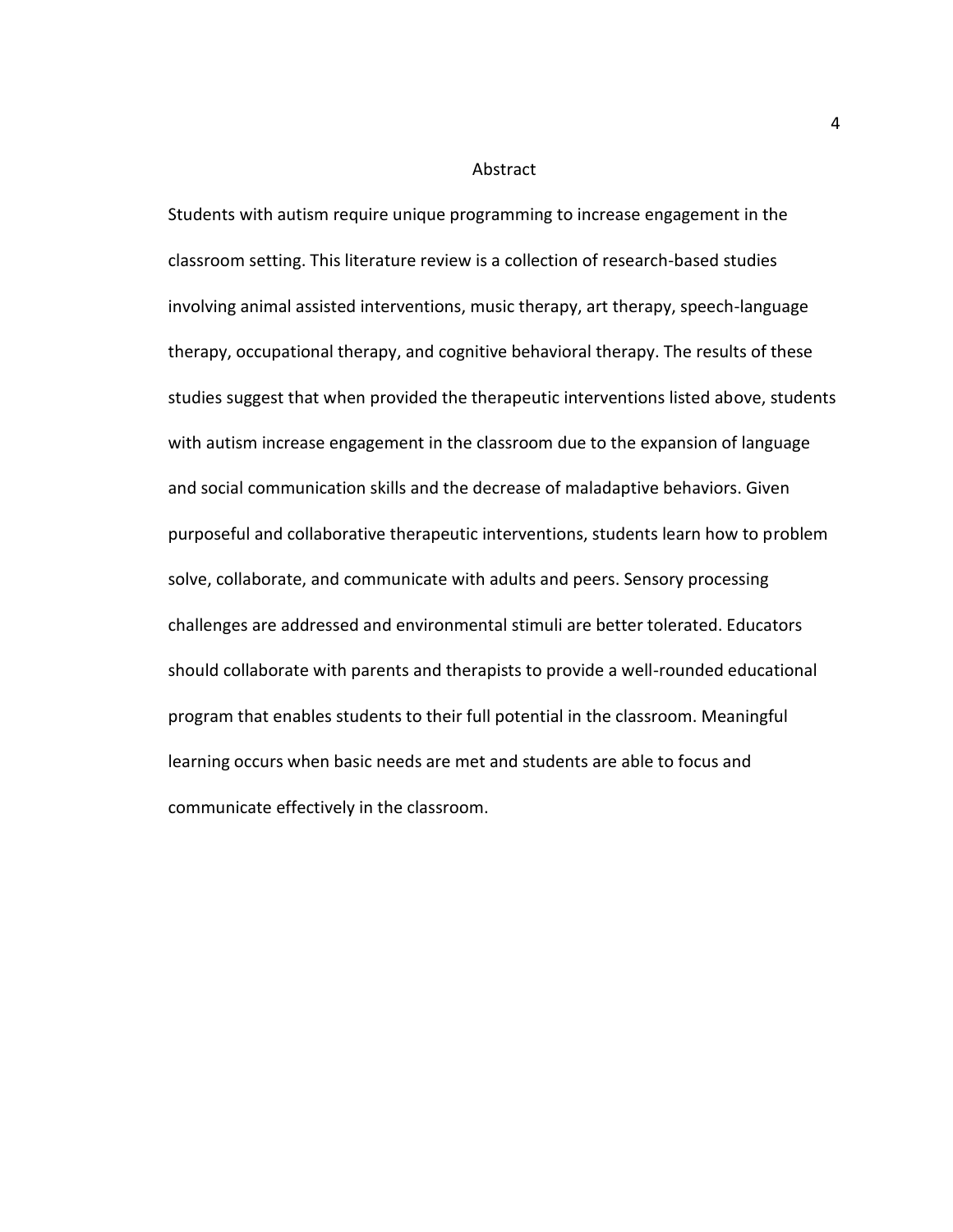# Table of Contents

| 19 |
|----|
|    |
|    |
|    |
|    |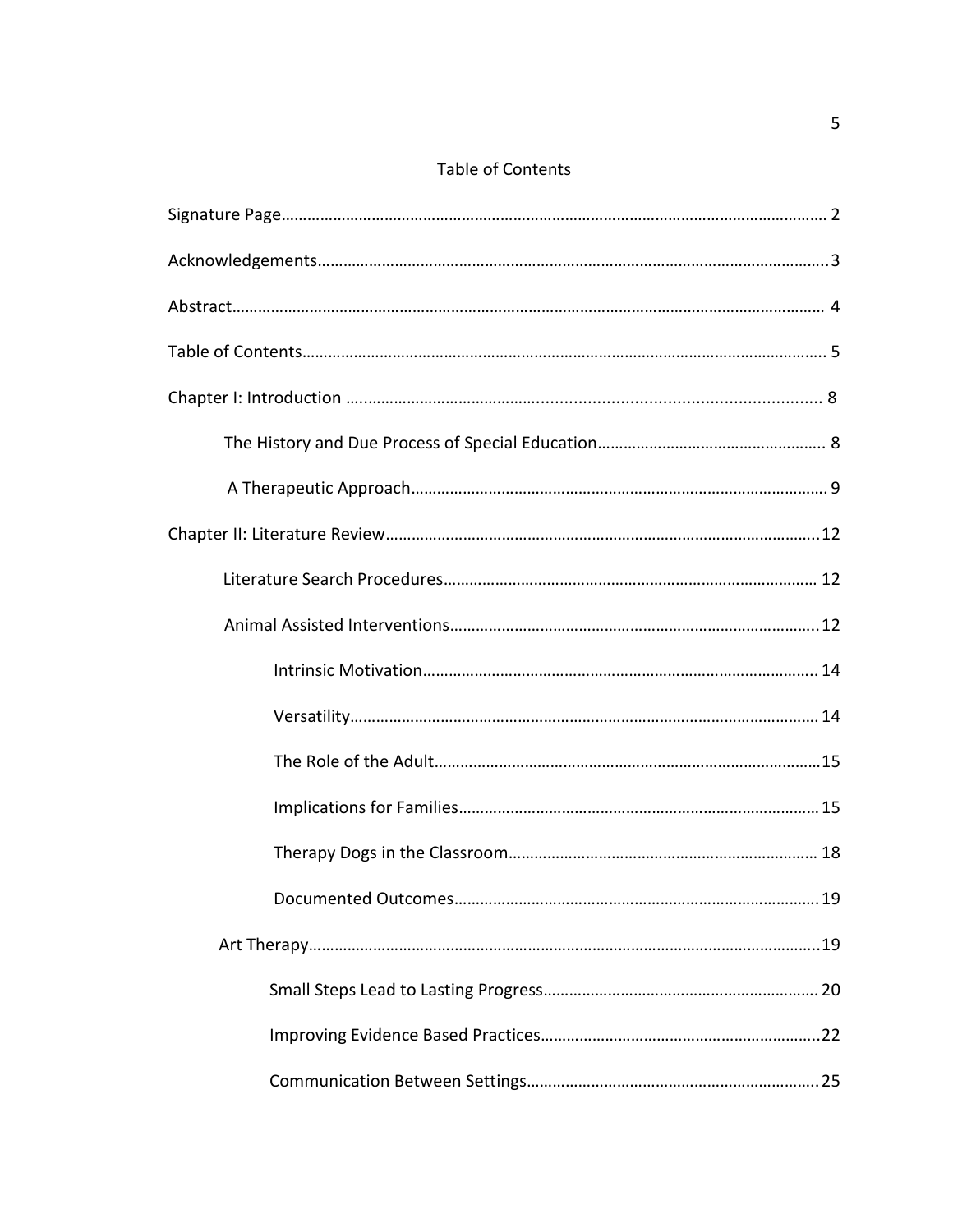6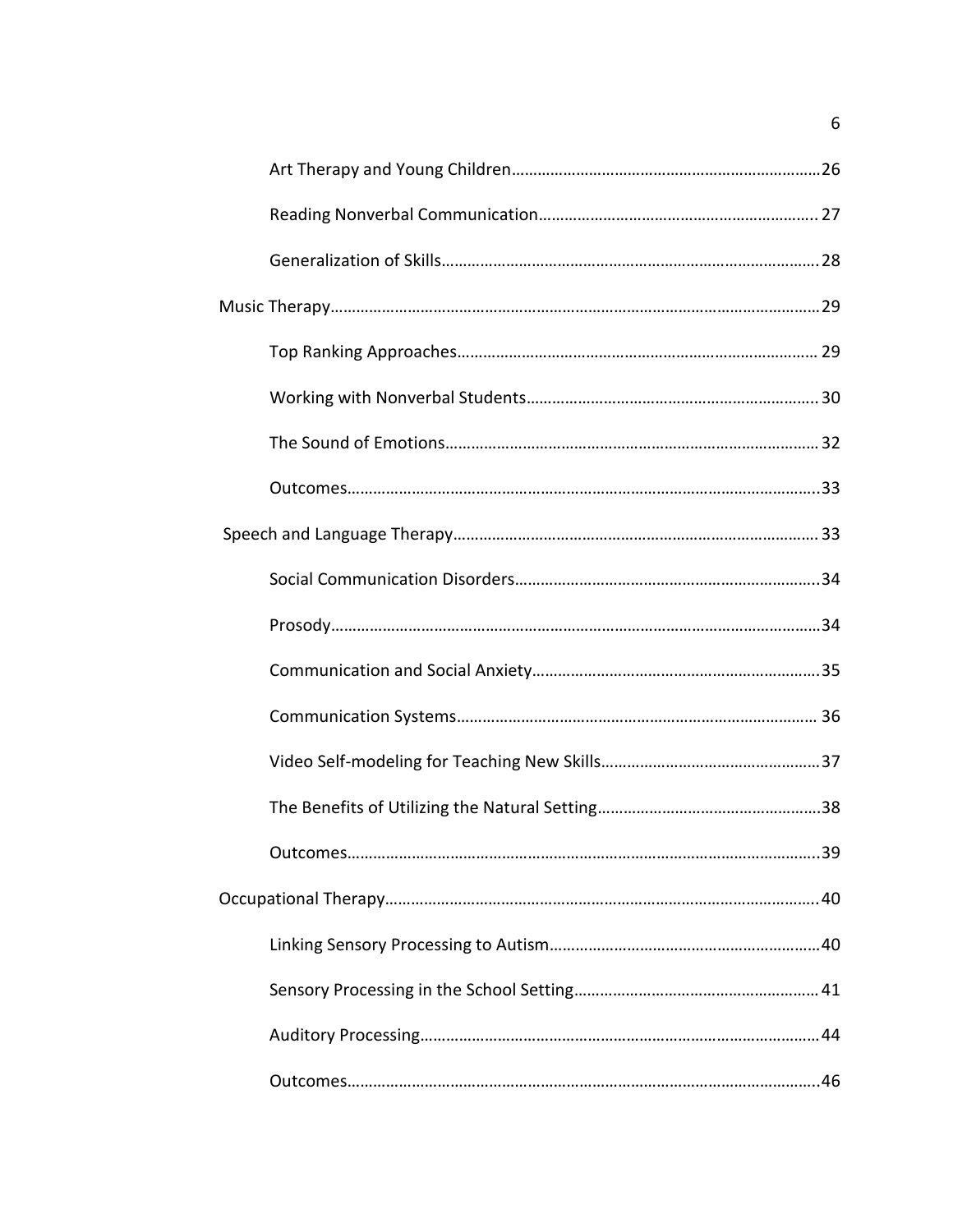7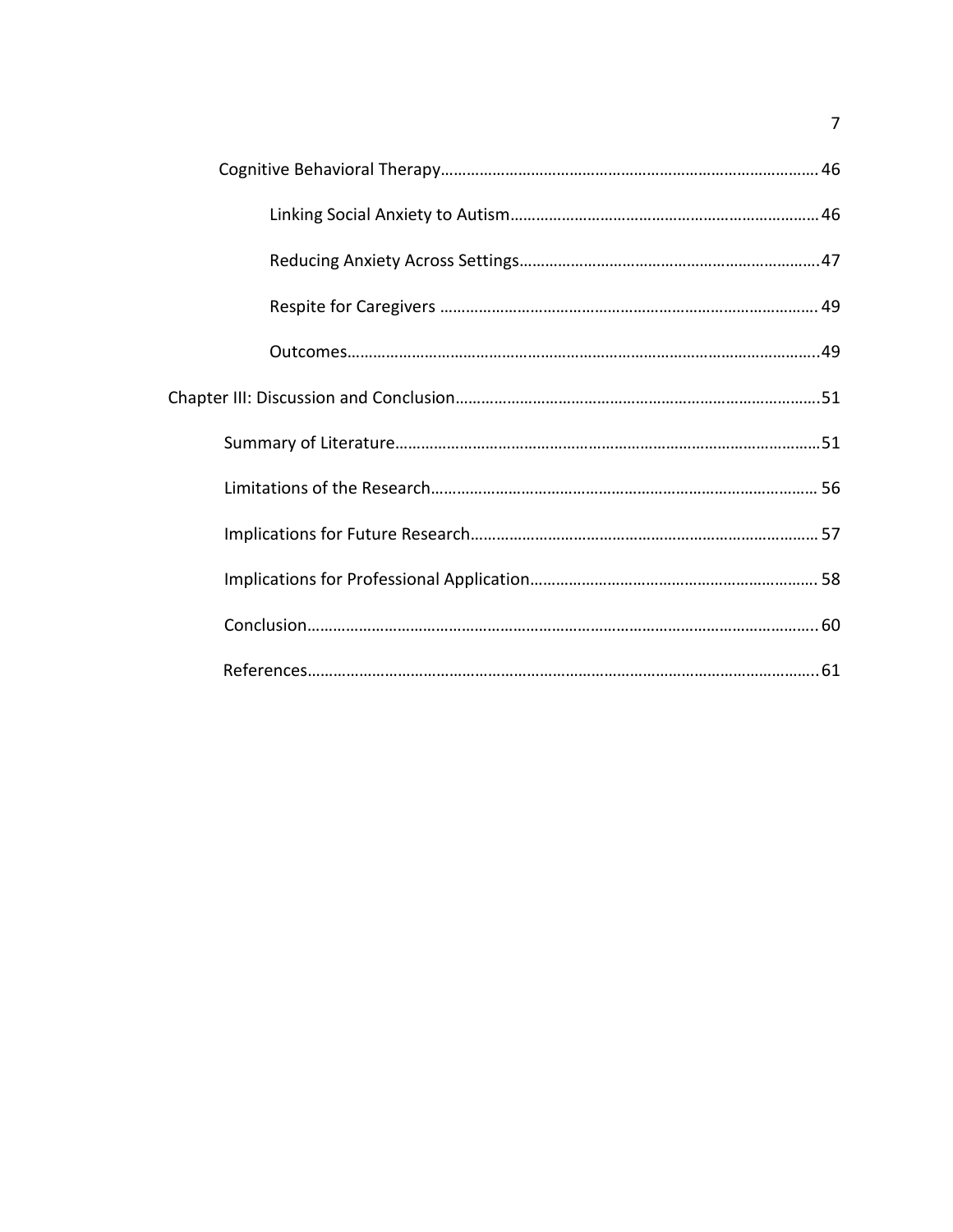#### **CHAPTER I: INTRODUCTION**

Educators question, assess and adjust when teaching all students in their classrooms. Students with disabilities require unique programming which includes collaboration with qualified support staff, therapists, and parents. The guiding question of, "which therapeutic interventions increase engagement for students with autism?" drives educators to seek out research-based interventions to use in the classroom setting.

## **The History and Due Process of Special Education**

Students with disabilities have been attending school in the public setting since the Rehabilitation Act of 1973 and are entitled to receive a "free and appropriate public education" through the Individuals with Disabilities Education Act of 1990 (Torreno, 2020). The rate of children with an autism spectrum disorder has risen from 1 in 150 children in the year 2000, to currently 1 in 59 children (Centers for Disease Control, 2019). SWIFT Guide, a resource from the IDEA website, encourages inclusion for all students with disabilities, through the use of collaborative planning and support from special education staff and therapists. The opportunity improves the quality of life for students with special education needs, by promoting social interaction with peers and providing exposure to the grade level curriculum.

Autism spectrum disorder is a medical diagnosis that involves the following criteria taken from the Diagnostic and Statistical Manual of Mental Disorders (DSM-5): "deficits in social communication and interaction including social-emotional reciprocity,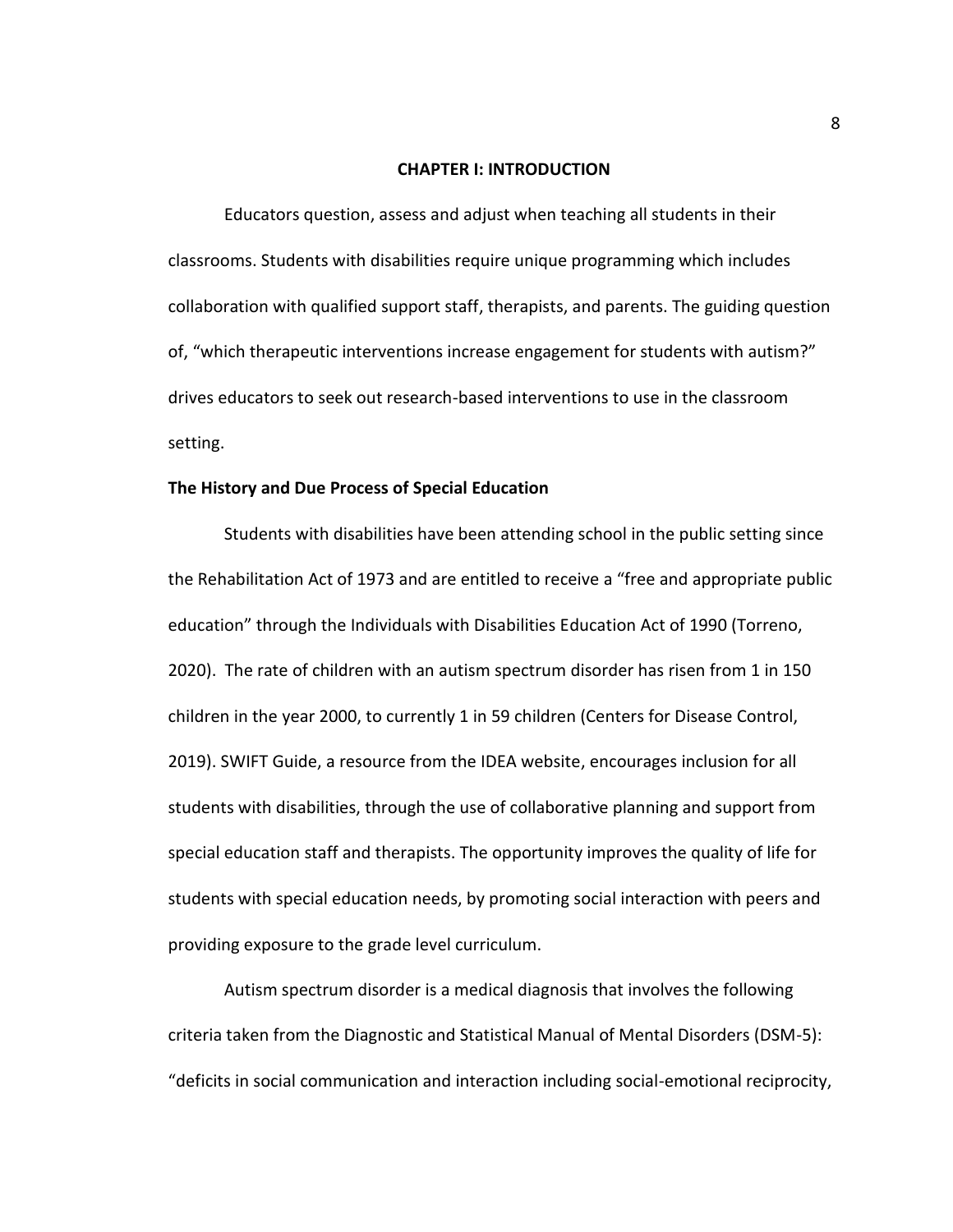nonverbal communicative behaviors, and developing relationships, along with restricted and repetitive patterns of behavior, interests, or activities including stereotyped or repetitive movements, insistence on sameness, highly restricted interests, and hyperor hypo-reactivity to sensory input" (Autism Speaks, 2020). Students are able to qualify for special education services, without a medical diagnosis, under the autism spectrum disorder disability category, if the evaluation process proves they display significant deficits with social interaction skills, communication/language skills, and restrictive interests or repetitive movements (Minnesota Department of Education, 2019). The learner-based needs from the evaluation results drive which services a student qualifies for. The Individual Education Plan (IEP) team implements an appropriate program for the student within the school setting. A medical diagnosis opens the opportunity for outside therapy services. The most common services for autism spectrum disorder are speech-language therapy to increase communication skills and occupational therapy to increase sensory processing and tolerance. Animal assisted intervention, music, art, and cognitive behavioral therapies are also available through private practices to increase communication, social interaction skills, and sensory processing, while decreasing maladaptive behaviors.

## **A Therapeutic Approach**

Professionals in the field of autism suggest ways to help people with autism cope with the world around them. Prizant (2015) offers a fresh perspective in his book, *Uniquely Human,* where he identifies "human behaviors and responses" (p. 5) which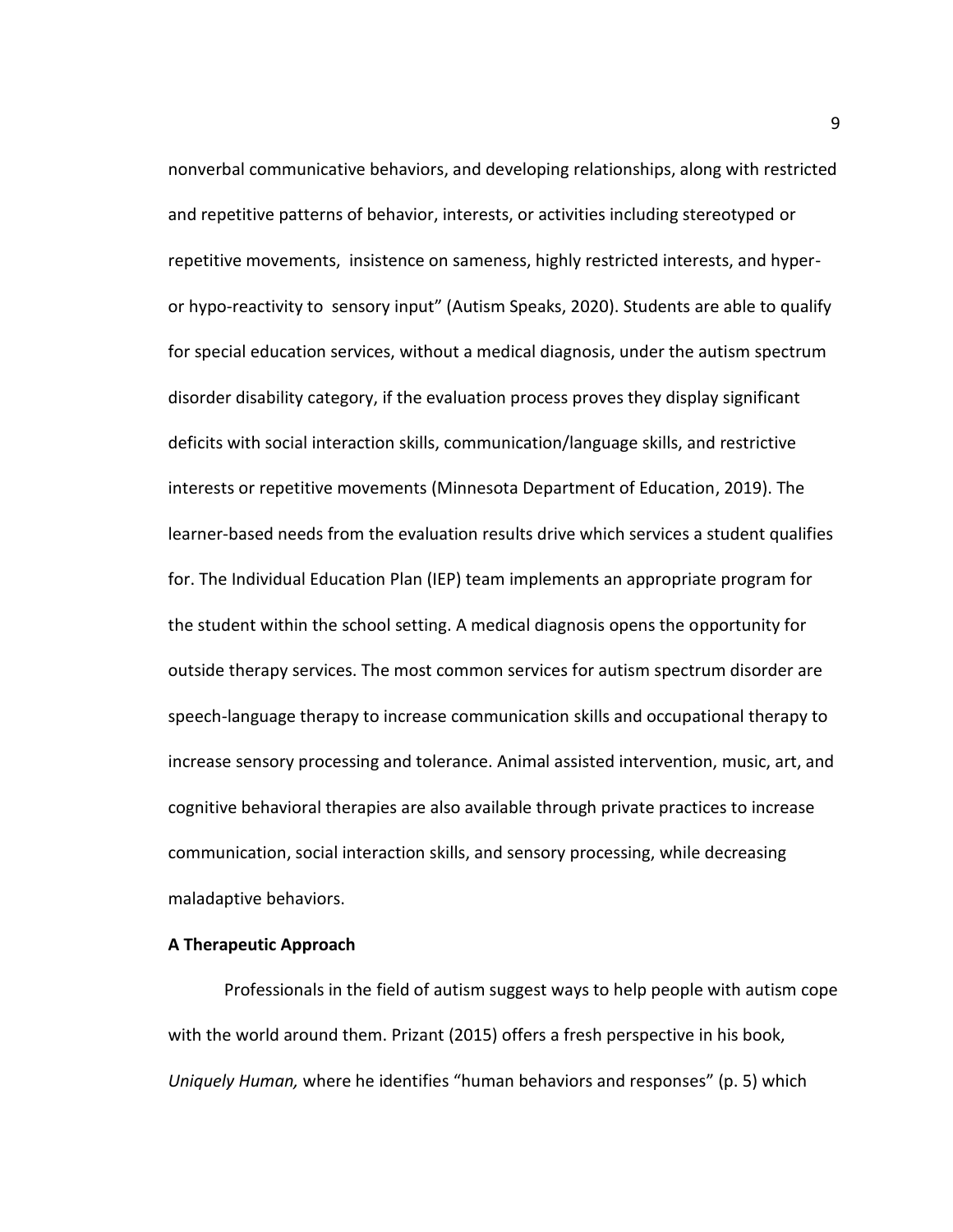appear to be a dysregulated overreaction, brought on by environmental stimuli (p. 18- 19). He goes on to explain that all emotions are human, but people with autism have a challenging time regulating their emotions. Prizant (2015) encourages the professionals to seek out "clues" (p. 20) for triggers that cause dysregulation. Greene (2008) consults with families and schools to facilitate his collaborative problem solving model. He dissects social and behavioral problems while including the student in the problem solving process and coaching the adults through a supportive process to help find a "realistic and mutually satisfactory solution" (p. 52, 117) for all parties. Both work to address more than the outward evidence of an individual's disability to mitigate "underlying causes" (Prizant, 2015, p. 18) or "lagging skills" (Greene, 2008, p. 11) that present challenges, by treating people with disabilities respectfully.

The concept of providing therapy for social and emotional needs dates back hundreds of years. For example, music therapy was used to treat war veterans in the 1800's (American Music Therapy Association, 2020). Later, soldiers in the Air Force began working with animals on a farm in 1945 (Milligan, 2020).

Therapy programs compliment the problem-solving process by treating underlying issues that cause dysregulation. The proactive strategies teach coping skills and decrease dysregulation within the home, school, and community. By decreasing lagging skills and identifying underlying causes, people with an autism spectrum disorder are able to experience positive interactions with the people and environment at school. Given the theory that "kids do well if they can, not if they want to" (Greene,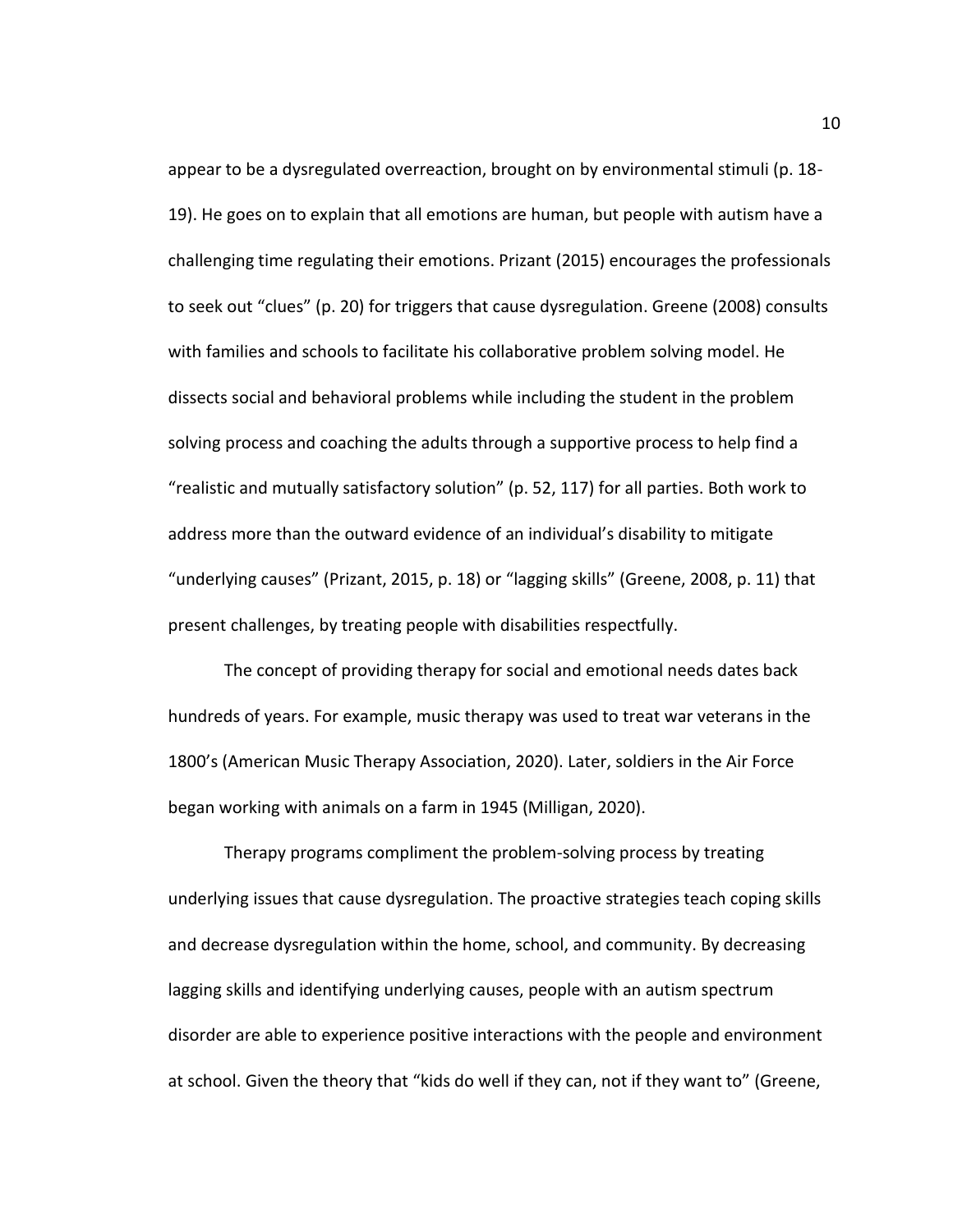2008, p. 10), all humans are designed to thrive and connect with the world around them, but some lack the skills to do so. Collaborative programming is successful because it presents an approach that allows the invested adults such as the teacher, therapist, and parent to focus on the child's needs and potential (Prizant, 2015, p. 166-167). Animal, art, music, speech-language, occupational, and cognitive behavioral therapy help people with autism and other disabilities connect with their surrounding environments. The Biophilic Hypothesis is the human relationship with nature and the innate drive to connect with nature (Rogers, n.d.). This example of a natural connection between humans and animals supports and helps to explain the reasoning behind animal therapy.

Given the variety of student needs within a classroom and the expectation for inclusion, educators are left wondering, "which therapeutic interventions increase engagement in the classroom, for students with autism?" The following research studies address the duration, frequency, and intensity of various interventions used to increase social communication skills, speech-language skills, and purposeful engagement for students on the autism spectrum. Collaboration between IEP team members and outside therapists provides a well-rounded and individualized program from students in the public school setting.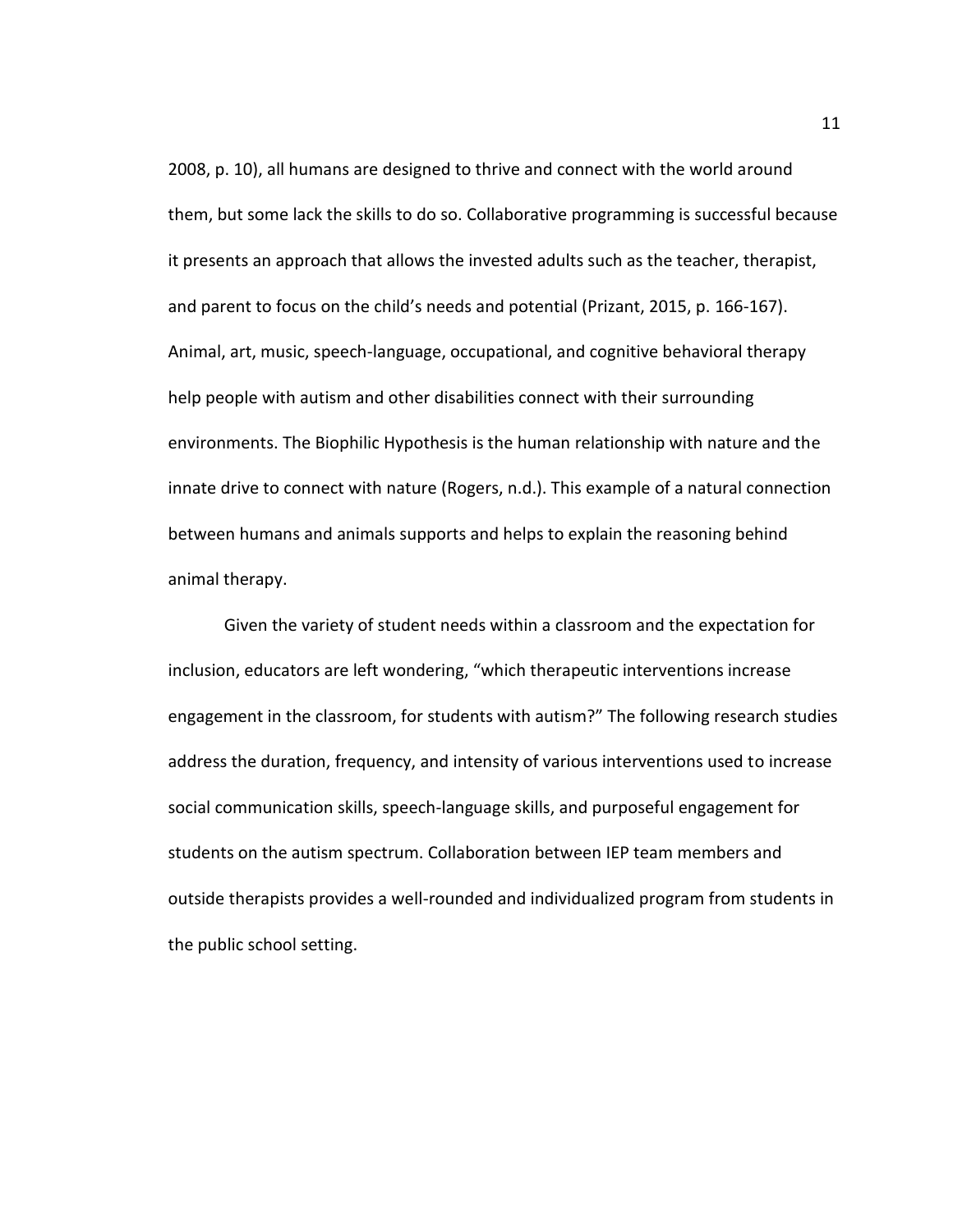#### **CHAPTER II: LITERATURE REVIEW**

#### **Literature Search Procedures**

To locate the literature for this thesis, searches of ERIC, Springer Link, Research Gate, Google Scholar, EBSCO Megafile, and Education Journals were conducted for publications from 1995-2018. This list contains empirical research in peer reviewed journals that focus on autism, the characteristics of autism, and therapies that improve social communication, language, sensory processing, attention, and decrease repetitive behaviors. The key words that were used in these searches included "Empirical research" and "studies" for: "(animal, music, art, occupational, speech and language, cognitive behavior) therapy for autism," "social communication and autism," "autism in school," "early intervention for autism," "anxiety and autism" and "characteristics of autism." The structure of this chapter is to review the literature on the various therapies in this order: animal assisted interventions, art therapy, music therapy, speech and language therapy, occupational therapy, and cognitive behavioral therapy. Key words: Autism, autism spectrum disorder (ASD), animal assisted intervention (AAI), art therapy, music therapy, speech-language therapy, occupational therapy, cognitive behavioral therapy (CBT)

# **Animal Assisted Interventions**

Animal assisted interventions (AAI) have been used within the private and public settings since 1945, when Pawling Air Force Base in New York, had wounded soldiers work with farm animals (Milligan, 2020). Several empirical research studies have shown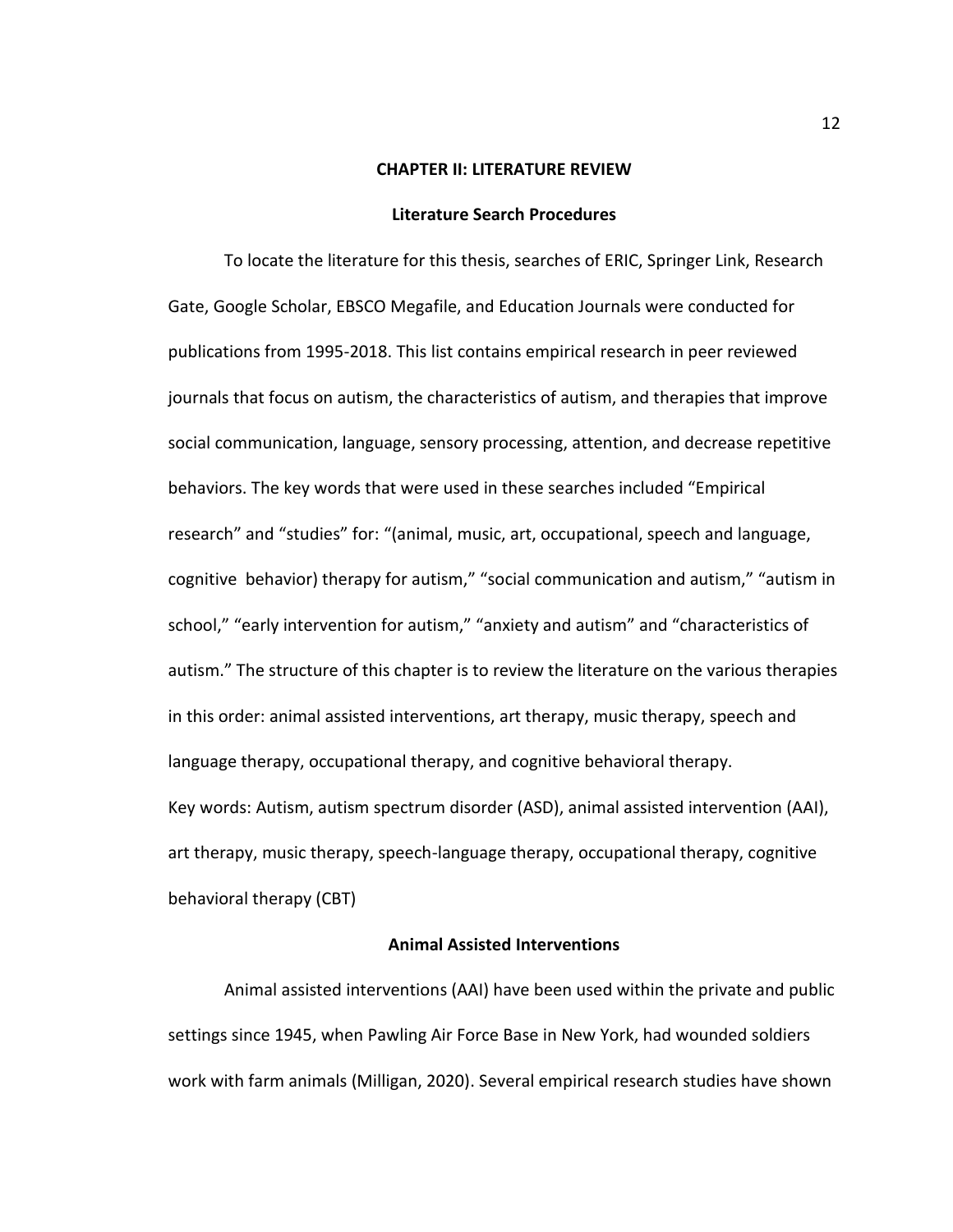that purposeful interaction between humans and animals has proven effective for increasing engagement with social interaction and language use while decreasing anxiety and depression for individuals with an autism spectrum disorder (ASD). There are limited studies within the academic setting, and in most cases, a trained therapy animal was used. However, studies have shown that animals in general provide a "calming, non-judgmental" presence (Stevenson et al., 2015, p. 343). Therapy animals are used for people of all ages, but this paper will focus on the positive effects for school-aged students. From reading to a dog in the library, to playing catch with a dog, animals have become a social and academic buffer for students with autism because they offer a more predictable pattern of behavior that requires less effort on the student's part to read social cues (Sams, Fortney, & Willenburg, 2006). Therefore, the students are more willing to engage with an animal as compared to a teacher or peer.

Sams et al. (2006) measured the effectiveness of animal therapy for children with autism. In this study, 22 children received weekly animal therapy sessions with llamas and dogs, along with weekly traditional occupational therapy sessions that focused on sensory integration, language, social skills, and motor skills. All of these skills contribute to student success within a classroom setting. Given data from language use and social interaction rating forms, trained research assistants concluded that the students experienced a gain in purposeful spontaneous language and social interaction when they participated with the animals, when compared to a traditional therapy session with inanimate learning tools. These positive effects lasted after the animals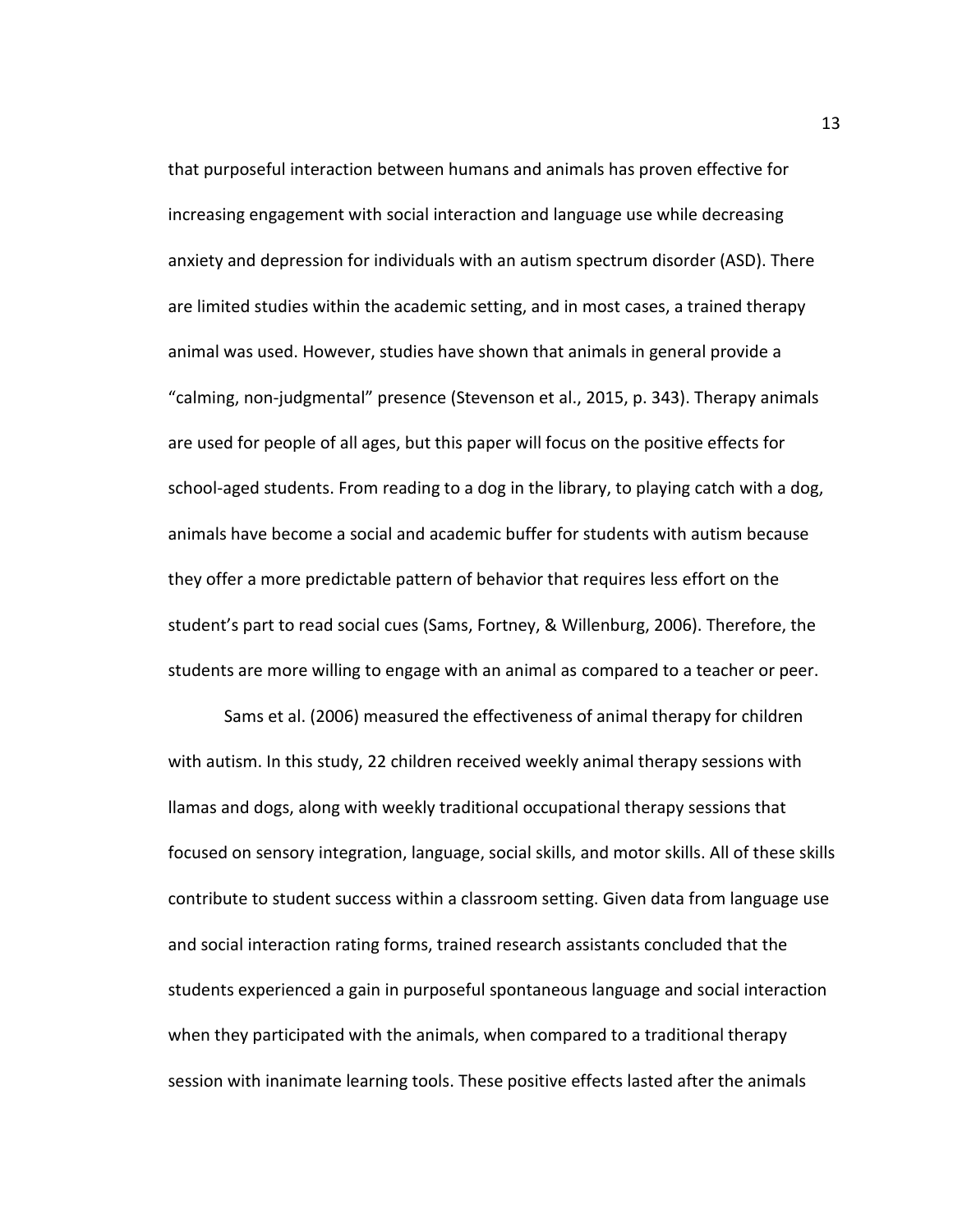were no longer present. Through the use of animals, the students were able to experience an intrinsic motivation for using reciprocal social interaction with an animal while also receiving sensory integration therapy (Sams et al., 2006). Ninety-nine percent of occupational therapy programs address environmental stimuli by incorporating sensory integration into the therapy program (Sams et al., 2006).

#### **Intrinsic Motivation**

The intrinsic motivation provides an incentive for the students to continue participation and acquire new skills, which transfer over into a classroom setting. Teachers can and should use every opportunity and natural reinforcers as motivation to teach social skills within the context of a social situation (Koegel & Koegel, 2006).

Animals provide additional motivation because their presence reduces anxiety, allowing students to focus on the curriculum and work while in class. Animals are perceived as nonjudgmental, so the students naturally engage more often with an animal presence.

#### **Versatility**

Several studies have proven that positive effects of animal intervention and therapy are not contingent on the level of functioning of an individual with autism. All individuals experience benefits. However the range of success differs depending on the skill set of the individual. For example, Stevenson et al., (2015) incorporated animals into occupational therapy sessions and concluded that all three individuals made varying levels of progress, given their baseline abilities and displayed increased social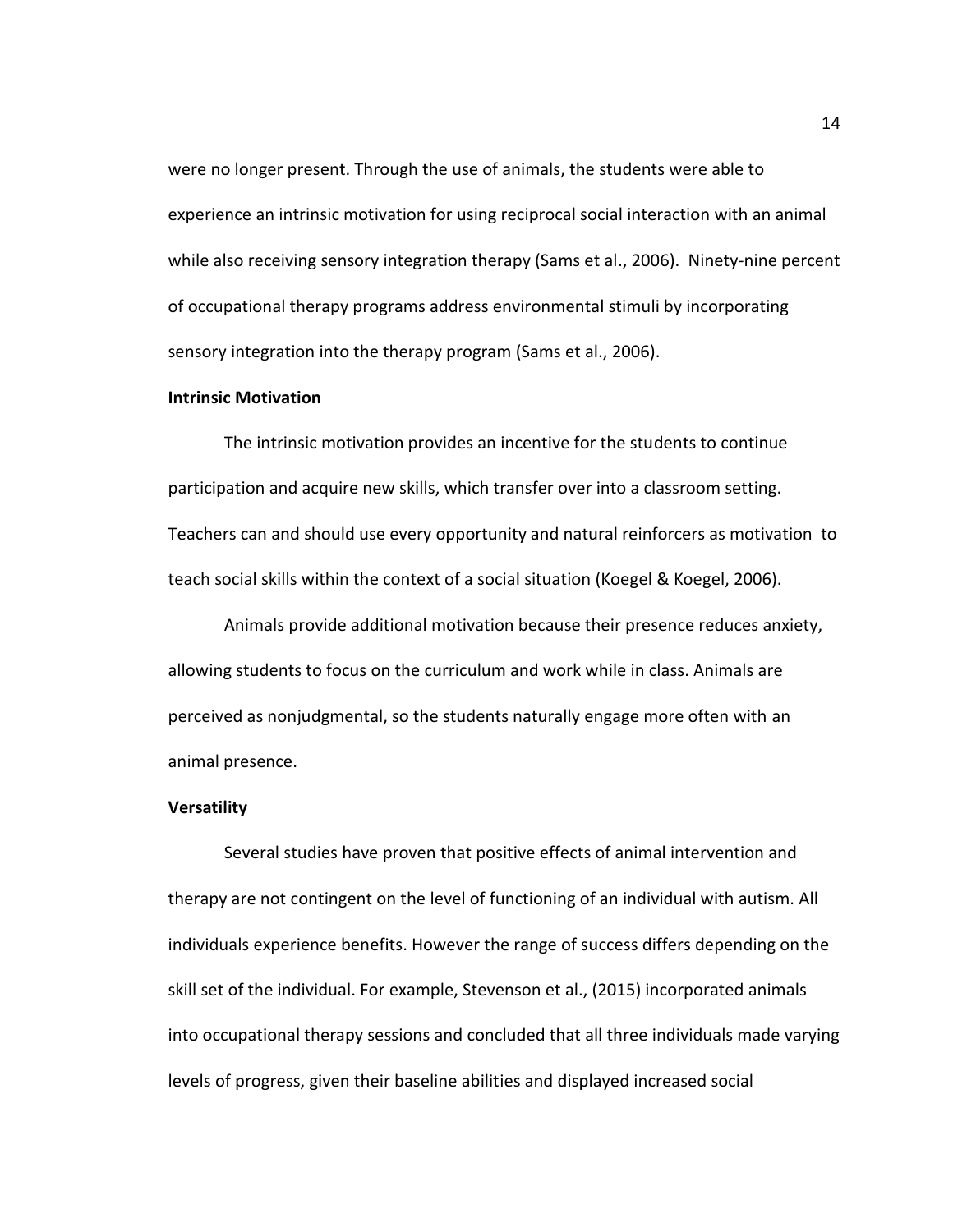interaction and decreased sensory/ ritualistic behaviors while the dog was in the room. Each student had slightly varied results regarding the following areas measured: play duration, visual duration, vocal duration, expressed pleasure, play alone duration, sensory/ritual behaviors duration, negative behavior frequency.

## **The Role of the Adult**

In most cases, the therapy session or interaction with the animal was most successful when the adult was able to fade from a directive role to a supportive/ facilitative role. This allowed the student to take ownership of the interaction, increasing the need for the student to display social communication skills with the animal (Stevenson et al., 2015). Facilitated interactions help students to work towards independence and generalization of skills. This is most important when seeking inclusion within the general education setting, as students are expected to function within the large group setting, at a similar pace to their general education counterparts.

## **Implications for Families**

Parents and siblings long for connection with their family members on the autism spectrum. Application of therapy in the home is vital to one's ability to generalize social skills and emotional regulation outside of the school setting. Two studies indicated that parents and siblings of children with autism had an overall positive experience with animal assistance at home and in the community.

In 2014, Burgoyne et al. conducted a study in Ireland that measured parent satisfaction and opinions about child safety with environmental dangers, the public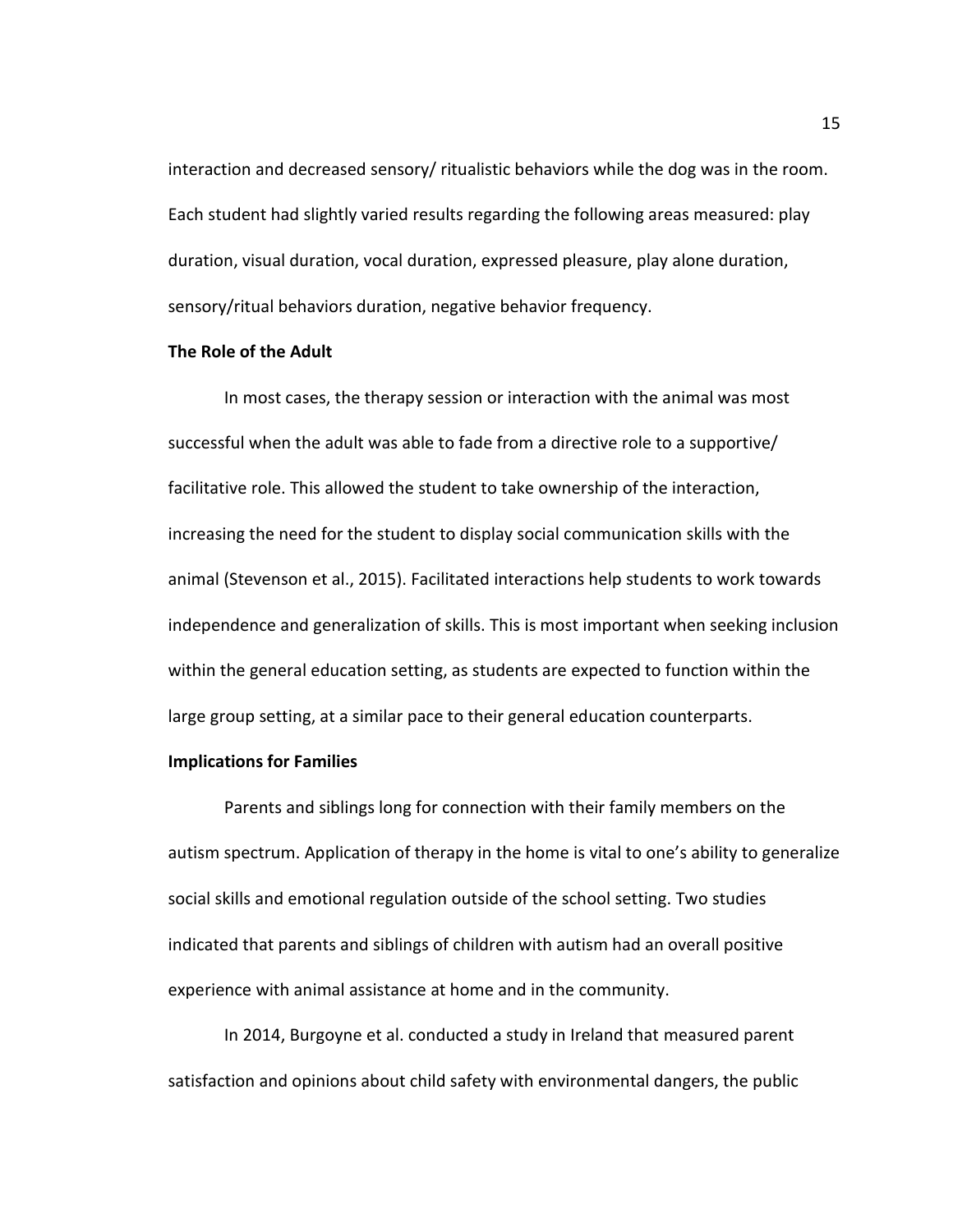perception of autism spectrum disorders, and levels of caregiver strain and sense of competence. Parent rating scales indicated that animal assistance was beneficial because it reduced environmental hazards and increased a positive public acceptance for children while in the community. These positive results enabled families to spend more time within their communities. Caring for the animal was recorded as the primary constraint, as it added more responsibility for the family. However, the common consensus was that the effort was worth it (Burgoyne et al., 2014).

A separate study in Australia measured five main themes including: love and companionship, perception of ownership, comfort and calming influence, ability to assist with understanding the world, and challenges. Although the study mentions canine companions, a variety of other animals were included as well, depending on the other pets in the home or on the property. Audio recorded parent interviews were used "to promote discussion about different aspects of the mothers' observations and perspectives on the nature of the child and canine companion's relationship and to discuss issues associated with the management of the child and companion animal relationship" (Harwood, Kaczmarek, & Drake, 2018).

Harwood et al. (2018) discovered that the children felt love towards the animals, missed the animals when separated, and that the animals provided a sense of companionship when the children felt lonely. Although most of the feedback was positive, negative feedback was shared primarily from mothers of younger children, as the child's behaviors impacted the ability to form a trusting relationship between the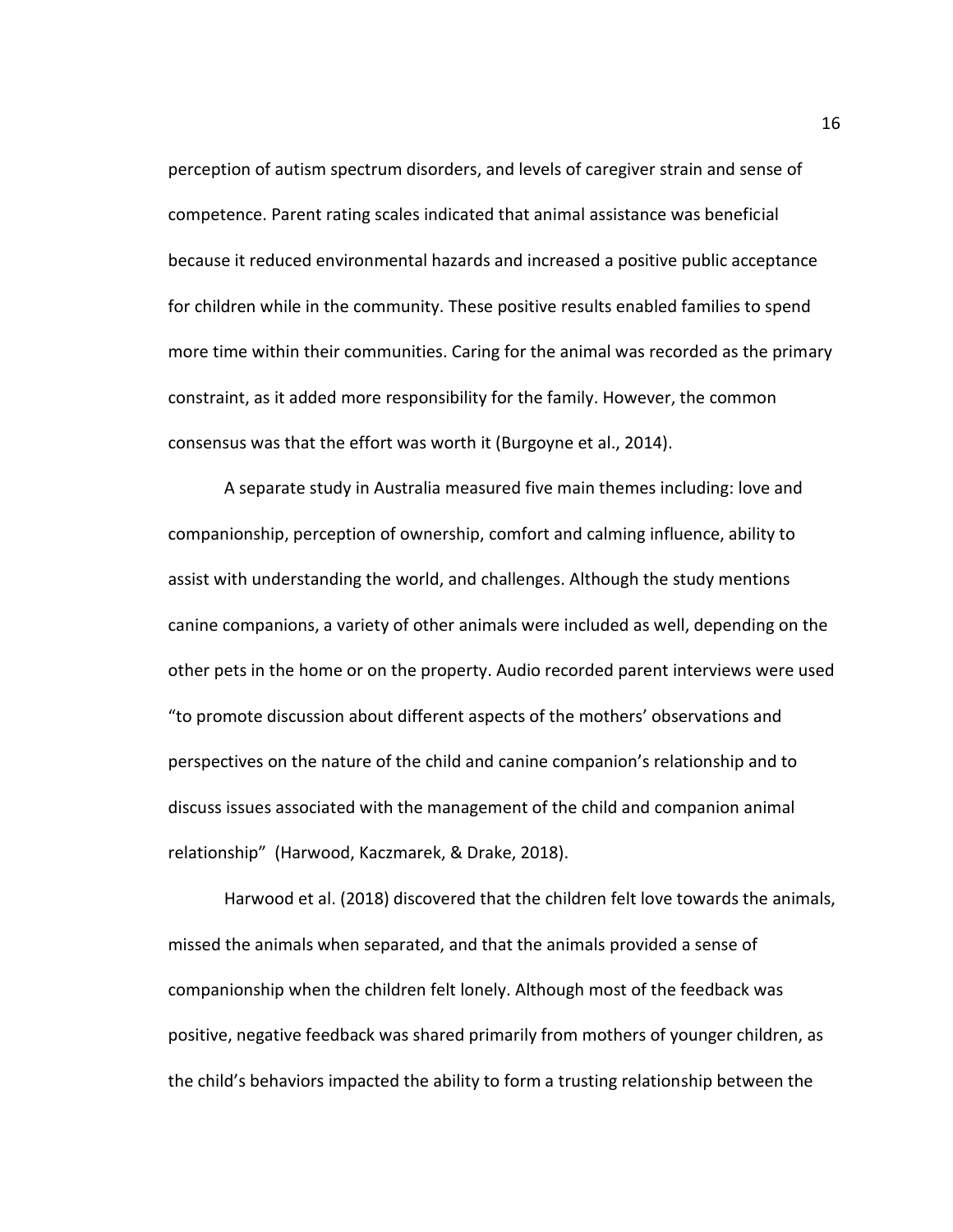animal and the child. Some parents reported children considering the animal to be another child in the family or at the very least, an important part of the family. Developing a loving relationship produced a sense of ownership and motivation for the child to care for the animal. Ideally, this skill would transfer to caring about the other family members at home and peers at school.

Many children with autism spectrum disorder have an aversion to or a need for sensory input. The animals were reported to have a calming effect on the children, given the increased sensory experience of petting the animal and the weighted or deep pressure to the child's lap (Burgoyne et al., 2014). Some parents reported that the animal was a positive distraction amidst a tantrum, whether the child sought out the animal or visa-versa. However, one parent reported that the child would display harmful behavior towards the animal or the child was set off by the barking (Harwood et al., 2018).

Universal concepts and cultural and social norms are often abstract for children on the autism spectrum. This study concluded that having a family pet or therapy animal in the home helped to explain the concepts of life and death to children with autism. Parents shared that one child was able to connect the death of a pet to the permanency of a grandparent's death. Children were reported to learn empathy while interacting with and caring for their pet. Self-regulation and social skills were gained as children learned how to read the animals' body language, react gently, and give personal space when needed.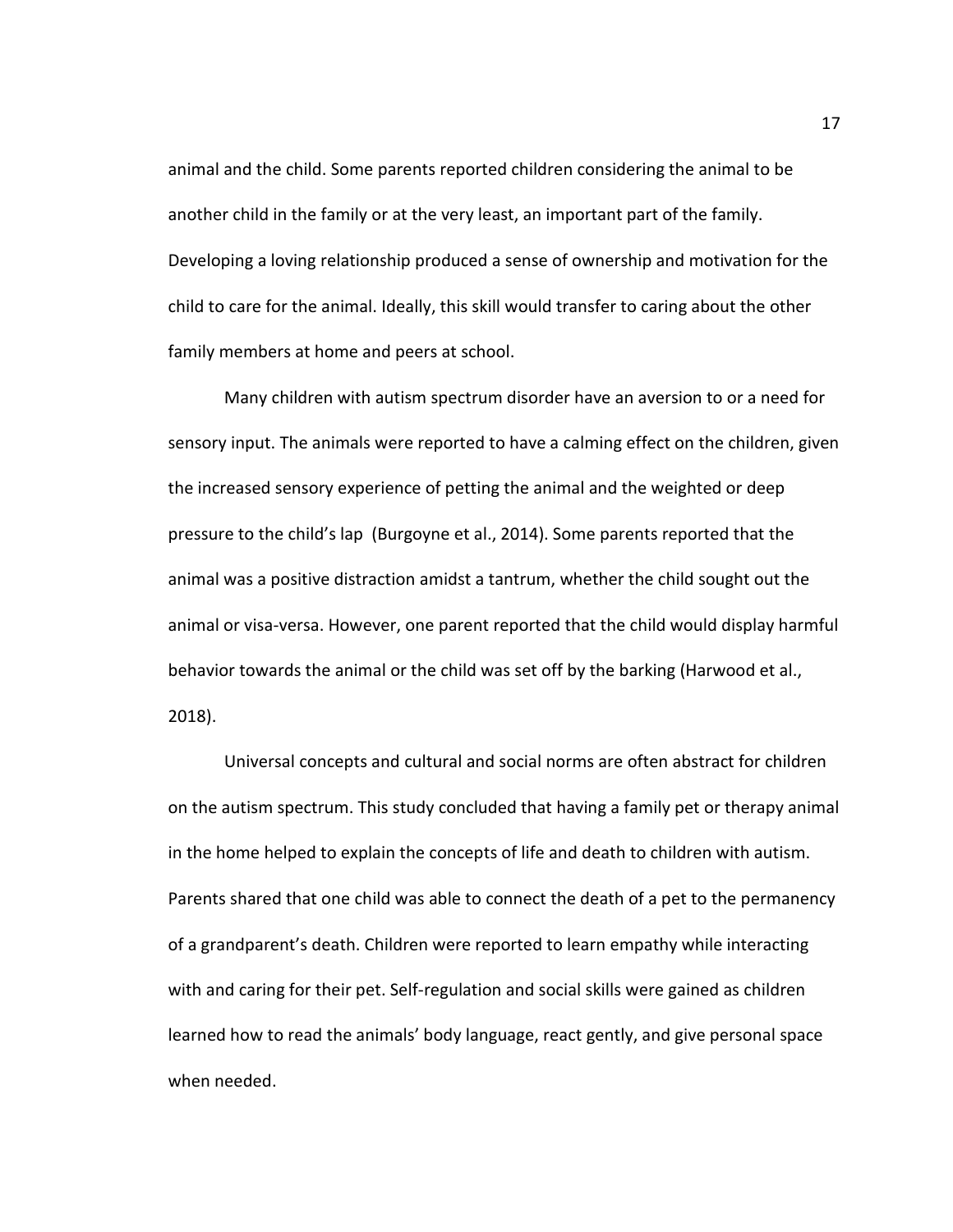Harwood et al. (2018) found that most families felt tremendous benefits from canine and other animal companions in the home. Not only was the animal a catalyst for social interaction, but a tool to teach self-regulation, directly connected to natural consequences. Out of eleven families, only one reported that they would have preferred to not have owned the pet, given the extra responsibility and their child's negative behavior towards the animals. One other perceived drawback is that it can take a while to find the right pet for the family, given the child with autism has a unique set of needs and challenges.

The two studies listed above show that approximately 80-90% of families were satisfied with the outcome of animal companions and animal therapy within the home. Indirectly, parents and siblings benefited from increased positive social interactions with the family member on the autism spectrum (Burgoyne et al., 2014; Harwood et al., 2018).

# **Therapy Dogs in the Classroom**

In 2014, Hediger and Turner led a study within a classroom in Switzerland to determine if animals were a distraction in the classroom. 24 students who did not have an ADHD diagnosis, learning problems, were on medication, had pet allergies, a fear of dogs, or have ever owned dogs were selected. The students were not receiving other therapy services at that time. Hediger and Turner (2014) measured the human brain's response to a real animal compared to a robot animal and found that the students were more engaged, demonstrated fewer errors in their work and had higher brain activity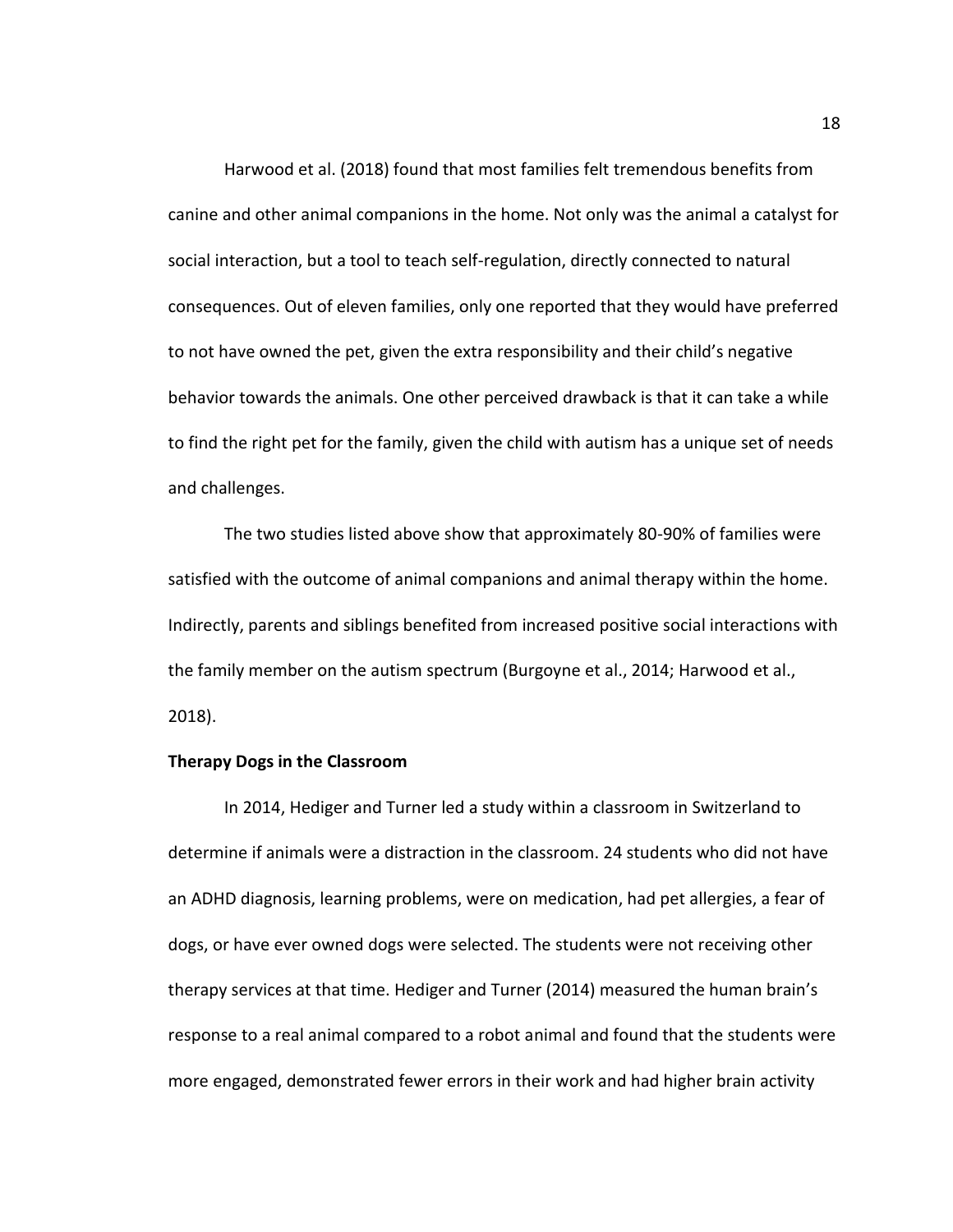and increased dopamine levels with the real animal. There was very little to no impact from the robot. A questionnaire reported that 91.7% of the students preferred the real dog over the robot because of the perceived support which may have had a positive effect on attention and concentration in the classroom. The study suggests that therapy dogs are not a distraction in the classroom and that the students do not have to have a relationship with the animal to experience positive effects. However, the results were unclear whether the effect would last without the presence of a dog, if the novelty wore off, or if the activity lasted more than 15 minutes.

# **Documented Outcomes**

Overall, the use of animal-assisted intervention, animal therapy, and animals as pets, in the home, school and community settings, are suggested to be effective in the areas of increasing positive social interactions with family members, peers, and adults. Children have experienced an increase in language, social communication, emotional regulation, and decreased repetitive behaviors (due to sensory overstimulation or anxiety) while around animals. These positive changes lead to an increased amount of time on task, connecting with others, and participating in the scheduled activity.

## **Art Therapy**

According to Gradschools.com, graduate programs for art therapy were introduced in the United States during the 1950's, at Drexel University in Pennsylvania, and in the 1960's at New York University in New York. Counter to what one may think, the main purpose of art therapy is not to increase the artistic ability of the student, but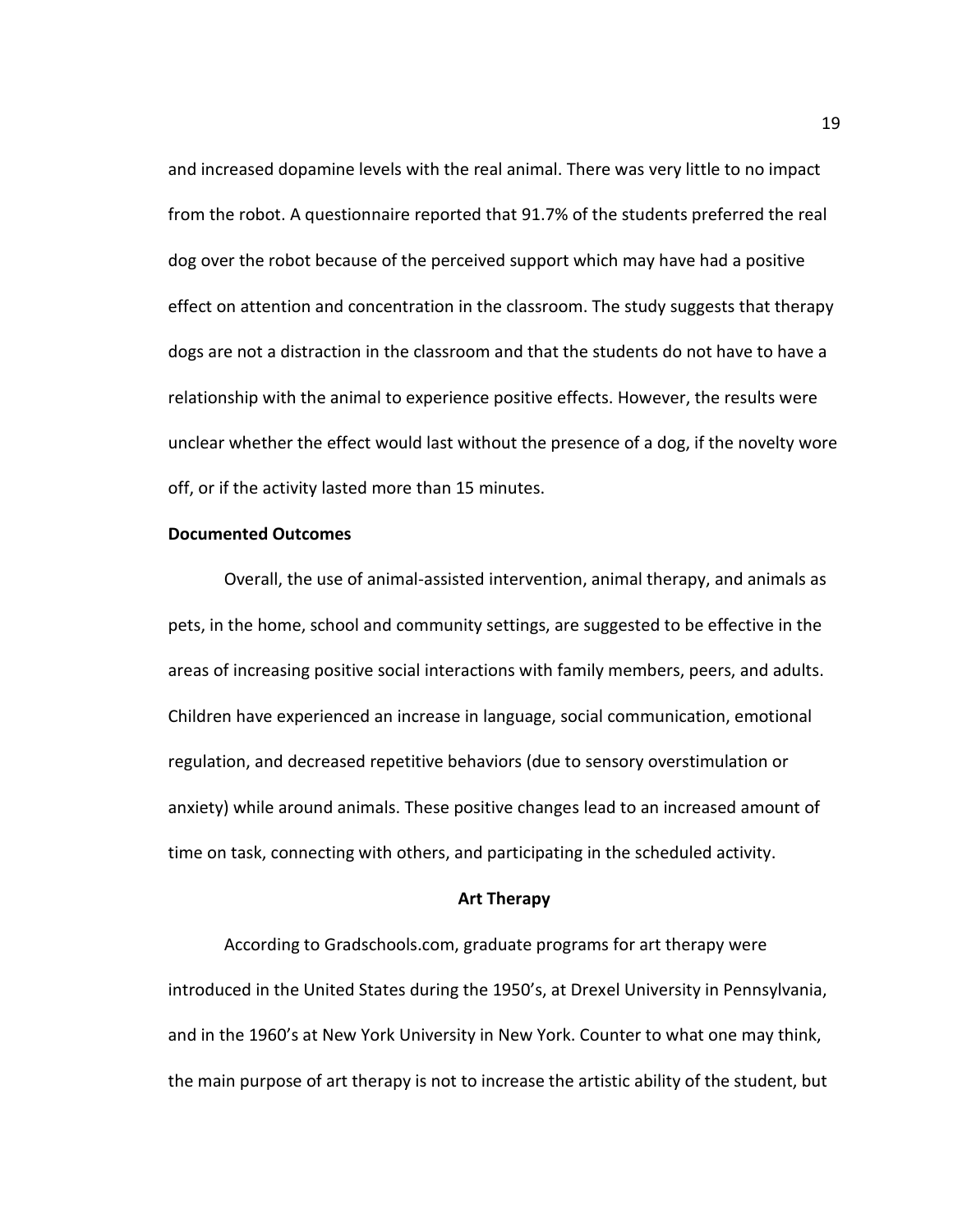rather to model, teach and guide the student through the process of problem-solving while increasing flexible thinking, tolerance, and collaborative skills (Schweizer, Spreen, & Knorth, 2017). These skills are needed to increase independence in the home, school, and community settings.

Although most studies cited in this paper used smaller sample sizes, the following research studies support that the delivery of art therapy in a one on one or small group environment can improve language, social communication and flexible problem-solving skills, while exposing the students to tactile sensory stimulation using a variety of mediums (Schweizer et al., 2017).

#### **Small Steps Lead to Lasting Progress**

Given the nature of the disability, students with autism spectrum disorder do best in smaller, controlled environments. Art therapy seeks to meet students where they are and gently push those students into their zone of proximal development (McCleod, 2019), by providing routine, structure and reasonable social and functional expectations. These expectations in some ways mimic activities found in school, in an attempt to help students generalize skills to their classrooms. Most of the studies cited show progress in skills considered to be a prerequisite to functioning in school.

In 2017, D'Amica and Lalonde produced a study which measured the effectiveness of art therapy for teaching social skills and increasing class participation for children with autism spectrum disorder. This small Canadian study involved 6 middle school students with a diagnosis of ASD, average intelligence, and good language skills.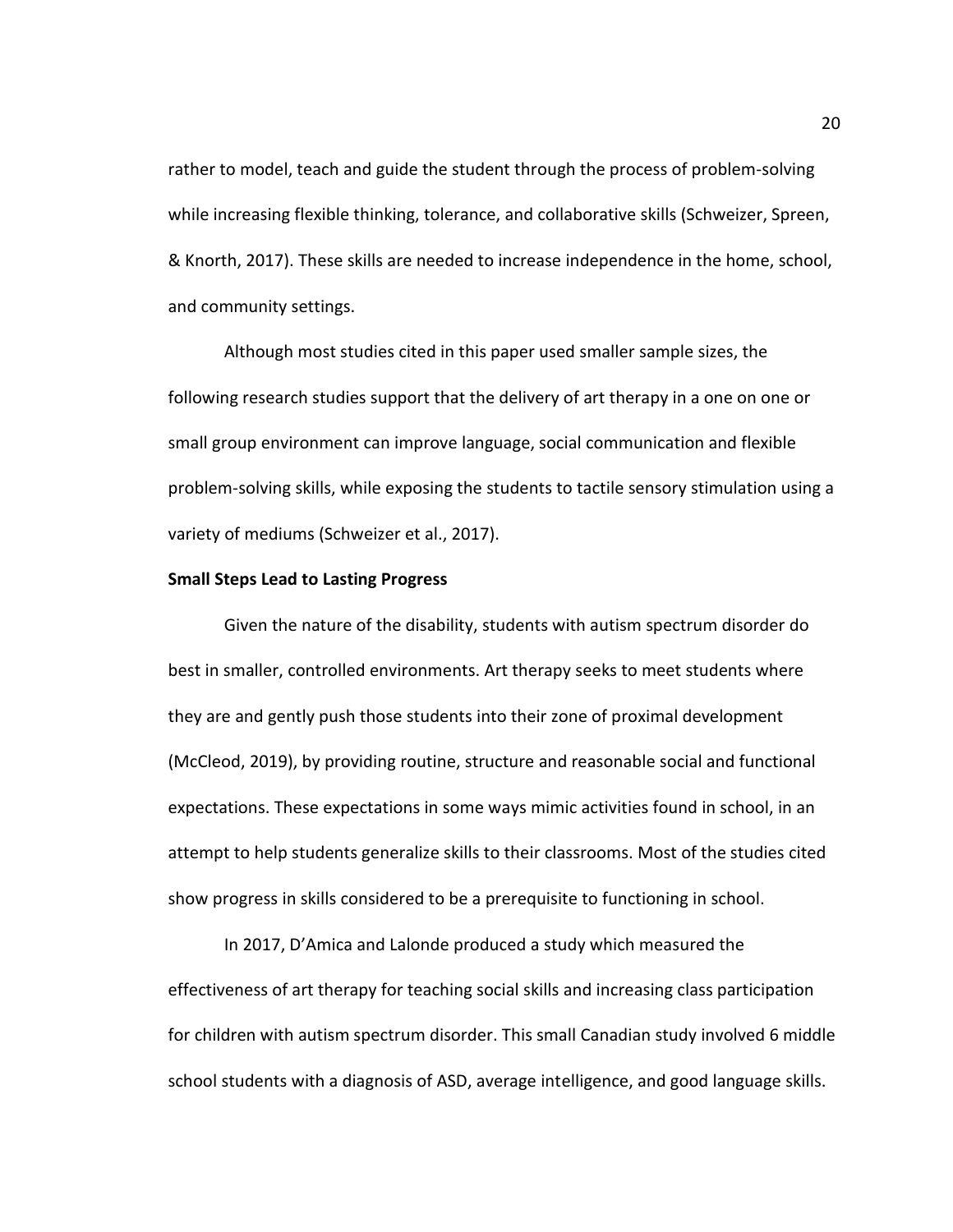The students participated in 75 minute sessions, for 21 weeks. Over this time period, students were given the opportunity to participate in a warm up activity which introduced them to the topic and medium used during the class, create and explore the art project, and present their project to the class. The therapists noted that as time went on, the students required less adult support to communicate. The students enjoyed giving and receiving feedback, offering assistance and commenting about each other's art pieces (D'Amico & Lalonde, 2017).

Overall, the results on the parent and student forms of the Social Skills Improvement System– Rating Scales (SSIS-RS) were not remarkable from the pre assessments to the post assessments. However, the students made notable gains on the subscales for cooperation and assertion. This is a result of the processes and routines throughout the art therapy sessions, which taught the skills necessary for presenting information and providing feedback. By the end of the study, the parents and students reported an increase in confidence, artistic skills, and tolerance to tactile sensory input. Decreased hyperactivity and inattention were also reported. The increase in attention, reciprocal communication skills, and flexible thinking transfer to the classroom, as general education standards require students to create, share out, seek feedback, and revise their work accordingly.

There were four drawbacks to the D'Amica and Lalonde study. First, there was a small sample size. Second, a control group was not used. Third, there were few remarkable outcomes noted on the post assessment. Finally, a third party, such as a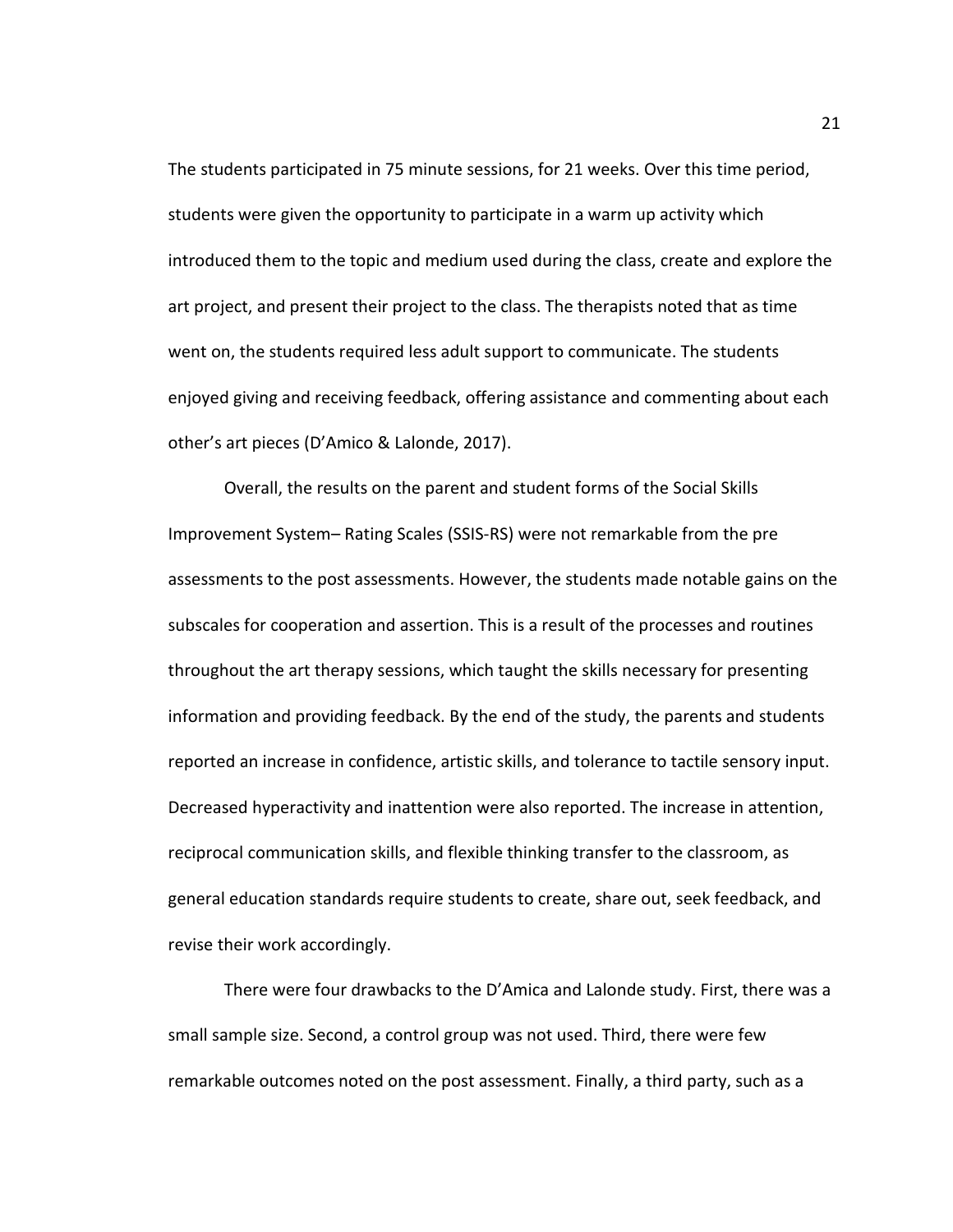teacher, should have been used to complete the rating scale, to increase the reliability of the scores. Nevertheless, positive results were shown in areas that contribute to student functioning within a classroom setting.

# **Improving Evidence Based Practices**

By nature, art therapy has produced qualitative results. The therapists, parents, and teachers who work with the students are able to identify growth in the areas of language development, social communication, and decreased restrictive and repetitive behaviors. However, there is a push to provide quantitative data to support that art therapy is an evidence-based practice for students on the autism spectrum.

A small study was completed in 2016, in Taiwan, by Chou, Lee, and Feng to see if a behavioral approach coupled with art therapy improved social skills for children with autism, in a group setting. The two six-year-old boys had an ASD diagnosis, basic verbal communication skills and experienced challenges with social interaction. Sessions were recorded and analyzed by graduate students who were unaware of the nature of the study and trained to take interval data on the recorded sessions.

While in session, the emphasis was placed on the art materials and adult attention, not on the maladaptive behaviors of the children. The environment mimicked a natural learning environment by having other children and adults in the room. Baseline data was taken at the beginning of every session, to measure engagement. The therapy sessions worked on one skill until mastery and then moved onto another skill. For example, speaking on topic, asking related questions, and presentation skills were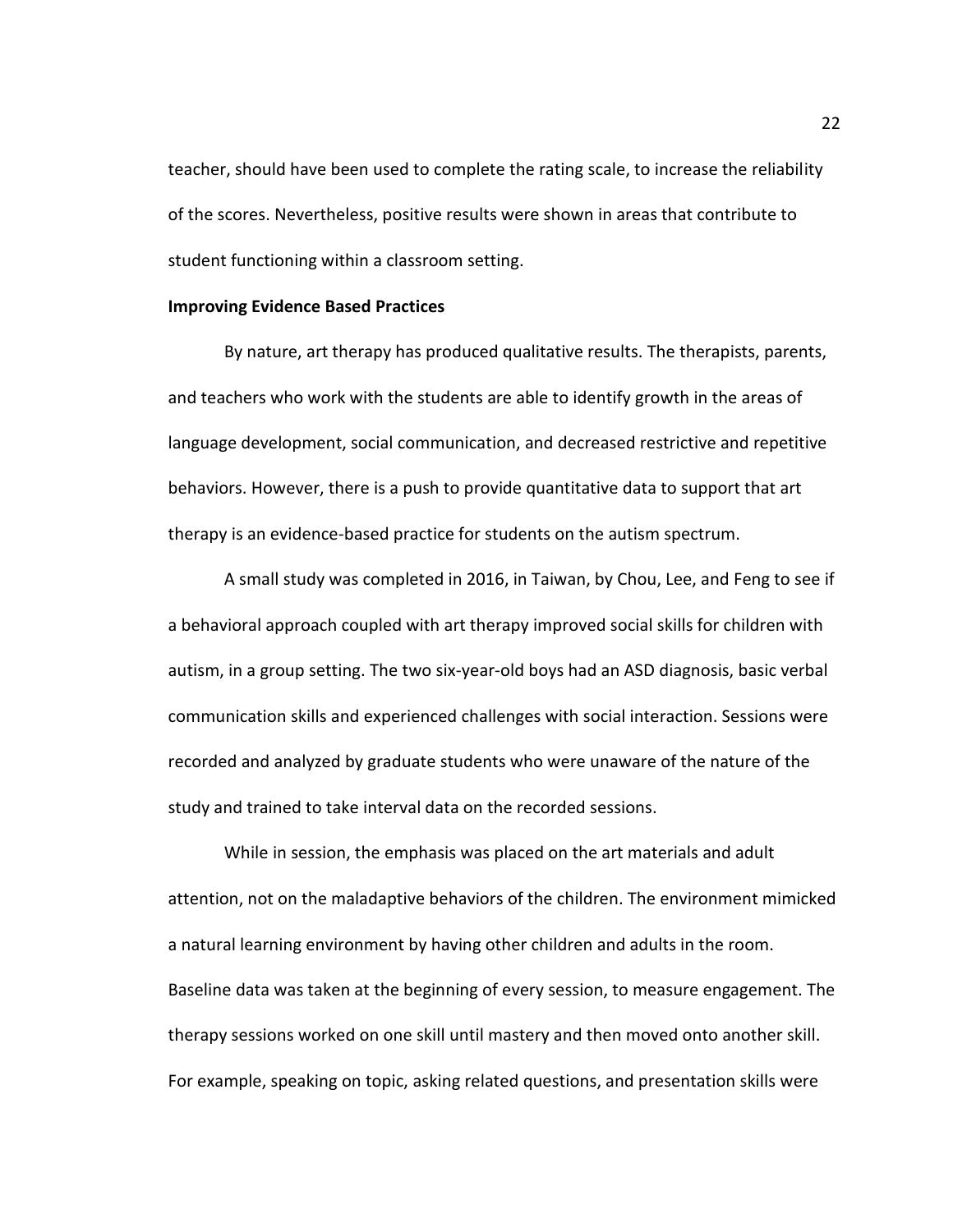explicitly taught. A token system was used to reinforce spontaneous communication and following directions. The predictable structure encouraged participation in the warm up, main activity, and presentation time. Follow up sessions with new therapists were used to see if the boys could generalize their skills.

Although there was no control group, the results of this study indicated that all skills were maintained without reinforcers and generalized to new a new therapist. Both students showed the most growth during the presentation part of the class, from a baseline of 12% and 20%, to a maintenance level of 100% after the no reinforcement phase and with a new therapist and peers. The boys' parents and teachers completed the Verbal Behavior Analysis (VBAS) rating scale. It was noted that the teachers were impressed with the boys' ability to make eye contact after the study was completed. Both students increased their expressive language skills, interpersonal relationships, time spent with play and leisure, and coping skills (Chou et al., 2016, Figure 4).

A separate study was completed in the Netherlands, in 2017, by Sweizer, Spreen, and Knorth. This study focused on the development of the COAT model, which "used elements comparable with intervention mapping techniques" (Sweizer et al., 2017, p. 189). The COAT model includes four main categories or schemas of data: context, outcomes, art therapy materials, and therapeutic behavior of the therapist. This model helps to prove art therapy as an evidence-based practice.

Sweizer et al. (2017) understood the value in selecting art therapists who had a background in serving students on the autism spectrum and selected therapists from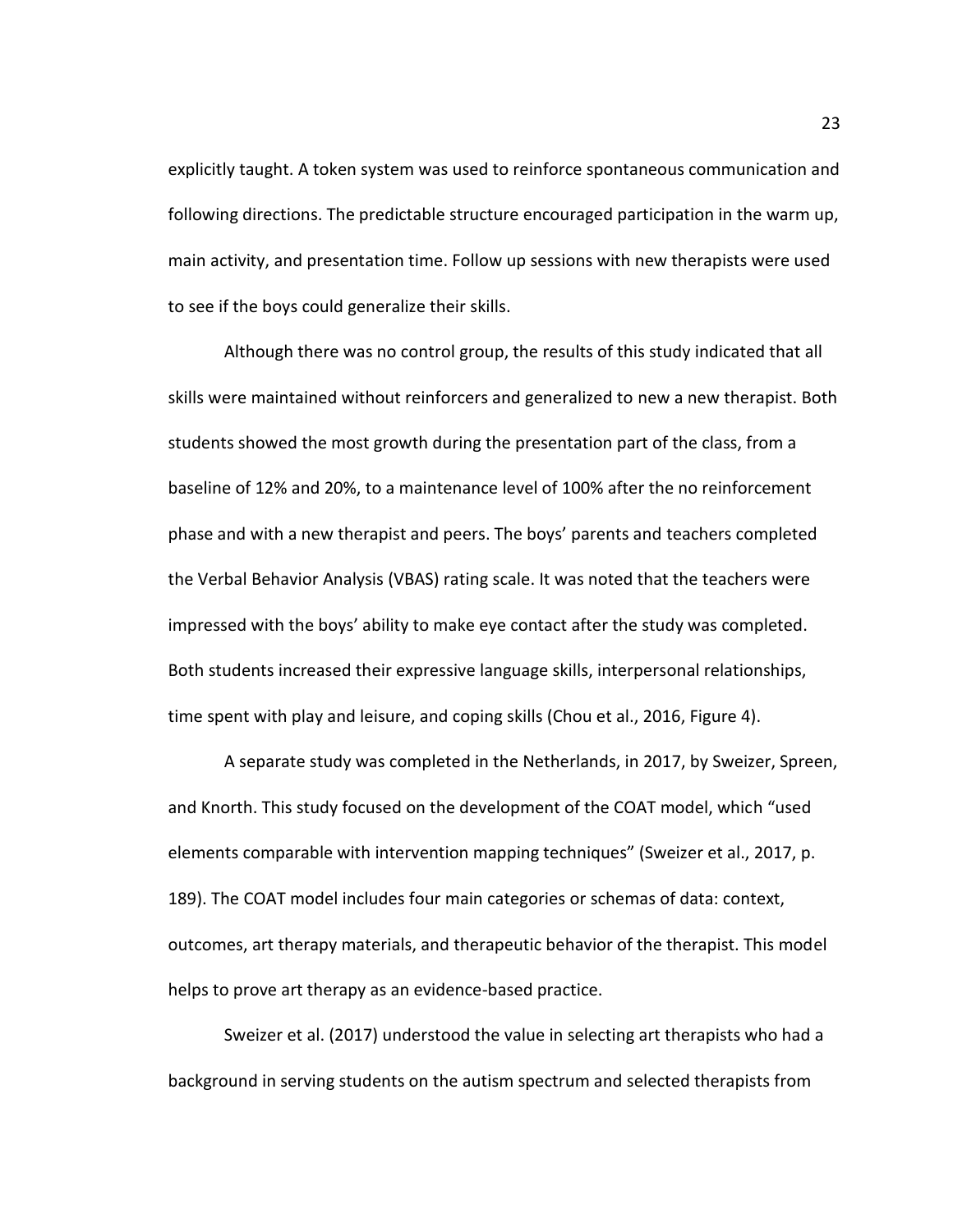schools, private practices, and day treatment clinics. Data was collected throughout the experiment, including 90 minute loosely structured interviews. Through the use of recorded interviews, those therapists were asked to consider, "What makes art therapy appropriate or inappropriate for children with ASD?" (Swiezer et al. 2017). The interviews were transcribed, reread, and coded for key words and messages. Common topics such as theory of mind, executive functioning, and central coherence (seeing the "big picture") were noticed throughout the therapists' opinions and experiences. The parents did not have input in this study.

During an interview, one therapist recounted a specific interaction in which a student blamed the art materials for his or her mistake. The therapist used the opportunity to explain the student's responsibility and ownership in finding a solution *(*Sweizer, Spreen, & Knorth, 2017, p. 187). A second therapist explained how the art medium opened opportunities for the student to create and problem solve outside of a social situation because the focus was placed on the art *(*Sweizer et al., 2017, p. 187). These personal testimonies speak to the importance of art therapy for specific student profiles. The art medium acts as a third point of reference between the therapist and student. The problems are related to the art but simultaneously working on life skills.

When compared to a control group of 6 students who did not receive the art therapy, several lasting effects were noticed for some students within the home and school settings, which included increased flexible thinking, sharing experiences, focused attention, talking about personal issues, and positive changes in maladaptive behaviors.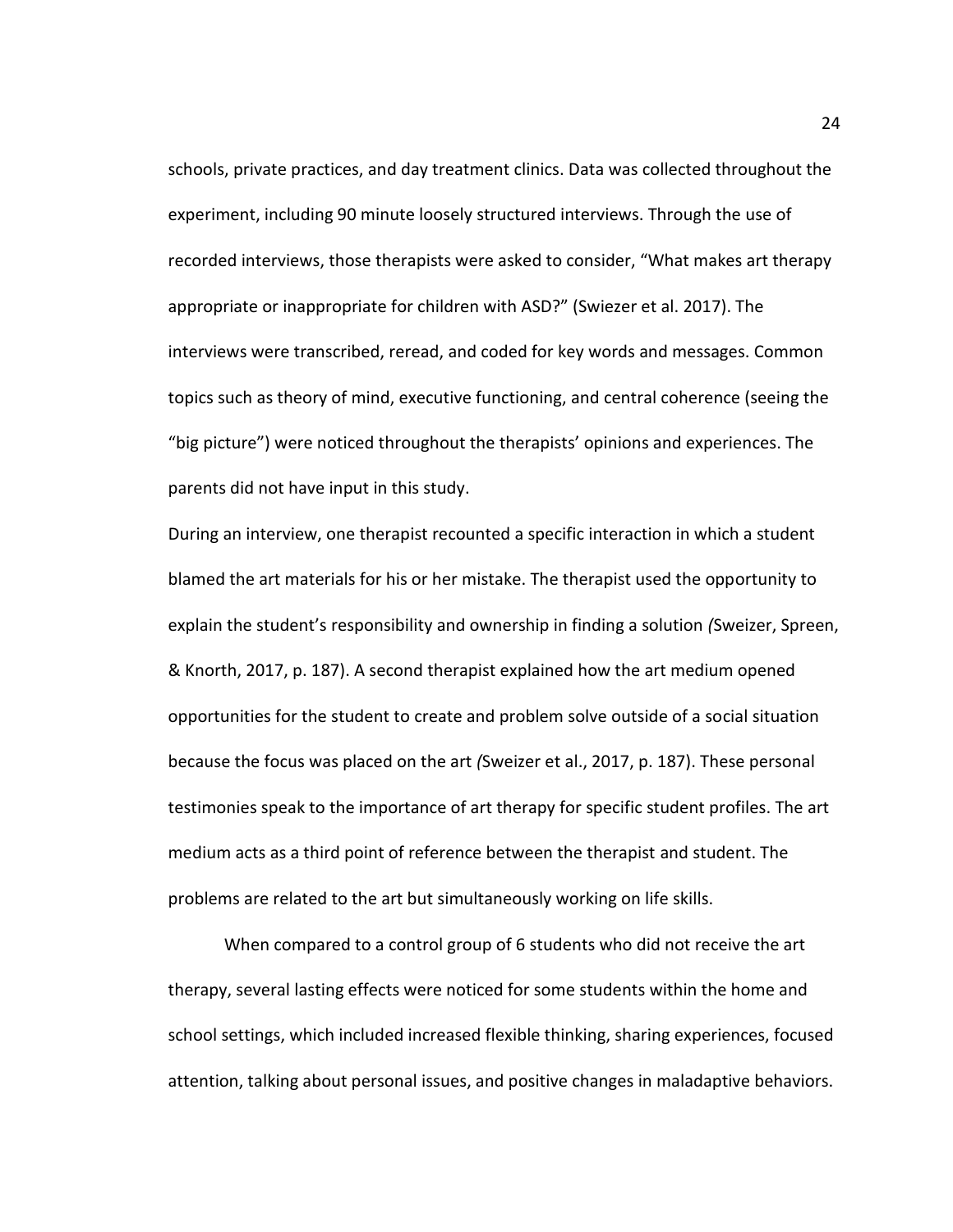These social communication and self-regulation skills directly correlate to one's ability to participate within a classroom setting, make friends, feel connected and learn in school.

#### **Communication Between Settings**

It is imperative that communication between home, school, and therapy staff occurs on a regular basis. The following study bridged all three settings while collecting data before and after the study.

In 2008, Epp conducted a study that involved children, ages six through twelve, who were diagnosed with high functioning autism, Asperger's Syndrome, and Pervasive Developmental Disorder Not Otherwise Specified (PDD-NOS). This study aimed to use updated techniques to improve the social development in these children. Questionnaires were given to the teachers and parents to show growth at home and at school in regards to the frequency of assertive social skills increased, whereas internalizing behaviors, hyperactivity, and problem behaviors decreased.

Epp (2008) differs from the other studies because it took place at an expensive therapy program named Superkids, in an affluent area, with students who displayed lower behaviors. The parents funded the children's participation in the program and agreed to have their children participate in a program with licensed therapists who had a master's degree and professional backgrounds including art therapy, drama therapy, school counseling, and special education. Weekly one-hour sessions that included routines and expectations included cognitive behavioral therapy along with art therapy to teach positive self-talk and discuss difficult feelings (Epp, 2008, p.28). The program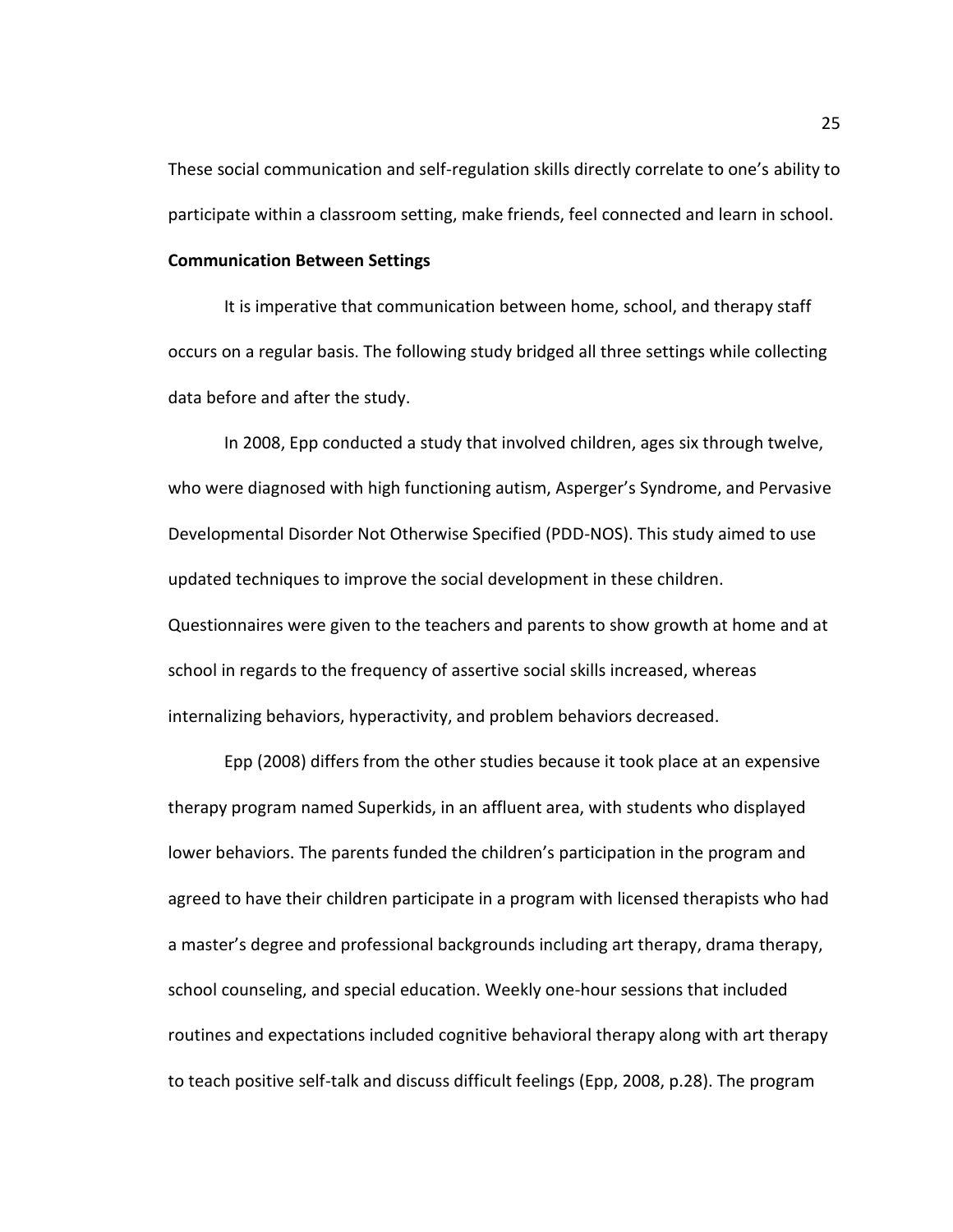included a welcome with a snack, a quick ten-minute social skills lesson, followed by a 30-minute activity, and ended with 20 minutes of unstructured free time which required students to play with a peer. Another difference when compared to other studies, is that the therapists met with the parents twice a year, and consulted with school staff and other outside therapy providers.

This study provided the opportunity for parents and teachers to complete the Social Skills Rating System (SSRS) in October and May, to track progress. The results indicated that both at home and at school the frequency of assertive social skills increased, whereas internalizing behaviors, hyperactivity, and problem behaviors decreased. Positive results on the SSRS were noted to be at a faster rate than if the children did not participate in the SuperKids program.

# **Art Therapy and Young Children**

In 2015**,** Kuo and Plavnick produced a study that measured the effectiveness of art therapy on reducing off task behavior in children. They administered antecedent art therapy in a one on one setting with a three-year-old boy who had autism. This child attended an early childhood special education class five mornings a week and daycare in the afternoons. He displayed impaired eye contact, social communication and language skills. Given how young he was, his target behaviors included leaving his seat, calling out, and looking around while in the special education classroom.

In support of Individuals with Disabilities Education Act (IDEA) in 2004, the proactive interventions took place in the classroom, reducing transition time and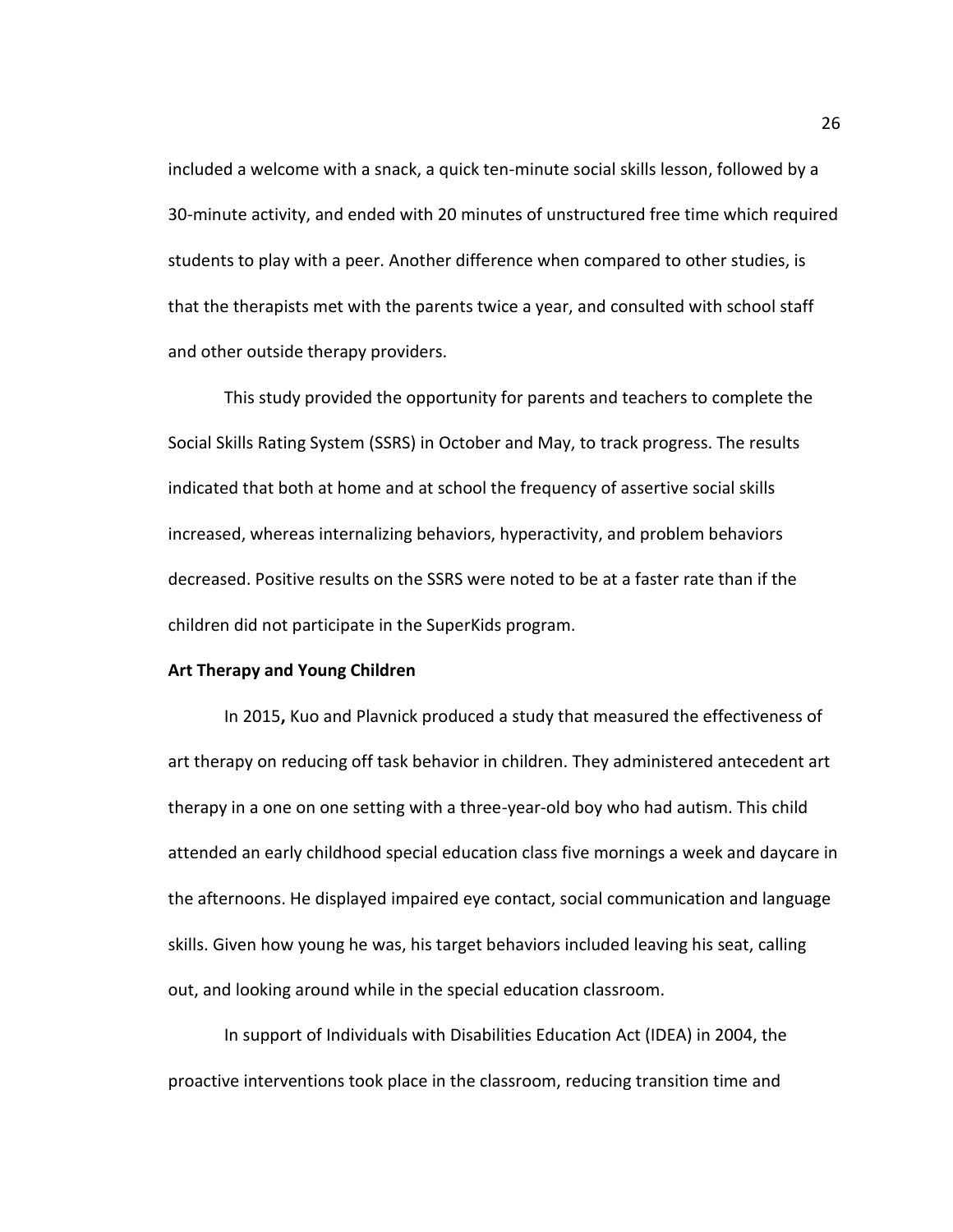increasing time with peers. Given the young age, the intervention involved choices and a variety of materials such as decorating an animal picture with beads. No other interventions were used during the course of this study.

An interesting "A-B-A-B" (Kuo & Plavnick, 2015, Figure 1) approach was taken by Kuo and Plavnick, to see if the "introduction and withdrawal of art therapy" (p. 56) had a lasting effect on the child. First, five weeks of baseline data was taken, then five weeks of therapy administered, followed by five weeks of baseline data and last, another five weeks of therapy. This allowed observational data, taken 1-2 times a day for periods of 15 minutes, to capture any lasting effects of the therapy.

The results showed that the target behaviors decreased within each five-week baseline measurement, from the initial 8-14 occurrences to 4-6 occurrences. The behaviors were near existent, ranging from one to four occurrences, during the intervention weeks. Overall, the child displayed less motor and verbal behaviors after art therapy. His off task behaviors tended to be less disruptive, in the form of averted eye gaze . This case study suggests that art therapy can be used to increase on task behaviors in your children with autism, in the classroom setting.

# **Reading Nonverbal Communication**

Students with autism have a challenging time with social communication and identifying emotions. One aspect of nonverbal communication is reading facial expressions to help identify how another person feels. Oftentimes, cards with real life or clipart pictures are used to help teach students with autism.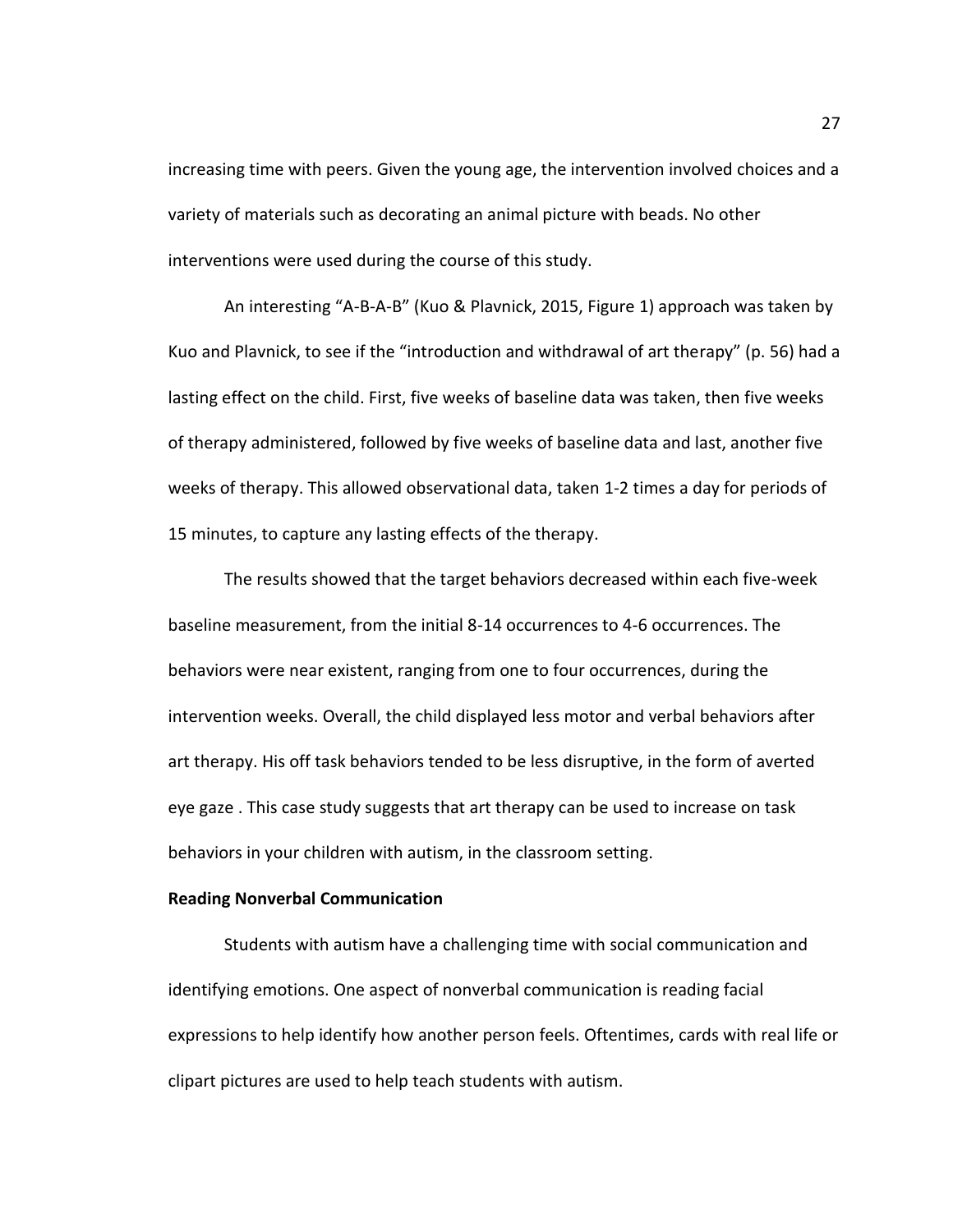Richard, More, and Joy (2015) took it one step further and conducted a study in Connecticut that measured students' ability to Build a Face (BAF) during art therapy sessions. The students with autism were randomly selected, creating a mixed gender control group and all female treatment group. One prerequisite was that all participants had the ability to understand instructions. The Diagnostic Analysis of Nonverbal Accuracy 2–Child Facial Expressions (DANVA 2-CF) measured the students' ability to recognize facial expressions. Students were also given photographs of four basic emotions, including happiness, anger, fear, and sadness. The students studied each picture and used magnetic balls and rods to build the face on an empty manikin head. The students were given individual feedback while completing the art therapy project.

The results indicated no statistically significant difference between the treatment and control groups; however, the treatment group had greater improvement than the control. Some possible factors include that students may have lost stamina during the lengthy test, there was a small sample size, and the control group had both genders whereas the test group only had female participants. One observation made, when compared to several other art therapy studies, this study appears to have lower student interest, with little to no choice or variety in the art medium.

## **Generalization of Skills**

Students who participated in the studies completed by Chou et al. (2016) as well as Kuo and Plavnick (2015) showed the ability to generalize the skills taught after the intervention ceased. This is encouraging because ideally students would acquire new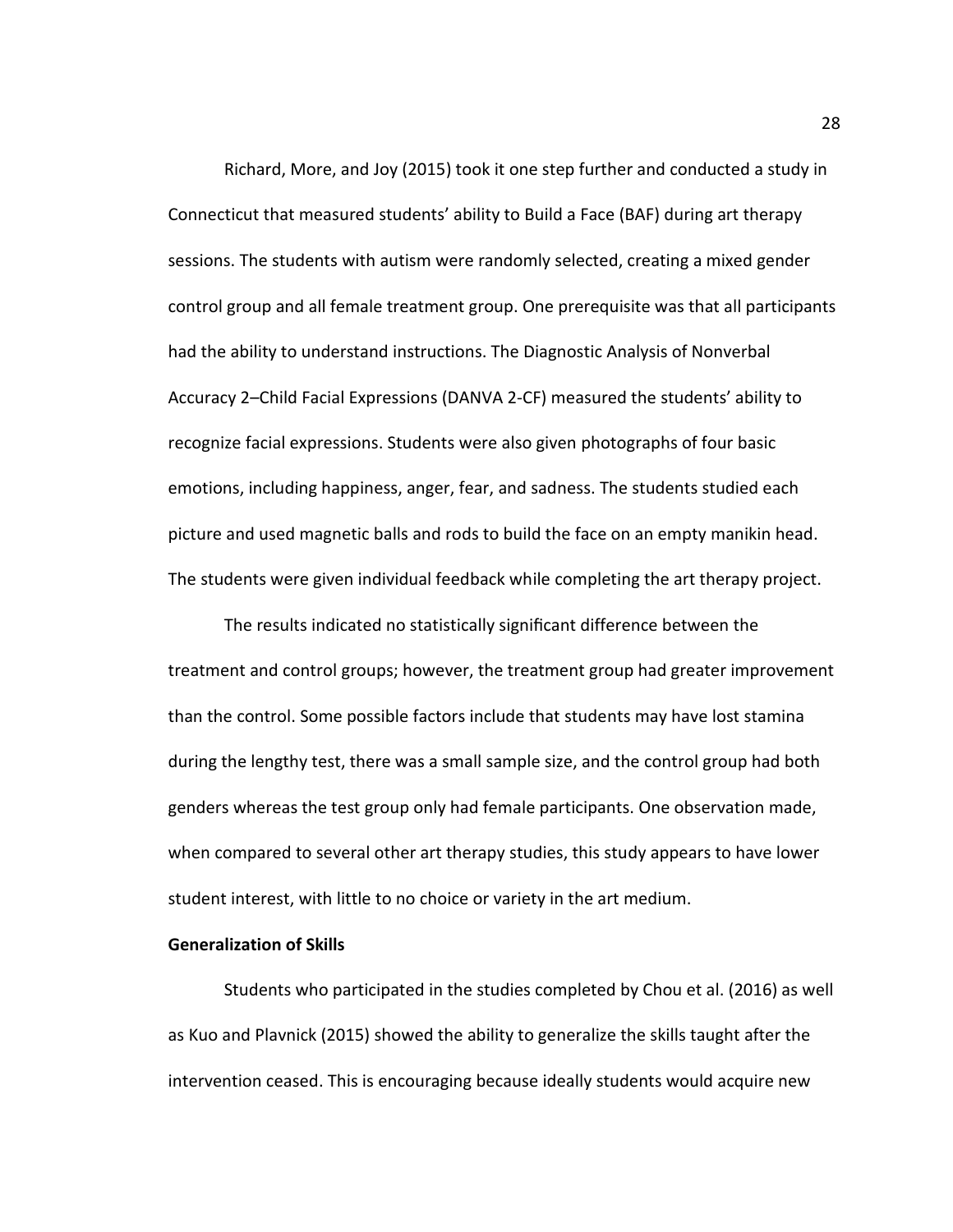skills within a small group setting and use the skills within a classroom setting. This encourages classroom participation and learning.

## **Music Therapy**

Music therapy started as an intervention for war veterans in the 1800's (American Music Therapy Association, 2020) and has since grown into a professional career that targets 17 approaches, utilizing music in therapeutic ways (Eren, 2017). Given a history of over 200 years, music therapy has expanded to provided services to a wide variety of needs, one being people diagnosed with an autism spectrum disorder (Eren, 2017). Several research studies targeted the effectiveness of music therapy for young students on the autism spectrum. Overall, music therapy provides opportunities to work on foundational social and functional skills while implementing creativity and sensory integration.

#### **Top Ranking Approaches**

Eren (2017) profiled the top three of 17 music therapy approaches that were ranked most preferred and most effective for students with autism, by 477 music therapists from across the United States. Statistical data was compiled from Likert scales in regards to knowledge, effectiveness and preference. The top three therapy approaches are listed below.

Eren (2017) concluded that the most preferred therapy was a Behavioral Approach. In this case, the therapist assumes a directive role, targeting a specific behavior while structuring the environment and providing rewards and consequences to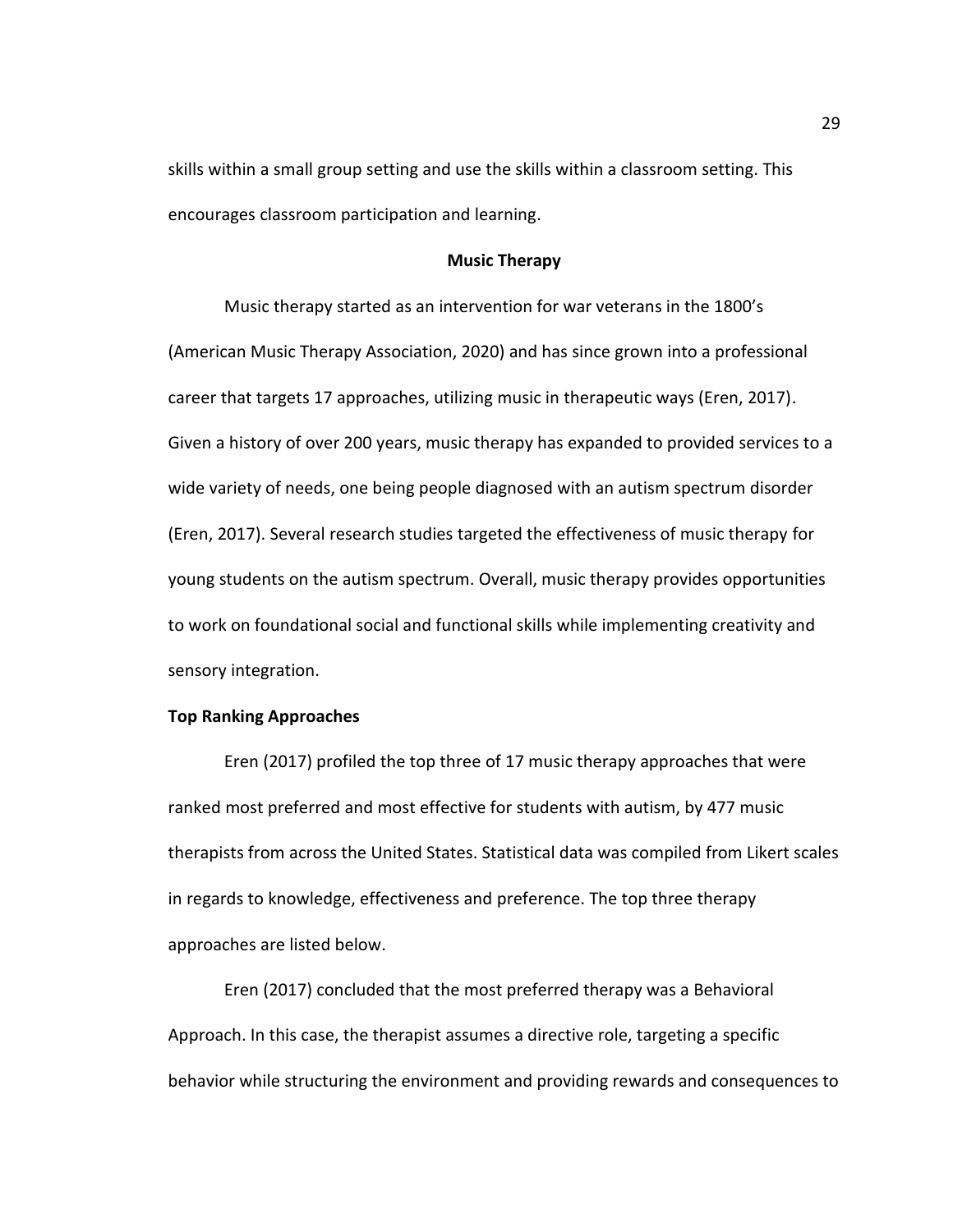help reach the desired outcome. Although ranked most preferred, the behavioral approach was rated third successful of the 17 approaches. The second most preferred approach was Sensory Integration Therapy, which includes ample "auditory and visual stimuli, motor planning, vestibular planning and body coordination" (Eren, 2017, p.122) while addressing organization and speech language skills. The therapist sets limits and uses behavior redirection throughout the session. Sensory Integration was rated the most effective therapy overall. The therapy ranked third most effective by therapists was Creative Music Therapy, which includes improvisational music making, with the goal being student engagement. This approach addresses several clinical problems such as "mutism, echolalia, lack of expression, and lack of creativity…" (Eren, 2017, p. 123). Creative Music Therapy was rated second most effective of the 17 approaches.

Although Eren's (2017) study was based solely on opinions, the compiled experience of trained music therapists can be used to suggest that Behavioral Approaches, Sensory Integration Therapy and Creative Music Therapy are effective when building social and emotional regulation skills for students on the autism spectrum.

## **Working with Nonverbal Students**

Autism Speaks Inc. (2020) reported that an estimated 30% of people with autism have limited to no verbal communication skills. The following studies include students who have limited to no independent verbal communication skills. Kim, Wigram, and Gold (2008) studied the effects of improvisational music therapy compared to play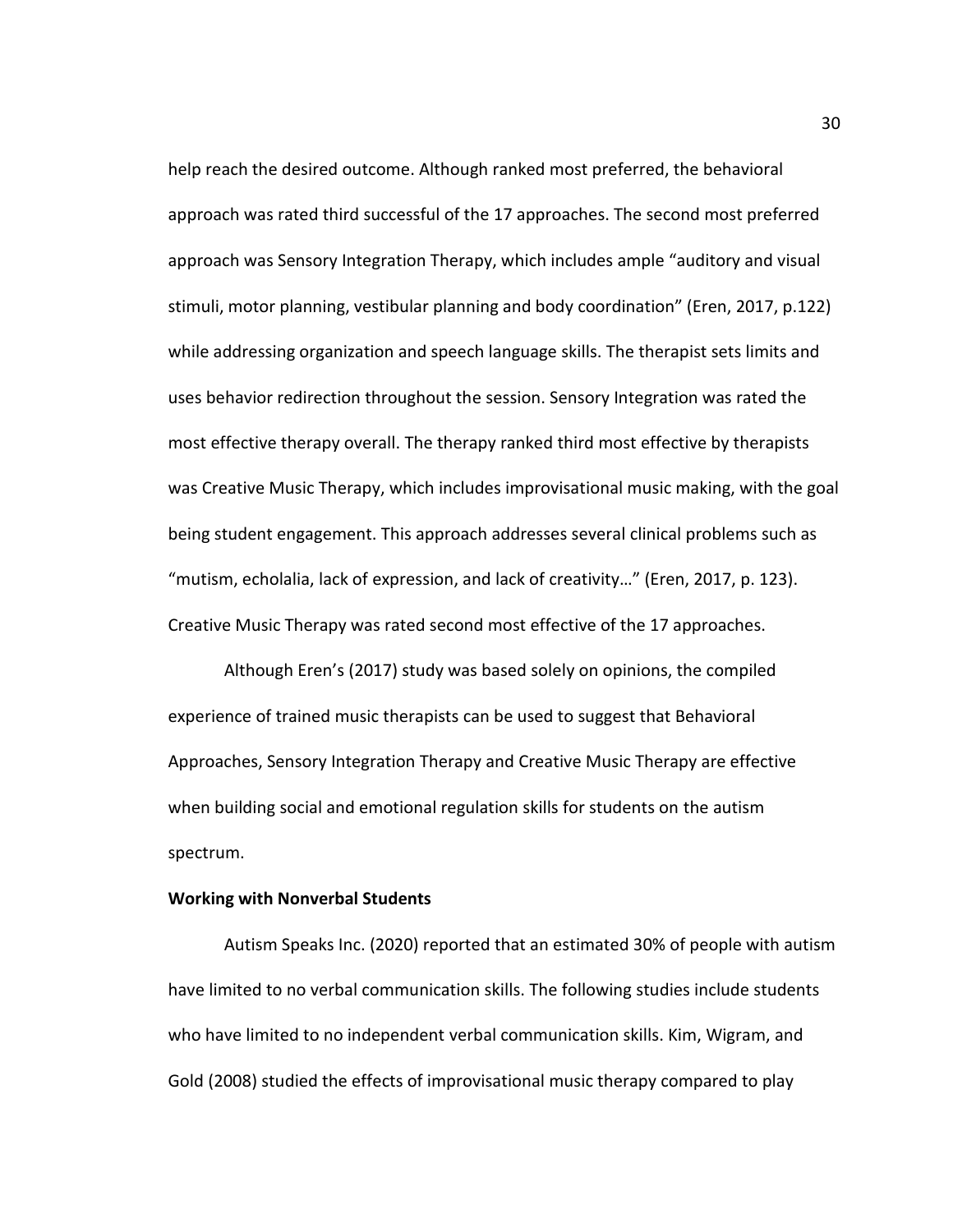therapy when working with verbal and nonverbal children, ages three through five, to increase joint attention between the child and the therapist. When compared to play therapy with toys, the children produced higher rates of incidence for eye contact and turn taking during the adult-led portion of the music therapy sessions. Over time, the children were observed to copy the adult while displaying joint attention, given the "stability and flexibility" (Kim et al.,, 2008, p. 1764) of the music therapy.

Assessments administered before, during, and after the completed 24 sessions along with recordings and anecdotal notes show overall progress for students who participated in the study. The Pervasive Developmental Disorder Behavior Inventory-C provided parental and teacher input through rating scales. The Early Social Communication Scales measured structured play and joint attention. Recordings were used to verify therapist notes. Therapist and parent notes show that some of the nonverbal children did begin to develop initial language skills after the music therapy. Possible reasons for increased social skills in the areas of listening, visual referencing, responding and engaging include the opportunity to address rigid thinking and control issues by being flexible and creative with the music (Kim et al., 2008, p. 1764).

Music therapy is noted to have "predictable patterns" (Kim et al., 2008, p. 1759) that allows nonverbal communication to occur between the therapist and student. "Musical attunement" (Kim et al., 2008, p. 1759) helps to build a therapeutic relationship between the child and therapist. The flexible sessions move between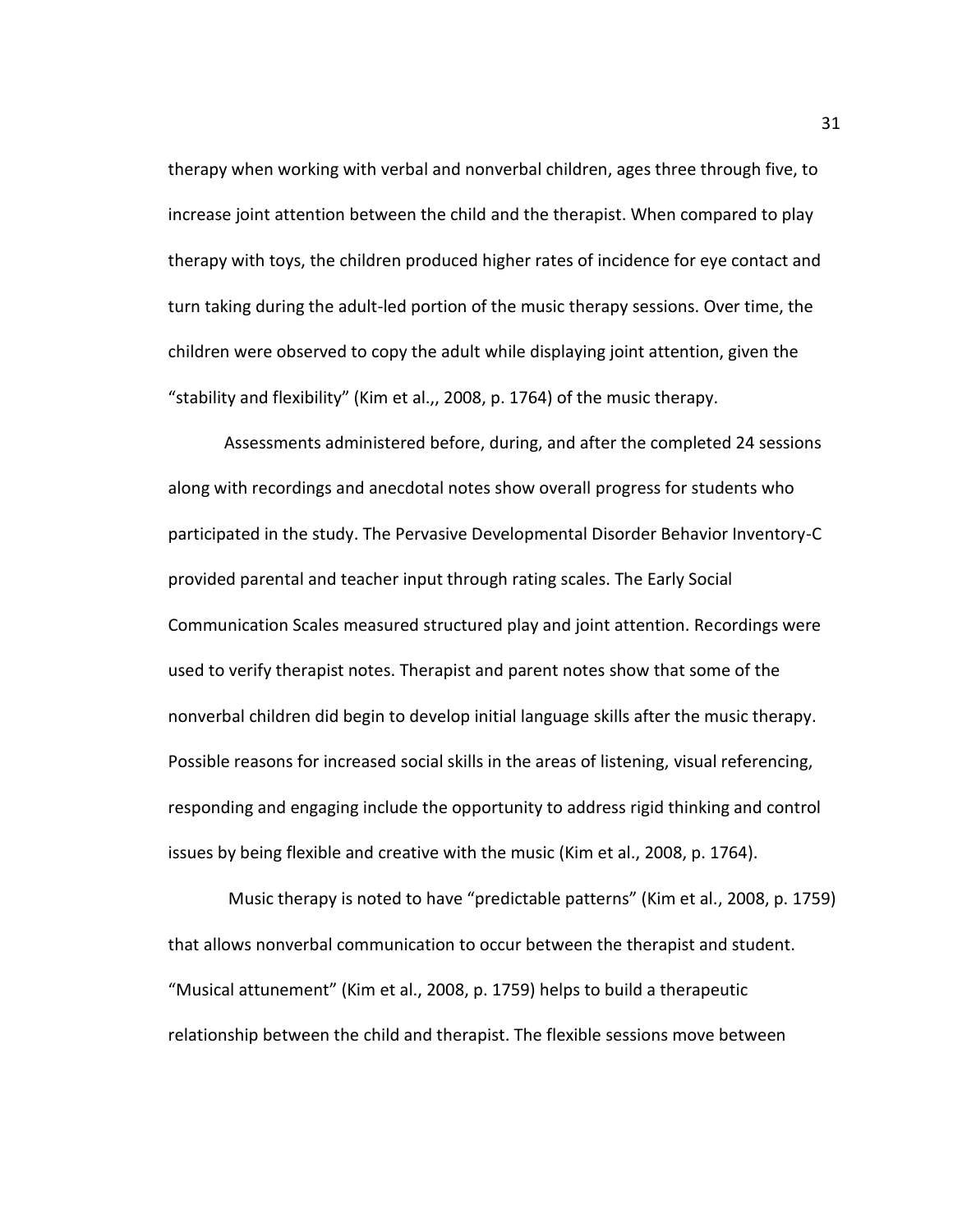student led and therapist led activities which help to draw out opportunities for joint attention and in some cases, increased use of verbal language.

Wimpory, Chadwick, and Nash (1995) measured the social development between a mother and a three year old girl with autism and no verbal or gestural communication skills. The overall goal of this study was to increase engagement in regards to eye contact and "social initiations"" (Wimpory et al., 1995, p.543) through the use of very engaging tactile kinesthetic and verbal activities such as games of swinging, patting, tickling, blowing, stroking, vocalizing, action-rhymes, and singing. Sing-song language was also used to describe the actions of the adult and child. These sessions took place in the child's home. Music Interaction Therapy requires the therapist to play music that reflects the movements of the child and the partner. Over time, the music helps the child to foresee their partner's actions (Wimpory et al., 1995). An ABC design was used to collect baseline data, progress, and follow up data. Table 1 indicates that the child progressed and maintained her social skills in the areas of eye contact, initiating interactions, and symbolic play 20 months after the intervention. This study attributed music interaction therapy as the catalyst to the "fundamental and lasting changes in the child's developmental pattern" (Wimpory et al., 1995, p.549).

## **The Sound of Emotions**

Music is known for inciting emotions (Mohana, 2018). People with autism often need to be taught theory of mind which includes shared experiences and identifying how and why other people feel. This is an essential part of nonverbal communication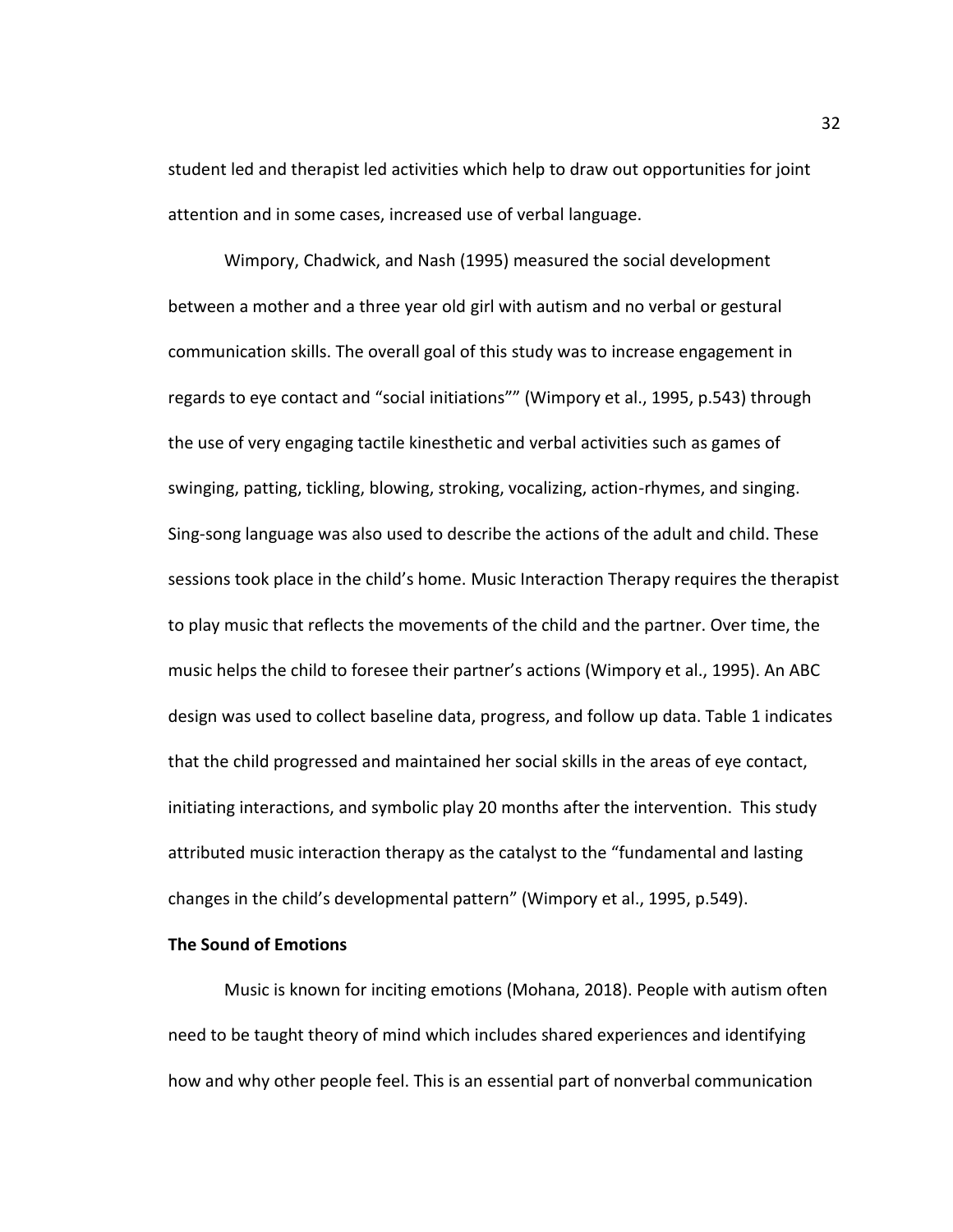and a building block for interacting with others within the school, home, and community settings (Meltzoff, 1999).

One Turkish case study monitored the effectiveness of teaching nonverbal facial expressions through music therapy. Eren (2018) recorded one child's journey through the process of learning the emotion of sadness. Over the course of twelve weeks, observational and recorded data revealed that the five-year-old boy was able to move from humming a song about feeling sad, to signing some of the lyrics, drawing a sad face, and mimicking a sad face. A basic reinforcement system was used to increase participation and expected behavior throughout the study. His mother reported that he was able to generalize this skill to other emotional situations and noted increased communication between her and her son. This study is encouraging because the music therapist used basic materials that can be easily access by others.

#### **Outcomes**

The research completed by Eren (2017, 2018); Kim et al., (2008); Wimpory et al., (1995) suggests that music therapy is a viable treatment for children on the autism spectrum because it teaches basic social communication skills, which increases student engagement in the classroom.

## **Speech and Language Therapy**

The Division of Speech and Hearing Sciences, through the University Library of North Carolina reported that speech and language therapy has been used to treat language delays and disorders since the 1940's and 1950's and encompasses speech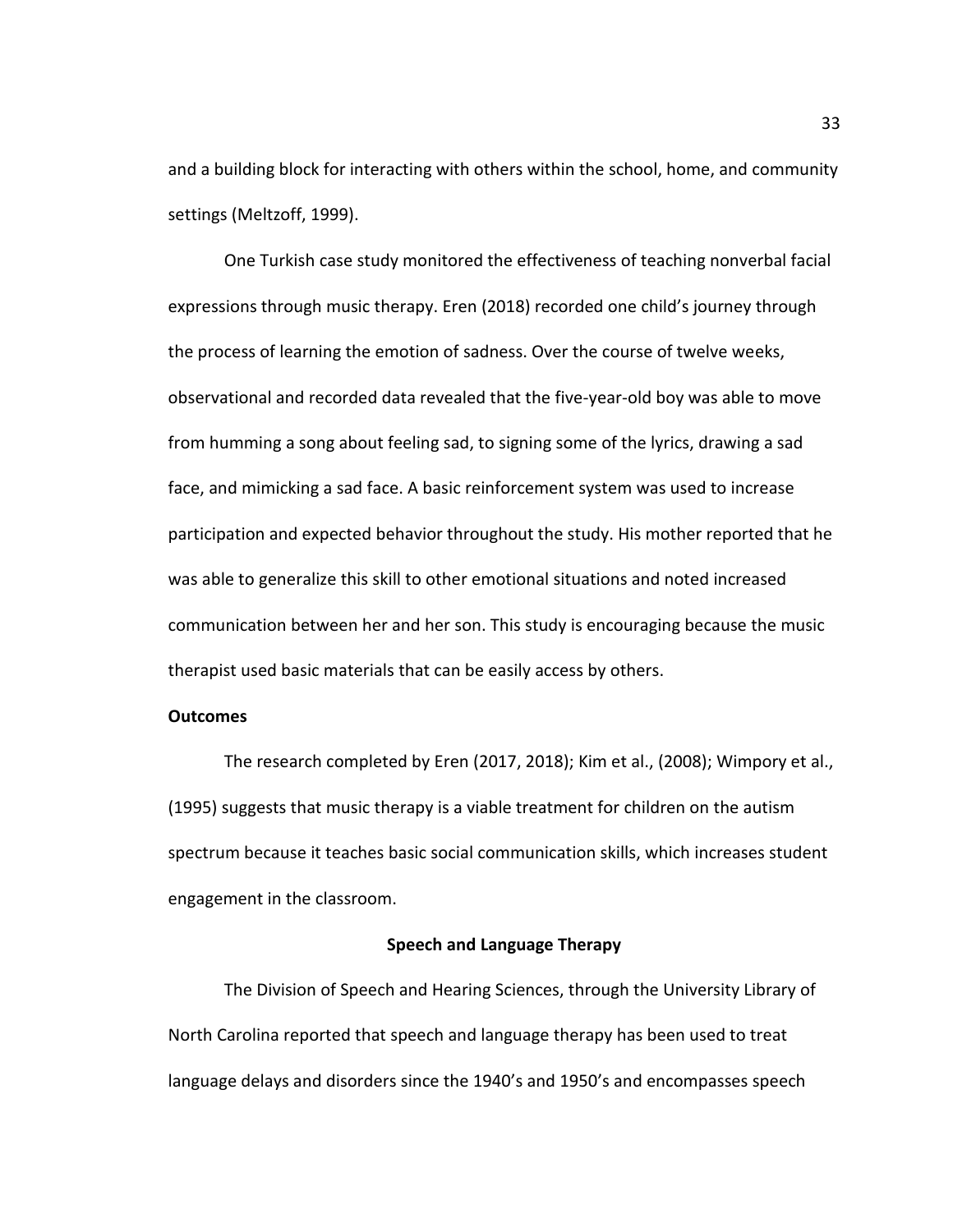production, along with receptive and expressive language, which includes pragmatic or social language. When addressing the needs of students with autism, spontaneous language, social interaction with peers, and training for the other staff members tends to be the focus; grammatical structures and speech errors are secondary (Clark, 2016).

# **Social Communication Disorders**

Social communication refers to the semantic and pragmatic aspects of language. Students with autism have a hard time processing spoken language and deciphering the meaning behind verbal and nonverbal communication, within the context of varying social situations.

## **Prosody**

In 2016, Kuschke, Vinck, and Geertsema found that providing direct instruction regarding prosody, the element that addresses duration, intensity, pitch, emphasis, stress, rhythm, and intonation, is critical for helping students with autism communicate effectively with others because people with autism tend to have an increased ability to recognize pitch but show a limited ability to process the spoken words. A speech and language pathologist in South Africa, studied prosody with three elementary aged students with autism. Seven skills including following a simple direction, commenting on a picture, categorizing, requesting, describing/ sequencing, role playing to teach the function of objects, and using songs to redirect the students' attention back to the task were addressed over the course of six treatments that were spread across 3 weeks.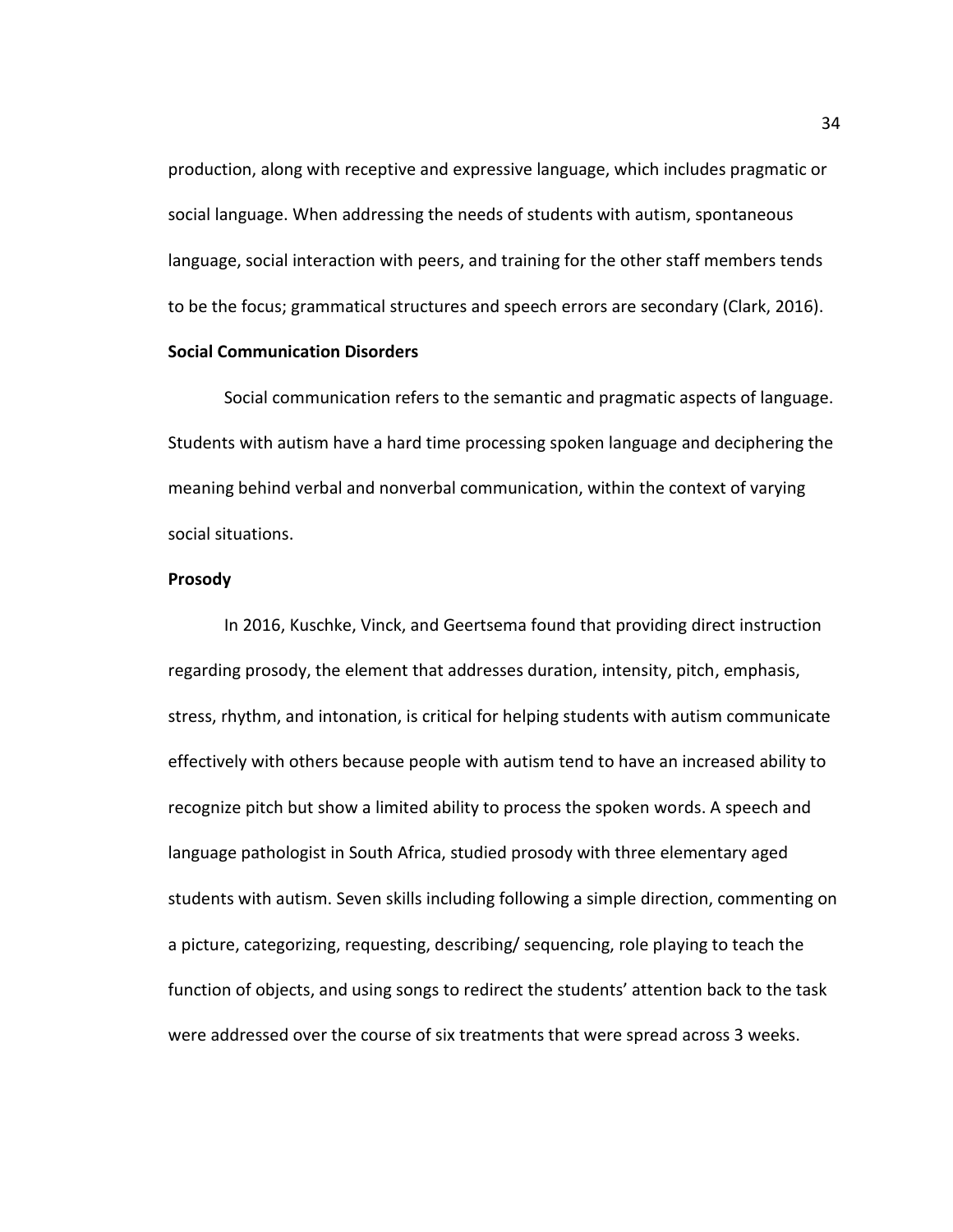Although this study had a small sample size and no control group, the analyzed recordings propose that direct instruction with an emphasis on prosody increases students' ability to perform the tasks listed above. Unfortunately, the therapy sessions were followed by a two-week break from school, so the students did not have an opportunity to apply these skills within the classroom and regressed in several areas over the break. Given an Autism Index probe, pragmatic skills was the one area that students demonstrated a level maintained progress. Students with autism appear to gain social communication skills when the speech and language pathologist emphasizes prosody throughout a traditional language therapy session (Kuschke et al., 2016).

#### **Communication and Social Anxiety**

The Anxiety and Depression Association of America reported in 2018, that "40% of young people with an autism spectrum disorder also have clinically elevated levels of anxiety or at least one anxiety disorder." Although anxiety is not one of the criteria for autism spectrum disorder, it is prevalent among the autism community. Therefore, clinicians and school staff address the issue with clients and students.

In 2017, Rodas, Eisenhower, and Blanchar completed a longitudinal study that measured anxiety tied to structural and pragmatic language ability with students on the autism spectrum. Since this study focused on the correlation, there was no intervention with pre and post data. The Weschler Preschool and Primary Scales of Intelligence, the Autism Diagnostic Interview- Revised and the ADOS were used to confirm autism and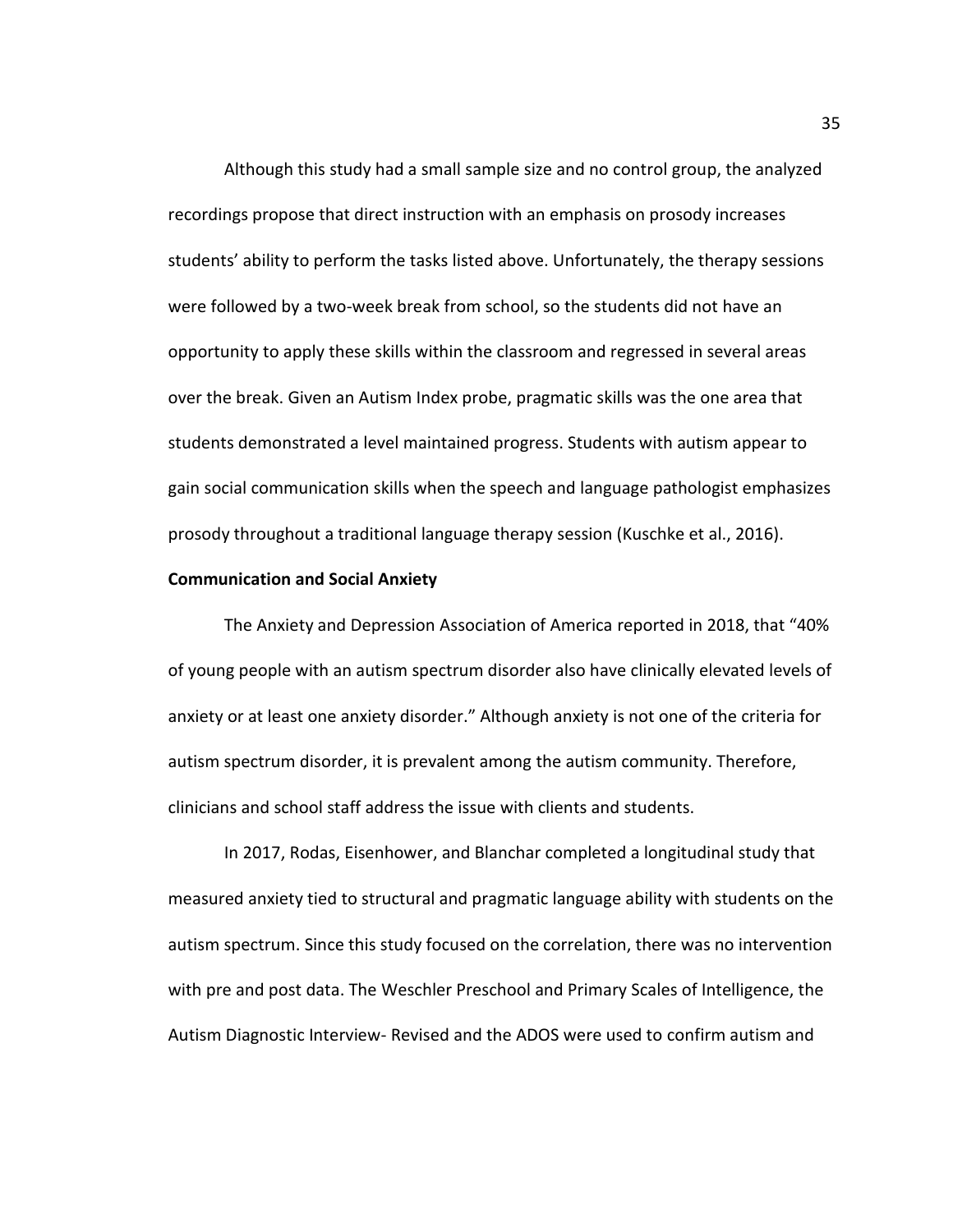measure IQ, along with parent rating scales and assessments to measure language skills for 159 children with autism, ages four through seven.

In general, Rodas et al., (2017) found that students who had higher receptive language skills had higher levels of anxiety because they comprehend the negative information communicated to them and students who had higher pragmatic (social) communication skills had lower levels of anxiety. An emphasis was placed on the importance of teaching pragmatic skills as an early intervention for children identified as having an autism spectrum disorder, at the early childhood level. This supports the early childhood model for speech-language instruction, within the school system. When compared to other supporting research mentioned, this study identifies the link between social communication difficulties in preschool aged students and externalizing behaviors and anxiety in older students. (Rodas et al., 2017, p. 3485-3486).

#### **Communication Systems**

Speech-language services target social communication for students with autism because deciphering social interactions is challenging. Therapists vary approaches depending on students' language abilities. Students who are considered nonverbal are taught to use communication systems, ranging from low technology such as picture symbols and CORE boards, to higher levels of technological communication systems with voice output (Biggs, Carter, Bumble, Barnes, & Mazure, 2018).

36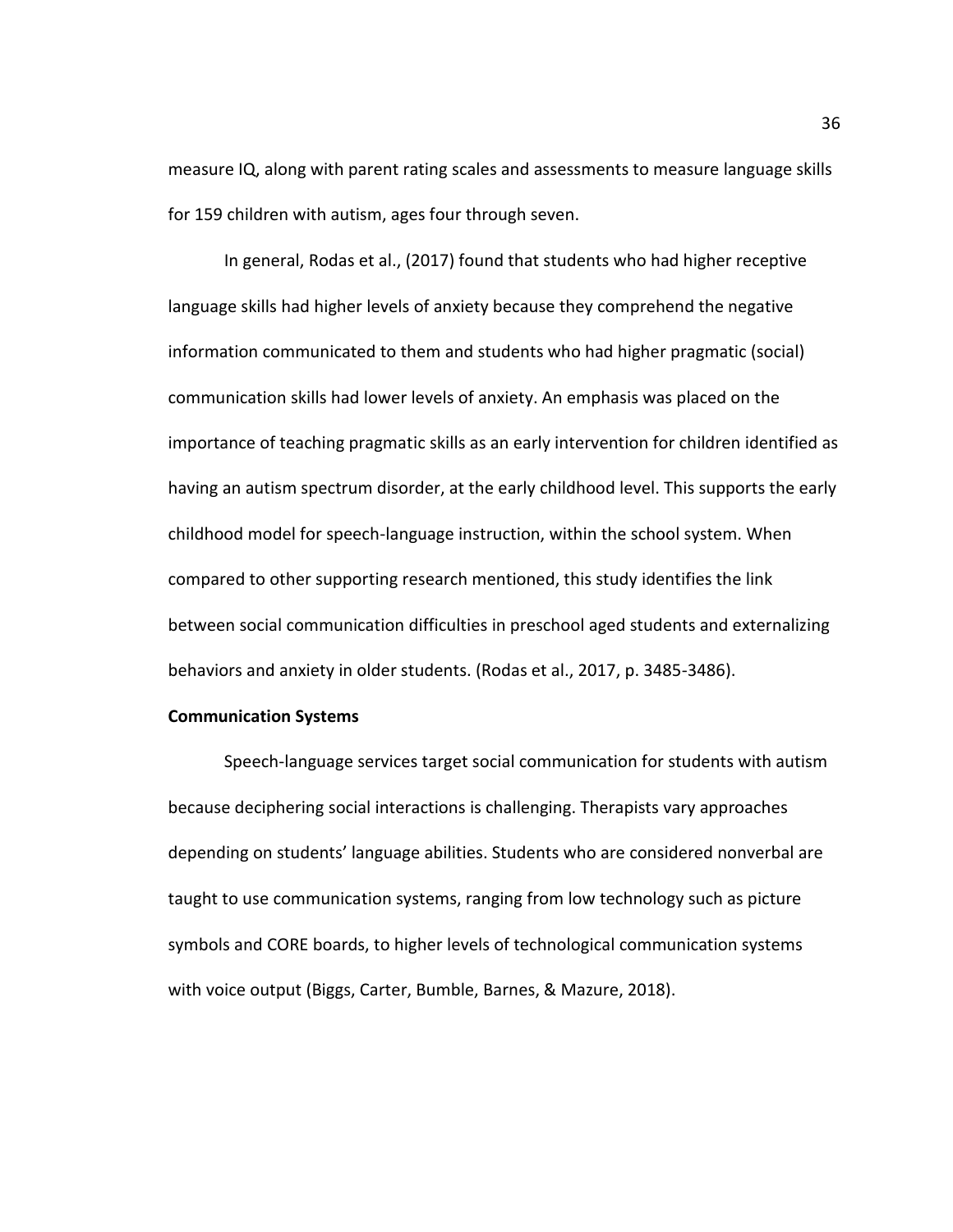#### **Video Self-modeling for Teaching New Skills**

Students with autism often have a difficult time receiving information auditorily and also generalizing skills from one setting to another. One way to reduce, if not eliminate the language piece of learning is to use video modeling, or better yet, video self-modeling. This requires someone to record and capture the student demonstrating desired skills. The footage is edited to give the illusion that the student is capable of independently completing a task. Of course, this is not the case, as the prompting and maladaptive behaviors have been edited out. This technique has been successful for teaching students how to use a picture exchange communication system, called PECS.

Jemma, Hand, and Dowrick (2013) completed a small study with three participants (2 children and 1 adult) who experienced limited to no success with using PECS independently. After viewing their personal videos on a daily basis over the course of 1-4 weeks, the participants went from zero to 80-100% success with the specific phase of PECS being taught. They were able to generalize the skill with a second adult and maintain the skill during the post-intervention phase of data collection. At one point, one of the participants left for one month. It was reported that with a brief intervention phase, he quickly recovered his skills.

Video self-modeling is a technique that can be generalized to other skills and routines that students are expected to use throughout the school day. It removes the adult prompt and language altogether and leaves only the visual demonstration of the skill. This technique was reported to have a positive effect on staff that worked with the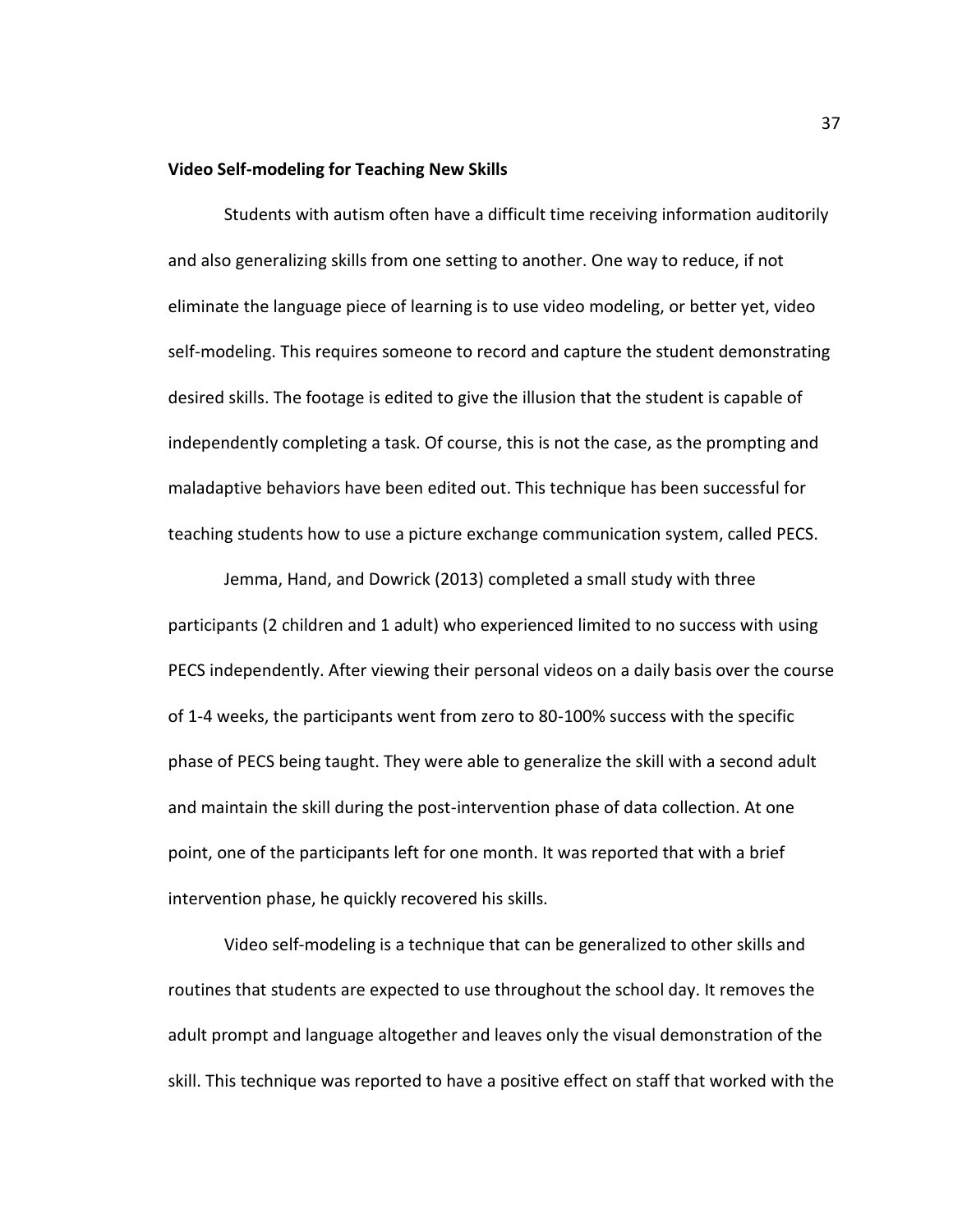participants, as the staff were better able to visual the participant completing the task and therefore encourage the student, with a positive outlook (Jemma, et al., 2013).

This technique could be used for students who have a history of regression without recoupment of skill over an extended break in instruction. For example, the student could view the video of himself or herself on a daily basis, to help him or her practice that skill over the break.

#### **The Benefits of Utilizing the Natural Setting**

In 2018, Biggs et al. conducted a study that considered the benefits to providing speech-language therapy, using nondisabled peers, within a natural learning environment. They hypothesized that using a peer network would increase peer interactions and the use of a voice output system, but would not increase a student's use of PECS. (Biggs et al., 2018). Four elementary students, three of which had an autism spectrum disorder, were selected because they demonstrated limited nonverbal communication and had access to augmentative and alternative communication systems in the school setting. All four students were receiving special education services and demonstrated significant cognitive impairments. While gathering baseline data at lunch and recess, observations revealed that the nonverbal students rarely interacted with their nondisabled peers and only two of the four students accessed their device. It was also noted that the para educators did not facilitate social interactions between students. This study provided opportunities for the staff and students to increase their engagement and productivity. After 4 months of extensive systematic training, the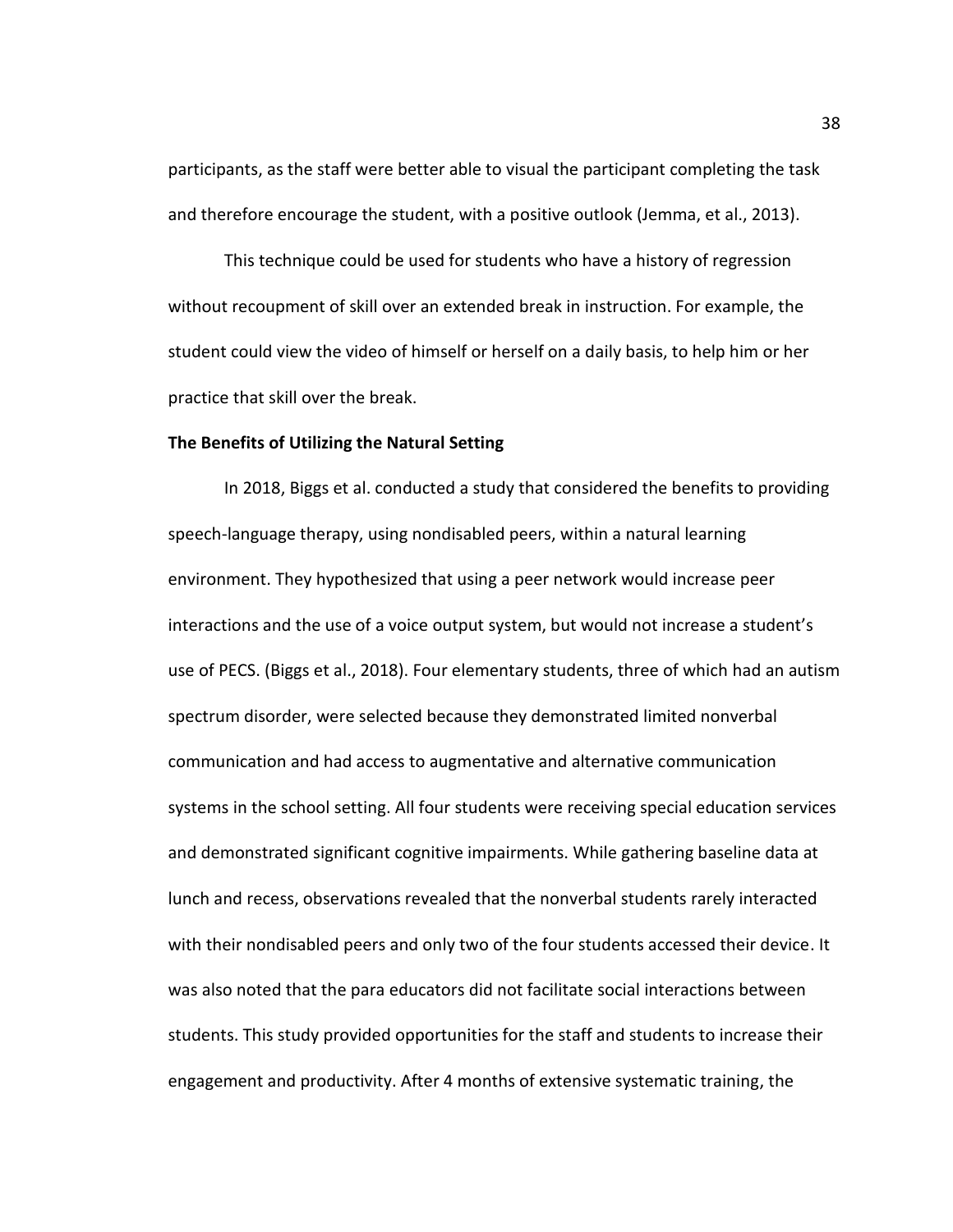educational staff carefully selected "peer network members" (Biggs et al., 2018, p. 72) who received 4-5 training sessions, where they practiced a series of prompts and strategies to engage the students, using the communication devices. Throughout the intervention cycle, all four students were noted to have made significant increases in the frequency of non-prompted interactions. After that, the students showed a small dip in generalization of those skills. However, all students were observed to be with their peer network member and maintained an increase in skills when compared to the preintervention data. The students and teachers reported this as a positive experience and wanted to continue with the "meaningful and socially significant" (Biggs et al., 2018, p. 81) communication. By assigning peer models as social coaches, the students increased engagement and social initiation. The paraprofessionals felt supported and began working closely with the students during lunch and recess. The peer network members also gained new communication skills, to work with their classmates who required communication devices (Biggs et al., 2018).

#### **Outcomes**

Speech and language pathologists support the social communication needs of children with autism, while also considering the specific language and articulation needs for individual students. The pathologists consult with school staff and parents, to best serve students within the classroom, home and community settings.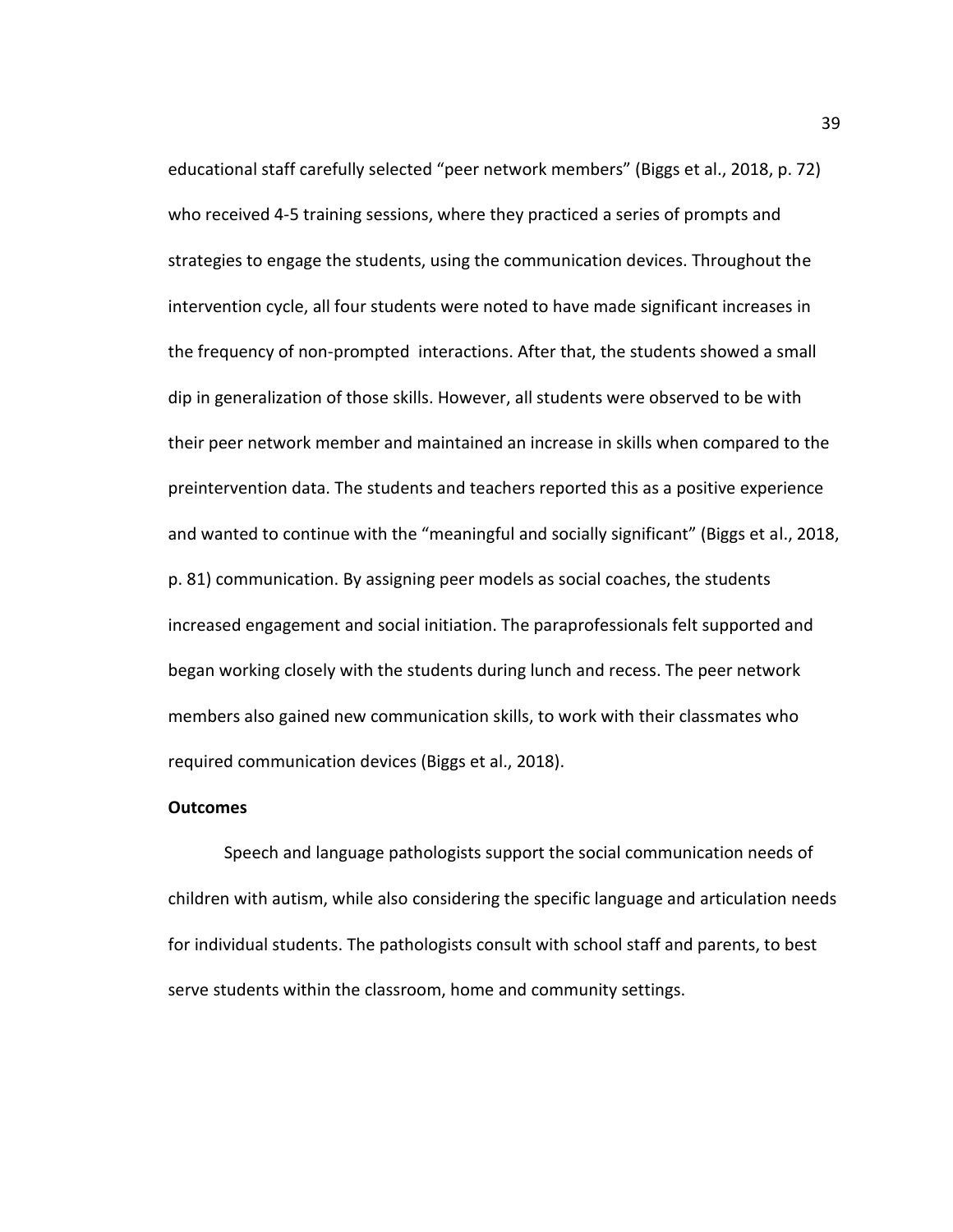#### **Occupational Therapy**

Occupational therapy addresses sensory integration needs to help students process information, as a "prerequisite for the development of higher cognitive processes" (Thompson, 2011, p. 202) and productively engage in the school environment. Sams et al., (2006) found that nearly all occupational therapy programs tie in sensory integration to help students tolerate stimulation within the environment. Occupational therapy can be provided within a private, clinical or school setting. The studies shared utilize all of these settings. Some children are nonverbal and easily set off by stimuli in a controlled home environment. Expand their world to a school setting and consider how their sensory systems takes in more information than they are able to process and cope with. Therefore, Children either seek out or reject sensory stimuli. There are four patterns of dysfunction: low registration, sensation seeking, sensory sensitivity, and sensation avoiding (Baker, Lane, Angley, & Young, 2007). Occupational therapists assist children with processing information and self-regulation strategies through direct or indirect/consultative services.

#### **Linking Sensory Processing to Autism**

A study completed in 2007, by Baker et al. looked at the relationship between sensory processing and behaviors for young students with autism. These 22 early childhood students had an autism diagnosis and were either on a waiting list, currently participating in, or had completed the Early Intervention Research Program at Flinders University, in Australia. As a way to measure the frequency and severity of sensory

40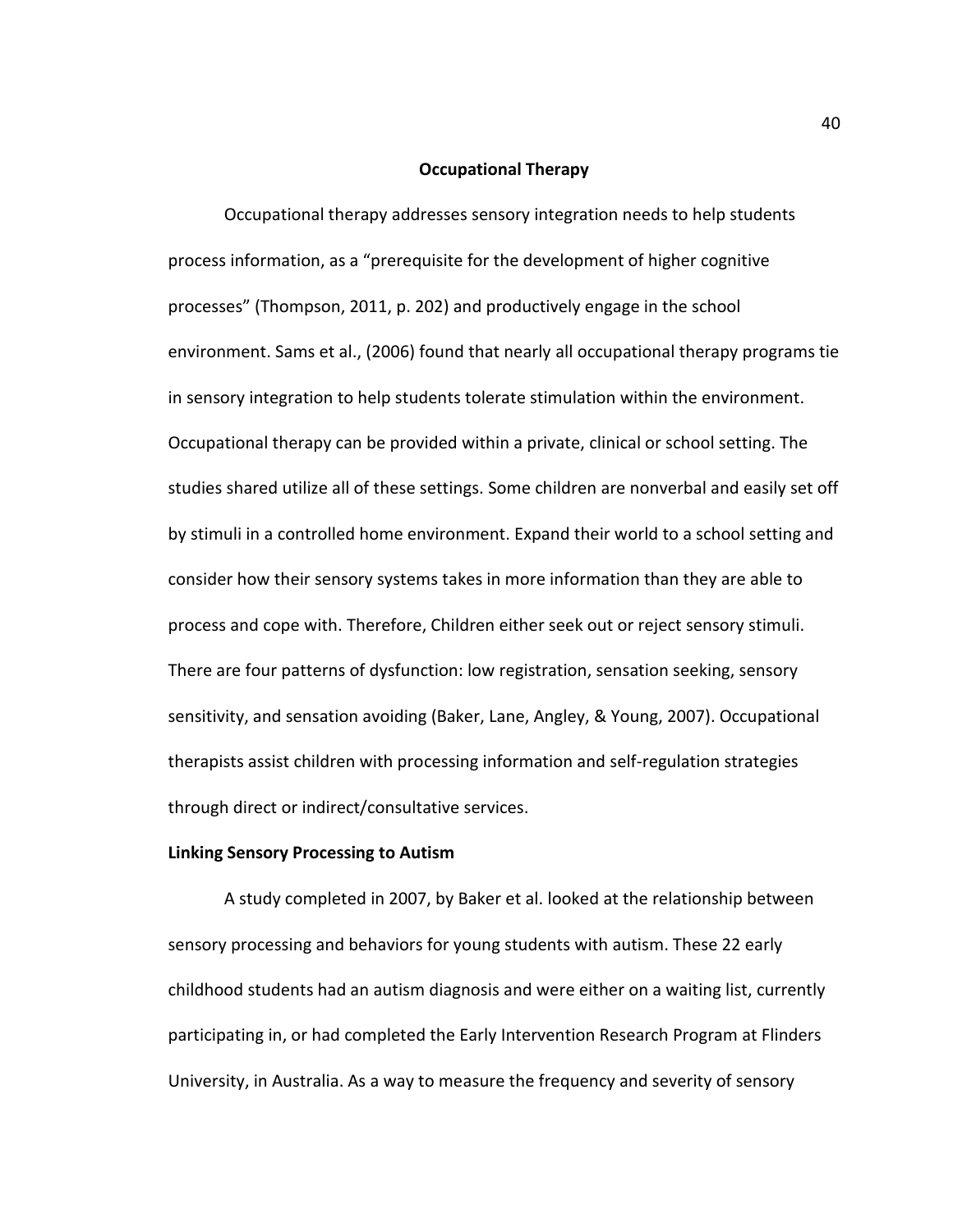processing issues, the parents were asked to complete the Short Sensory Profile, which consisted of 38 questions in the form of a Likert Scale. The parents also completed a Developmental Behaviour Checklist (DBC-P), which measured the behavioral and emotional problems observed. All but one parent completed the Vineland in person, at the research center, to measure the adaptive functioning regarding communication, daily living, motor skills, and socialization skills for their child. The results showed that 82% exhibited sensory difficulty and patterns that were found between the children's sensory processing and the social, emotional, and behavioral functioning.

Overall, many children's scores showed a relationship between higher scores on the Vineland (maladaptive behavior domain) scores and Developmental Behaviors Checklist, with lower scores on the Sensory Profile. Every child with autism has a slightly different profile and therefore, results showed varied needs for each child. Most children showed the need for seeking sensory input and difficulty filtering auditory stimulation. These children may appear inattentive, distracted, and busy due to the amount of stimulation within a school environment (Baker et al., 2007).

#### **Sensory Processing in the School Environment**

Another study, completed by Thompson, in 2011, measured the effectiveness of multi-sensory interventions for increased sustained focus, decreased self- injurious behaviors, and increased happiness and engagement for students with autism. 50 students, ten having an autism diagnosis, attending preschool through the twelfth grade, in a public school system, participated in this study. Over the course of five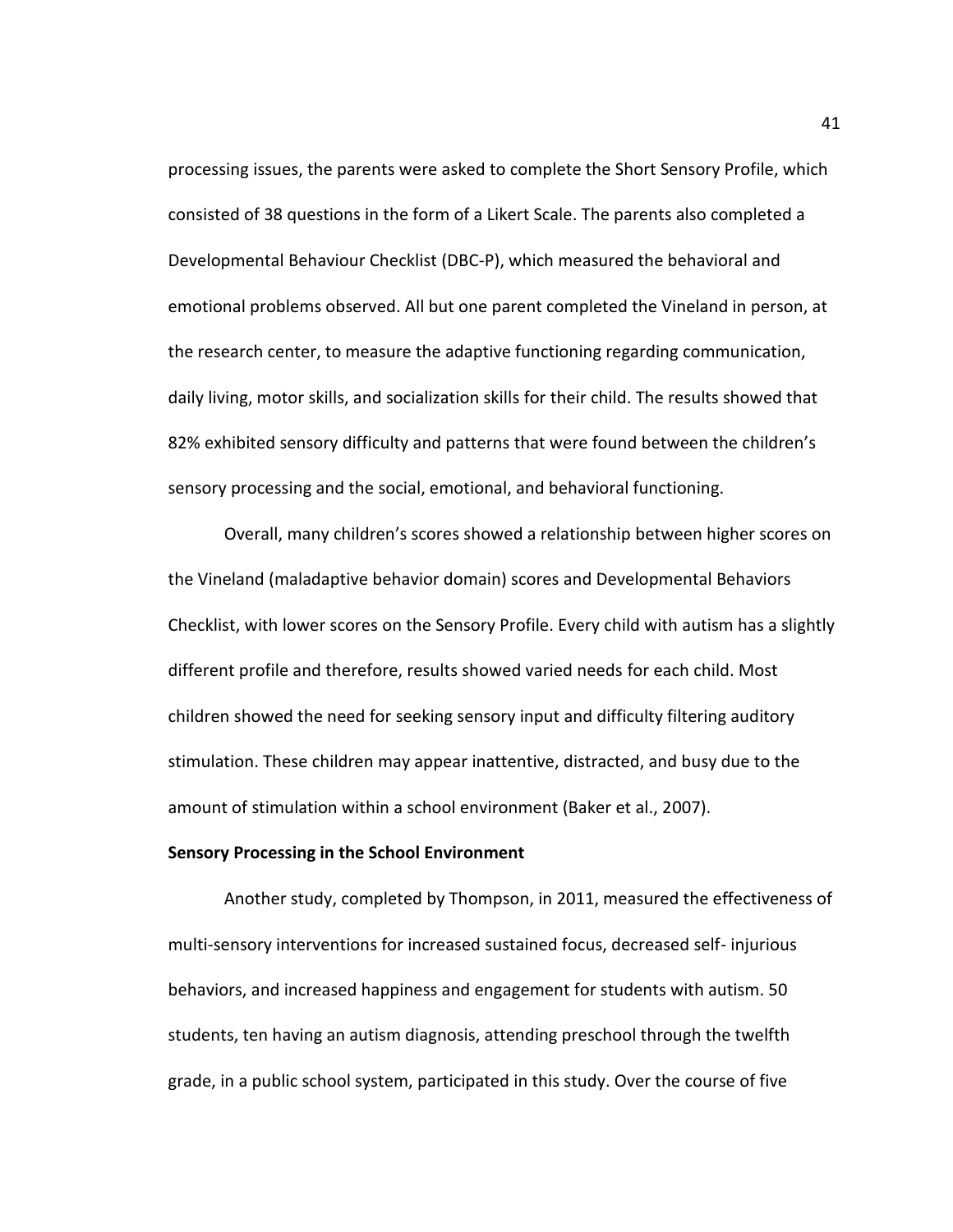months, the four researchers completed 60 minute observations for all 50 students. First, 20 minutes of baseline data was gathered in the classroom. Next, the student attended a multi-sensory room for 20 minutes, as the intervention. Last, the student returned to his or her classroom for 20 minutes of post-intervention data. Interval data was taken to measure facial expressions, body language and vocalizations. This information was then compared to carefully defined categories mentioned above, to see if the opportunity for sensory input made a difference in how the students were able to process information as well as organize and regulate their bodies in the classroom afterward.

Thompson found that students increased focus in the multi-sensory room, and maintained a higher level of focus in the post data in class, when compared to the baseline data. Self-injurious behaviors significantly decreased in the multi-sensory room and continued to decrease during the post intervention in class. Student engagement rose significantly in the multi-sensory room and dropped when the student returned to class; however the level of engagement was still higher in the post intervention phase, when compared to baseline. An overall improvement in the "quality of life" (Thompson, 2011, p. 213) was recorded for the students who participated in sensory integration programs.

Similarly, a study within a rural school system accessed the BrainWorks program for movement breaks throughout the school day. Wild (2018) led the research study to see if classrooms that participated in proactive, preplanned movement breaks had more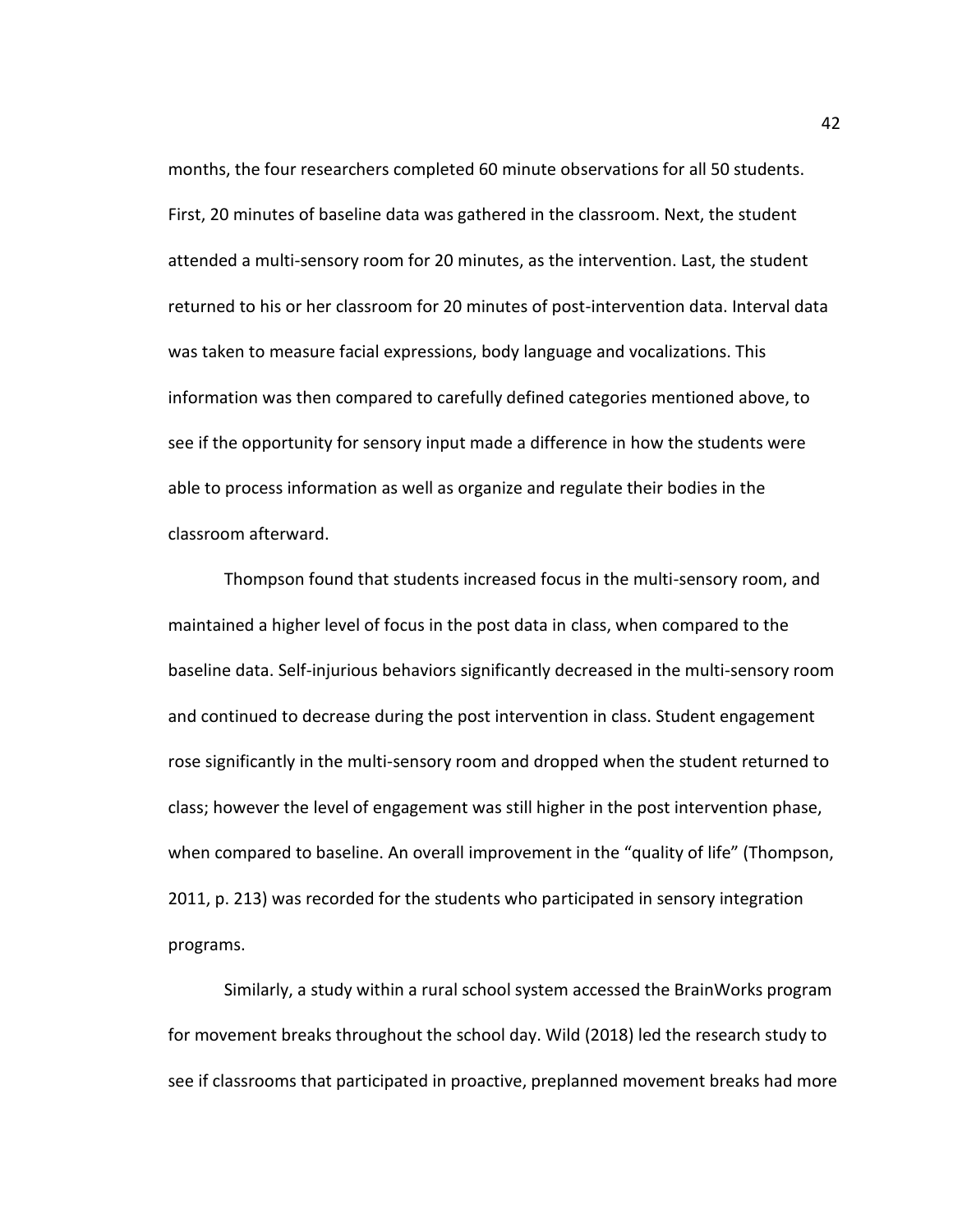student engagement when compared to classrooms that did not provide movement breaks. Students were grouped from preschool through second grade and third through sixth grade. There were 22 students and several teachers in the intervention group and 24 students with various teachers in the control group. The Sensory Processing Measure and the Behavioral Assessment System for Children were used to establish baseline data. The participating teachers received training regarding information about sensory input, data collection, the BrainWorks program, and the importance of consistency throughout the study.

The results of Wild's study showed that teachers who provided consistent and proactive movement breaks, using the Brainworks program with efficacy, yielded a higher level of student alertness and awareness of individual calming tools. The teachers who committed to providing the BrainWorks program but chose to use movement breaks in a reactive, nonscheduled manner did not see the same level of student engagement or increase in self-awareness. This occurred in part because the older students see several teachers throughout the day and it can be harder to provide a movement break schedule when a student travels from class to class, versus younger students who see stay with one primary teacher throughout the day.

Because students who seek sensory input are often considered off task, time should be spent on teaching self-regulation skills, not just providing movement breaks, to increase student learning in the classroom (Wild, 2018, p. 749). Wild's study suggests the future emphasis be placed on teachers guiding students to have a self-awareness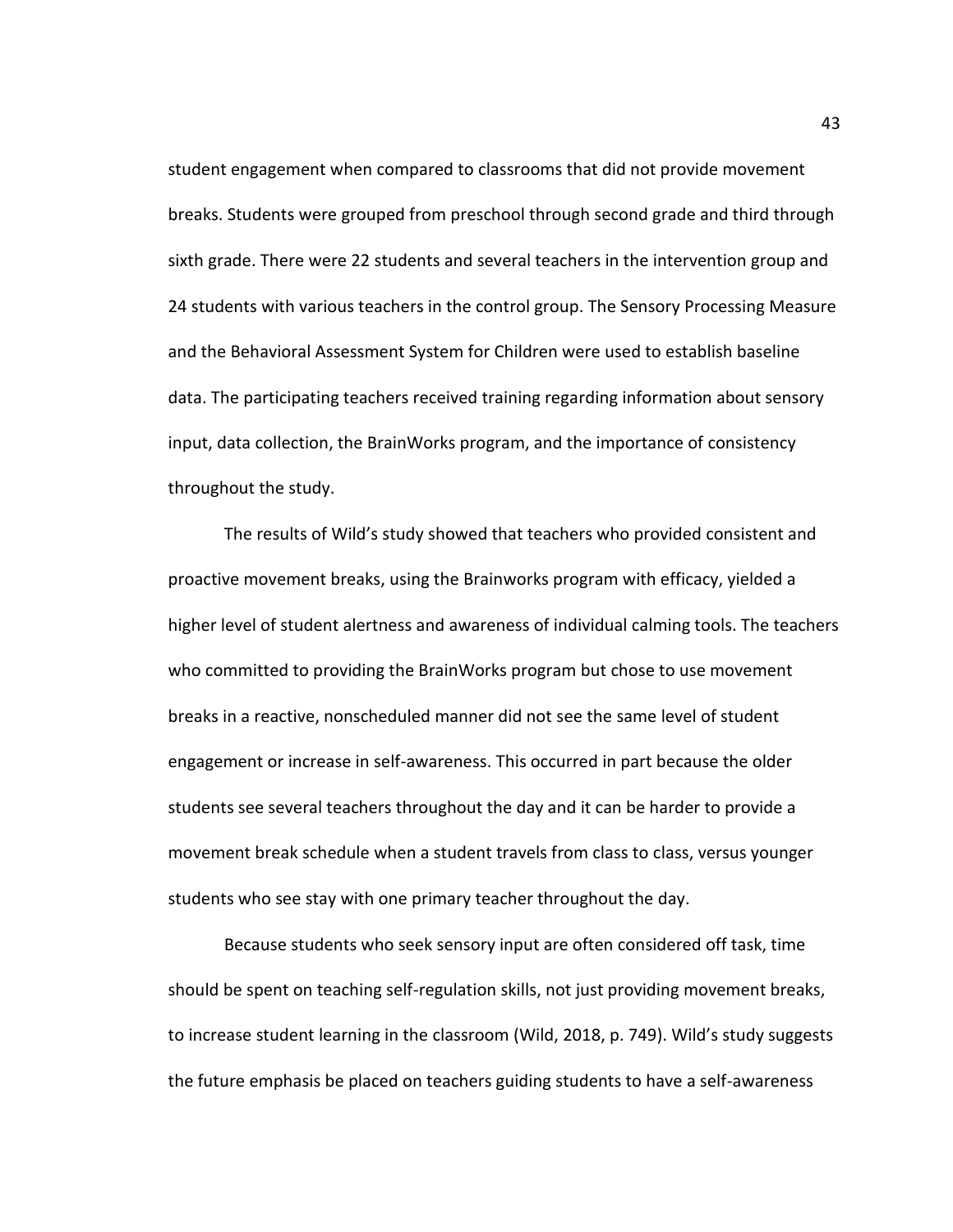and ability to self-regulate, to positively effect learning. Programs like BrainWorks are available to the general public through online resources.

#### **Auditory Processing**

In 1999, Brown conducted an at-home study that focused on auditory processing for a brother, age five, and sister, age three, both with autism. The purpose of this study was to measure the effectiveness of auditory integration therapy on sensory modulation and language. Although this study used a very small sample size, there is ample research throughout the study that confirms this to be a successful practice for several profiles. These children spent the majority of their time at home, with their parents. The baseline data showed that the boy had very limited language, displayed tantrums and was hard to calm. His mother took him for long car rides because the movement was soothing for him. The girl had no language skills, did not vocalize, and showed little to no engagement with others and was observed to flick her hands and watch television. She only accepted her mother and showed symptoms of physical illness from loud trucks and construction noises (Brown, 1999, p. 16).

Brown led the family through Auditory Integration Training to see if the children's language and ability to process sensory information would improve. The children needed to adjust to the new 20-day routine, which involved listening to carefully selected music with "full audio spectral content," (Brown, 1999, p. 15) using a special device, for a 30 minute morning and an afternoon session, which were scheduled four hours apart. Half way through the study, the sound was decreased in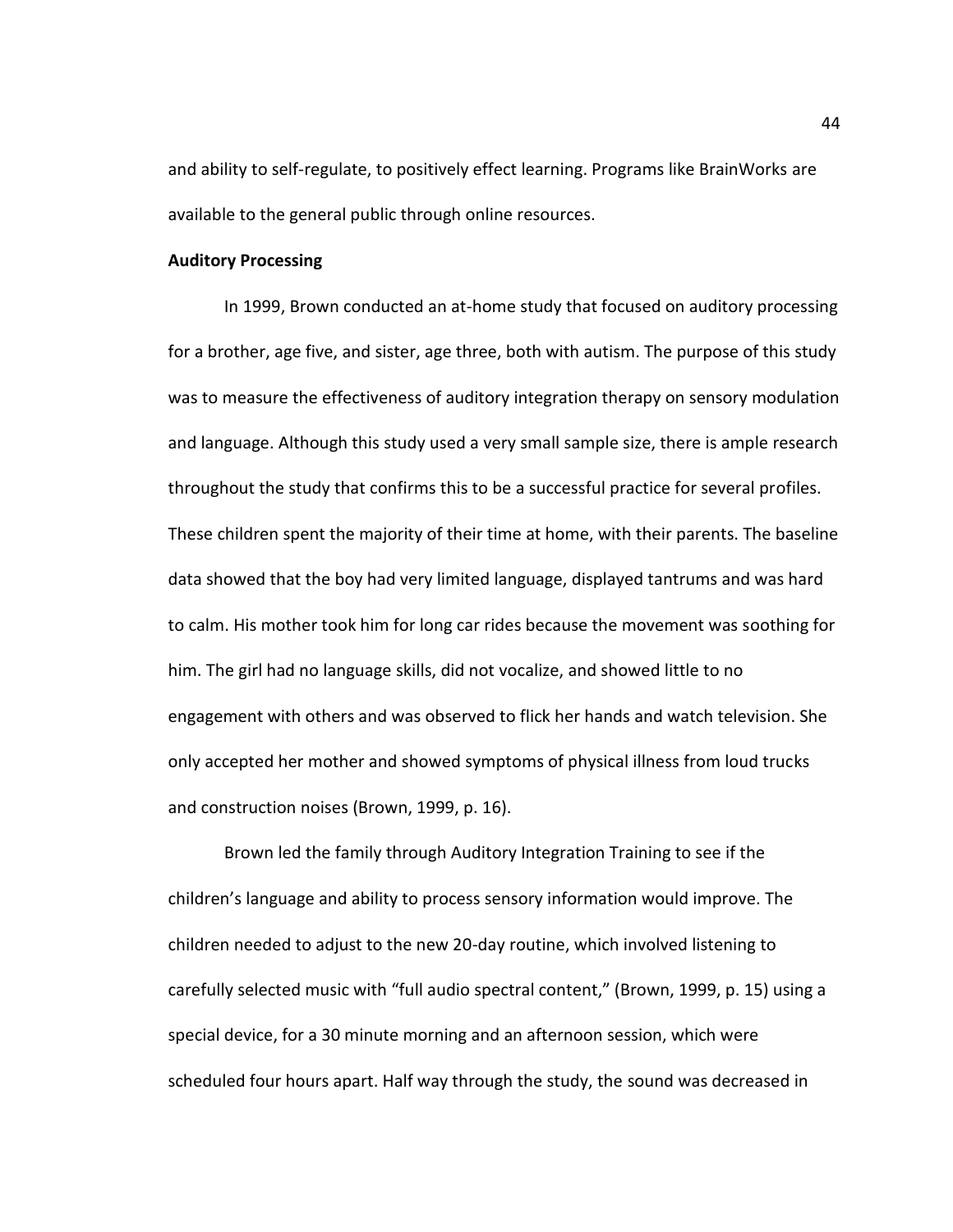one ear of the headphones. At first, the boy was observed to cry at the sound of a female voice, but eventually calmed down. Half way through the training, he became clumsy which was attributed to his vestibular system "reorganizing" (Brown, 1999, p. 16) itself. In the beginning, the girl cried with the expectation to use the headphones. However, once listening to the music, she did cuddle with her mom, was observed to laugh, and stopped grinding her teeth. At one point while listening to the music, she pulled her mom's hair and bit, which was attributed to excess energy only when listening to the music. During the study, she also developed a tolerance to loud noises.

The quick results of this study were incredibly positive and long lasting for both children. Throughout the intervention and during the post intervention data checks at three and six months, they experienced growth with language development, balance and movement, social and emotional maturity, praxis and sequencing, and eye control. For example, the boy went from using one word to label an item, to using full sentences with inflection and correcting his own speech errors. He no longer has tantrums requiring a car ride to calm down or aggressive behaviors towards his sister. The boy's eye contact has improved and his wandering eye has reduced by half. Given his natural motor abilities, he remained in the average range for gross motor movements throughout the study. The girl went from no vocalizations, to melodically vocalizing to communicate. She runs while looking ahead and is able to catch herself during a misstep. The girl is more affectionate to her family, gives specific eye contact, and accepts physical touch from her father. She developed a chewing reflex and eats with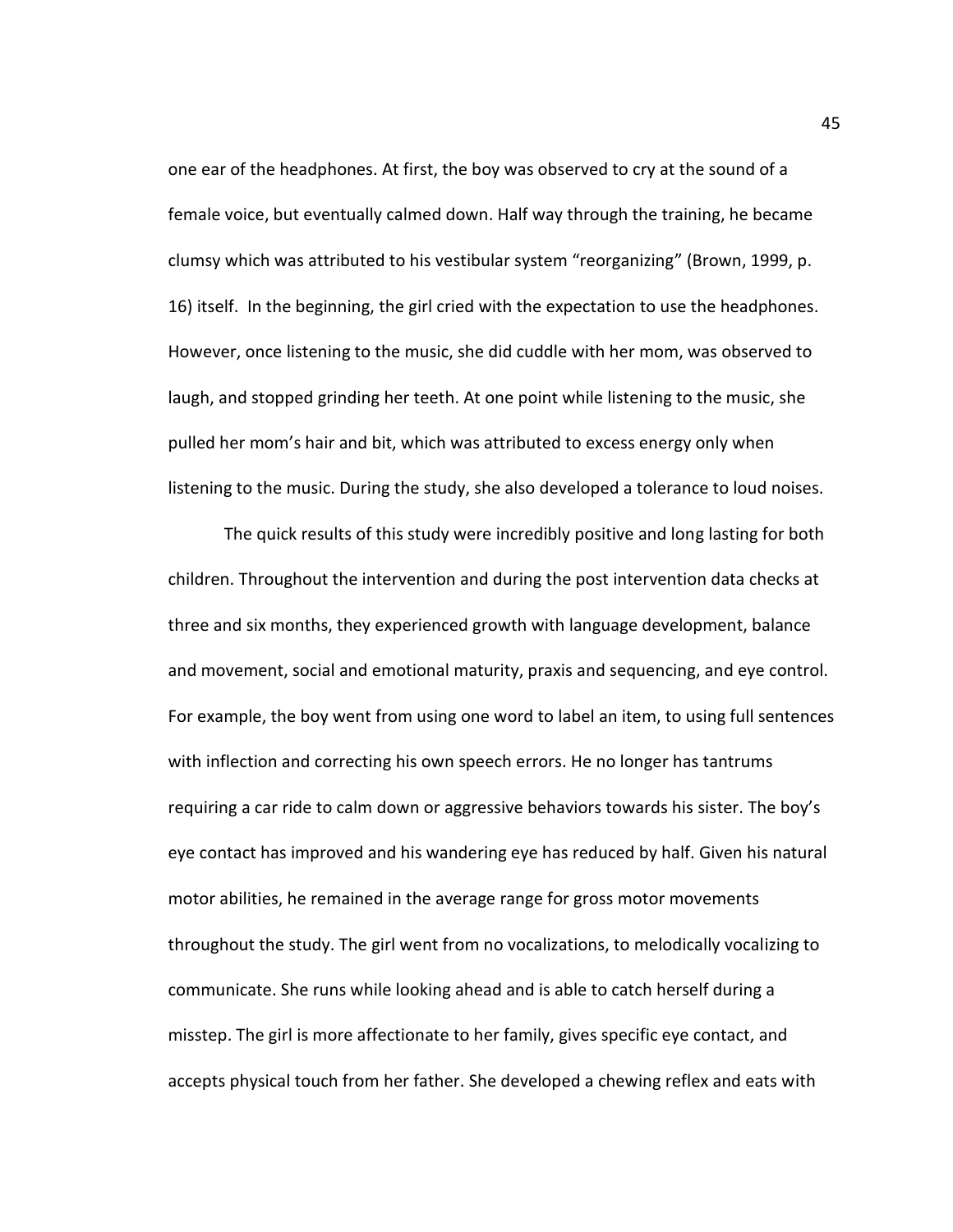her family. The girl is able to tolerate crowds of people and most loud noises without having a physical reaction. Auditory integration therapy provides the opportunity for children with autism to learn how to tolerate auditory stimulation through the "reduction of hearing sensitivities and distortions" (Brown, 1999, p. 13), gain speech and language development, increase eye contact and social communication, and experience improved flexible thinking, listening and attention to task.

#### **Outcomes**

Sensory processing impacts student learning in the classroom, home and community environments. The more sensory stimuli, the harder it can be for a person with autism to process the information. Scheduled sensory breaks can be beneficial and increase engagement and meaningful learning for students on the autism spectrum.

# **Cognitive Behavioral Therapy**

As defined by the Oxford Dictionary, cognitive therapy addresses and challenges "negative thought patterns about the self and the world…to treat mood disorders such as depression" and has been used throughout the psychotherapy community since the 1960s and 1970s (Micallef-Trigona, 2018). Given the comorbidity of autism and social anxiety, social worries, and depression, three recent studies measured the effectiveness of cognitive behavioral therapy for people with autism and autistic characteristics.

#### **Linking Social Anxiety to Autism**

A study conducted in 2014, by Liew, Thevaraja, Hong, and Magiati reports high levels of anxiety among people with autism. Therefore, the study considered a correlation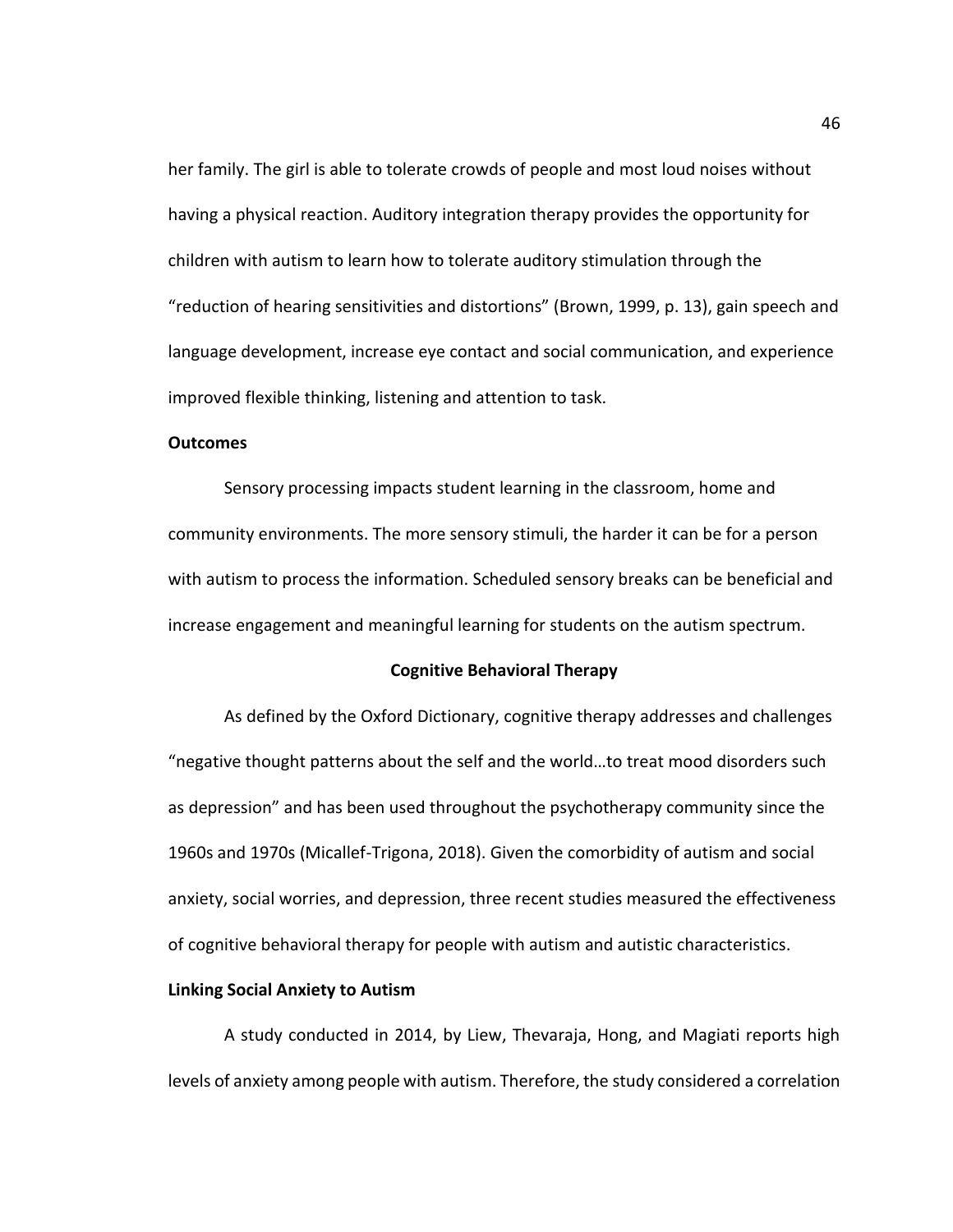between specific autistic traits (in the general public) and social anxiety, worry, obsessivecompulsive, and depression like traits. The National University of Singapore surveyed 252 students attending the university, using 18 self-assessments measuring the traits listed above as well as social problem-solving skills, impulsivity, and sensory processing.

The results of the study propose that it is beneficial to include a social skills component into the cognitive behavioral intervention. An importance is placed on social problem-solving, verses acquiring general social skills because learning to manage specific social challenges can reduce anxiety and depression symptoms (Liew et al. 2014, p. 869). Although the limitations of this study include one-time self-rating scales with no follow up, the study determined the results as valid when linking autistic traits to social anxiety, worry, obsessive-compulsive and depression like traits because the traits often stem from a history of being bullied, having fewer meaningful relationships, and sensory processing challenges. This information can be applied within the school setting, when intervening with students who appear to have similar traits, needs, and past experiences.

#### **Reducing Anxiety Across Settings**

Luxford, Hadwin, and Kovshoff (2016) used a total of six parent, teacher, and student rating scales to measure the level of student functioning related to social communication, anxiety, and attention, for 35 students, ages 11-14, within the English school setting. The study focused on Tony Attwood's Exploring Feelings CBT program during six 90-minute sessions with a consistent researcher. A home and school connection was emphasized by assigned homework after each session. A teaching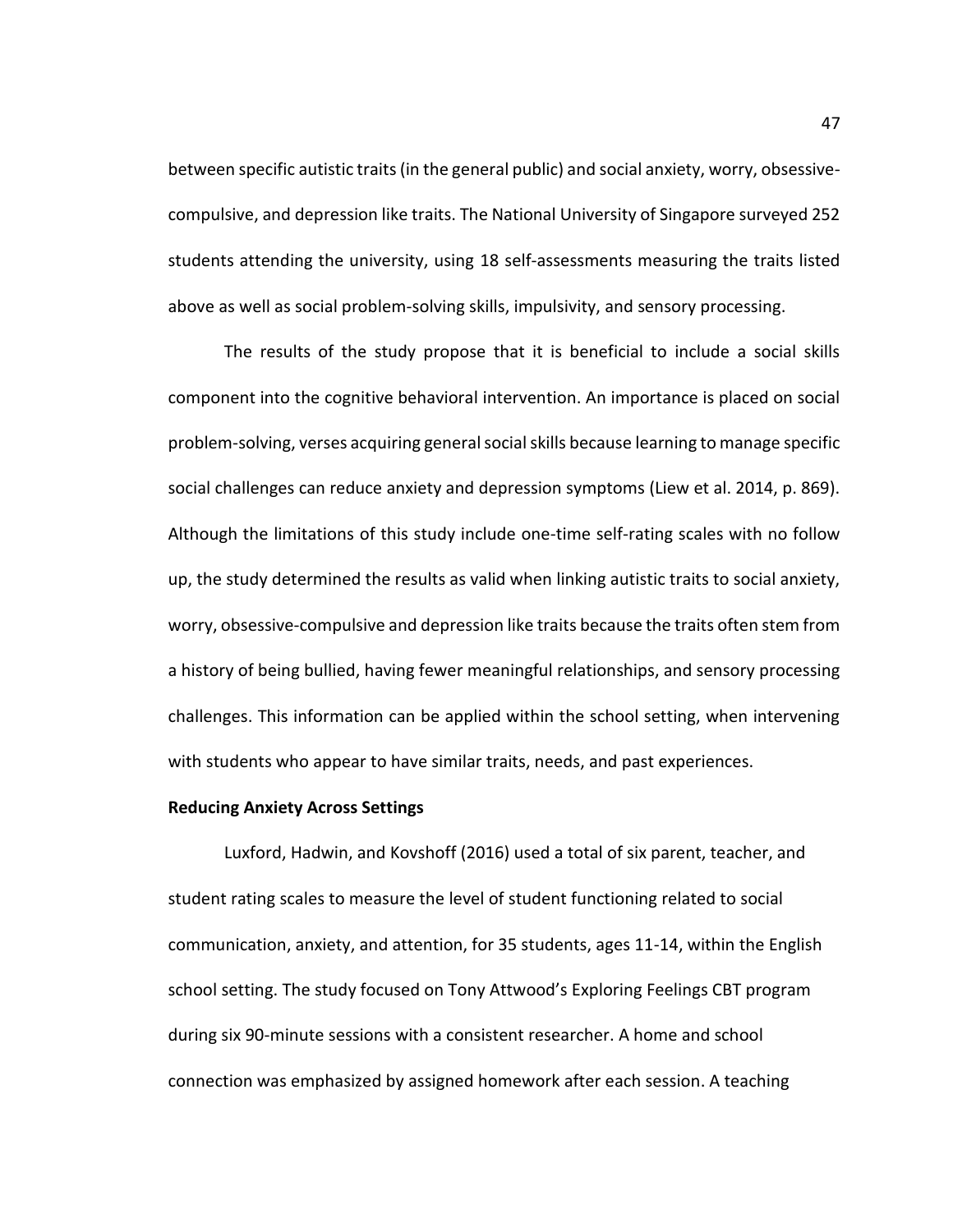assistant helped students to generalize new skills by reinforcing the strategies taught in the therapy session, throughout the school day. Both the home and classroom connections were suggested to be an integral part of anxiety reduction. The pre, post and follow up assessments indicate that when compared to the control group (students who were on a waiting list) the intervention group demonstrated decreased anxiety, social worry, and increased attention. The study also suggests that the students' anxiety was tied to the inference of threat and emotional response time for those students. Although the students showed an increased ability to resist distraction, this study did not find a decreased bias to inferred threats.

In a 2017 study, Duifhuis, den Boer, Doornboos, Osterling, and Klip measured the effect of pivotal response treatment for children with autism spectrum disorders. It was predicted that given therapy within a natural environment and motivation to communicate, the children would increase their communication skills and decrease parental stress levels. Twenty-four patients, ages three through eight, received therapy through the outpatient clinics of the Child and Adolescent Psychiatry Center in the Eastern part of the Netherlands. Over the course of six months, 11 children participated in pivotal response therapy. Parents and teachers completed the Social Responsiveness Scale and parents completed the Child Behavior Checklist, Nijmegen Parental Stress Index as a baseline measurement and progress monitoring tool at three months into the program, and after the completion of the six-month program. A nonverbal IQ test and ADOS were used as well.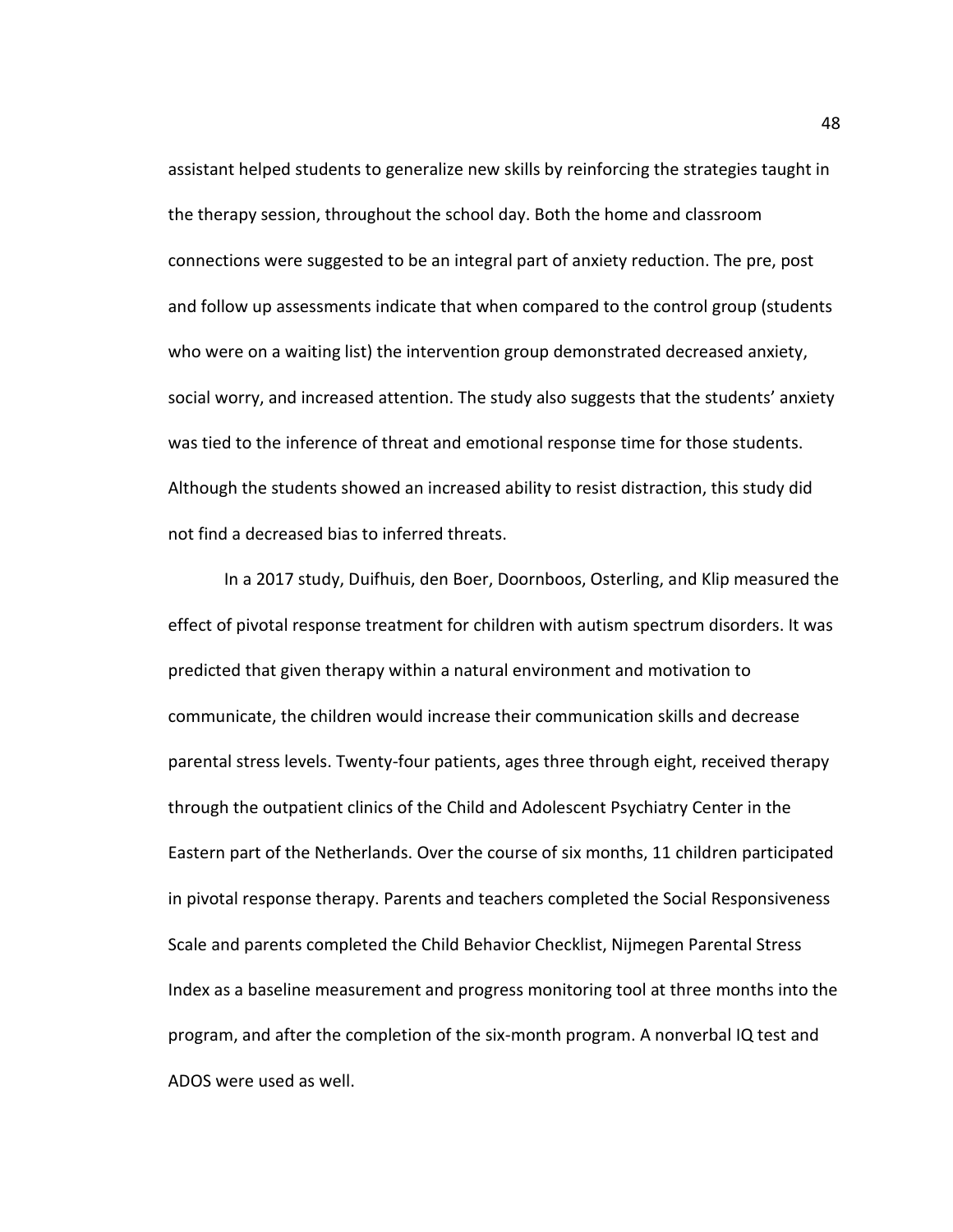The parents were an integral part of the study and child's communication program (Duifhuis et al. 2017). Recoded sessions were shared with the parents for the purpose of sharing feedback and setting goals. The parents were also trained in the pivotal response treatment and participated in home therapy twice a week, for 75 minute session.

Given the results of the study (Duifhuis et al. 2017) the children who received the pivotal response treatment showed decreased autistic characteristics regarding communication skills, when compared to a control group who received typical treatment. However, the results on the initial ADOS were significantly higher for the children receiving the pivotal response treatment. One limitation noted was that the typical treatment varied, so the results should be cautiously interpreted. Unfortunately there were unremarkable positive results regarding parent stress levels and differences in behavioral rating scales for either group.

## **Respite for Caregivers**

The American Association for Retired Persons (AARP, 2020) suggests that caregivers (in this case, parents and older siblings) often feel side effects such as depression, anxiety, and stress symptoms when caring for a loved one who has special needs. This worry and anxiety leads to thinking about the worst case scenario and limits the quality of life. Accessing therapy programs allows the caregiver some relief and the informed council of a professional therapist who guides positive programming in the school, home, and community (Duihuis et al. 2017; Luxford et al., 2016).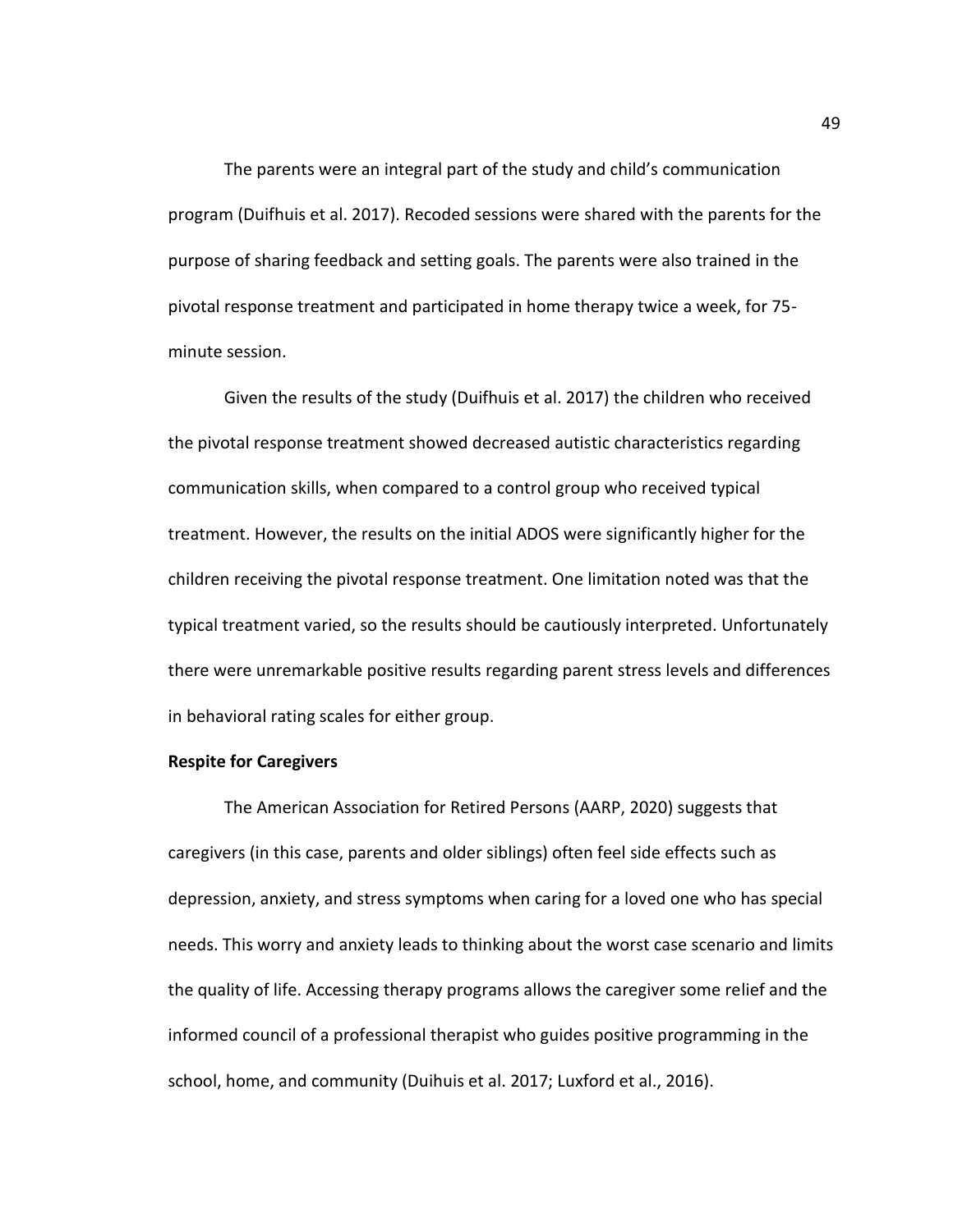# **Outcomes**

The results of recent studies suggest that under the care of a trained professional and research-based curriculum, children with autism can learn to identify their triggers for anxiety and manage their emotions. Keeping in mind that they learn best and demonstrate generalization of skills, while being taught in a natural environment.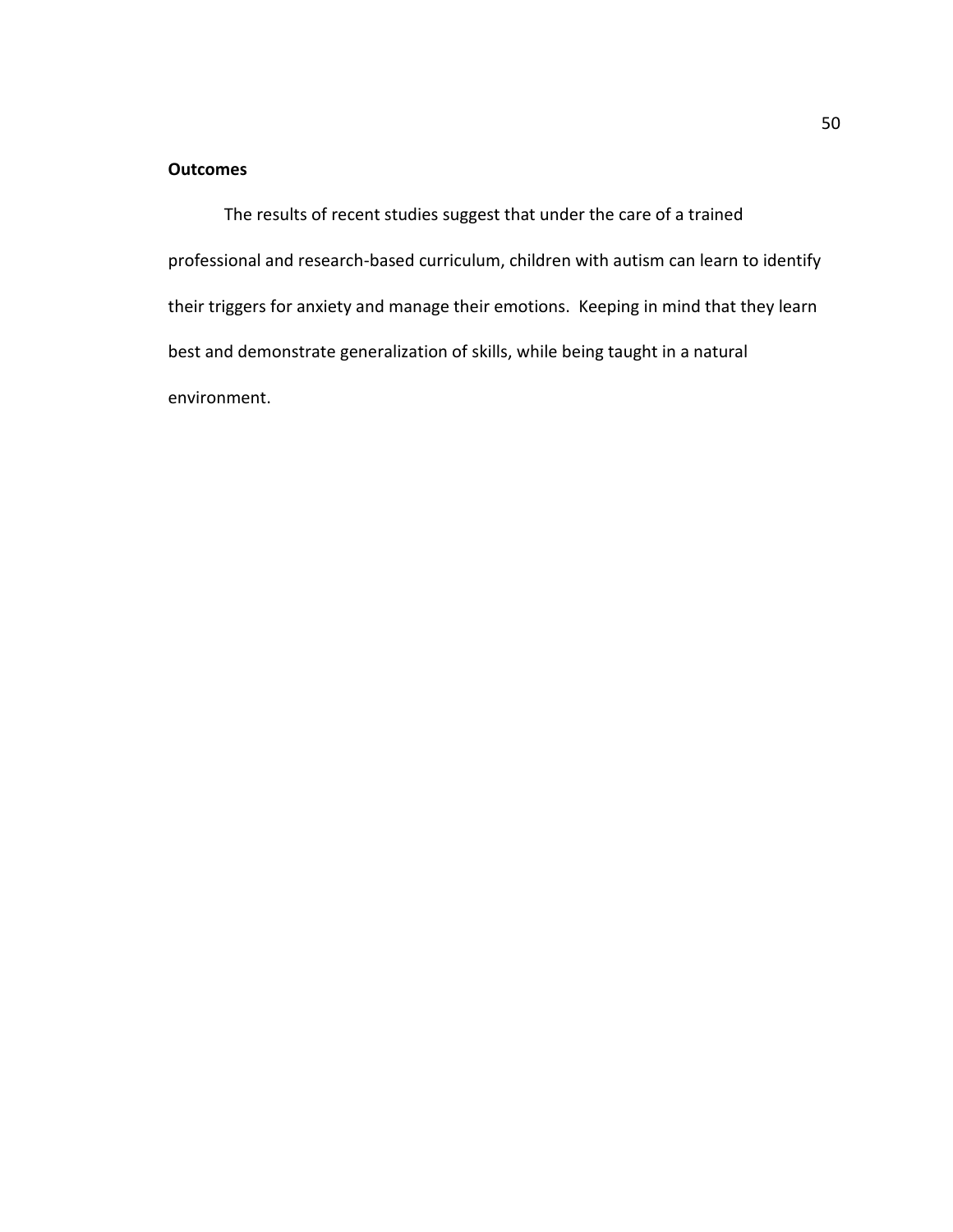#### **CHAPTER III: DISCUSSION AND SUMMARY**

## **Summary of Literature**

Students on the autism spectrum require additional services to increase engagement in the classroom. Targeted therapies are used to improve language and social communication, expand restrictive interests, and decrease repetitive movements. Students with autism spectrum disorders benefit from a collaborative and therapeutic teaching model. The research found within the private, clinical, and school environments can be generalized and provided within the educational setting. Studies regarding animal assisted intervention and therapy, music therapy, art therapy, speech and language therapy, occupational therapy, and cognitive behavioral therapy suggest that programs designed to meet the unique needs of learners with autism increase engagement and decrease time spent demonstrating maladaptive behaviors.

Animal assisted intervention and therapy have been used to increase language and social interaction skills, and address sensory processing issues for children (Burgoyne et al., 2014; Harwood et al., 2018; Hediger & Turner, 2014; Koegel &Koegel 2006; Sams et al., 2006; Stevenson et al., 2015). Children increased their language skills by learning basic commands, socializing with peers about the animal, and having family discussions about relationships and universal concepts such as natural consequences and death (Harwood et al., 2018; Stevenson et al. 2015). Increased motivation to engage was observed because the children and students wanted to interact with the animal that appeared nonjudgmental and approachable (Koegel & Koegel, 2006). This provided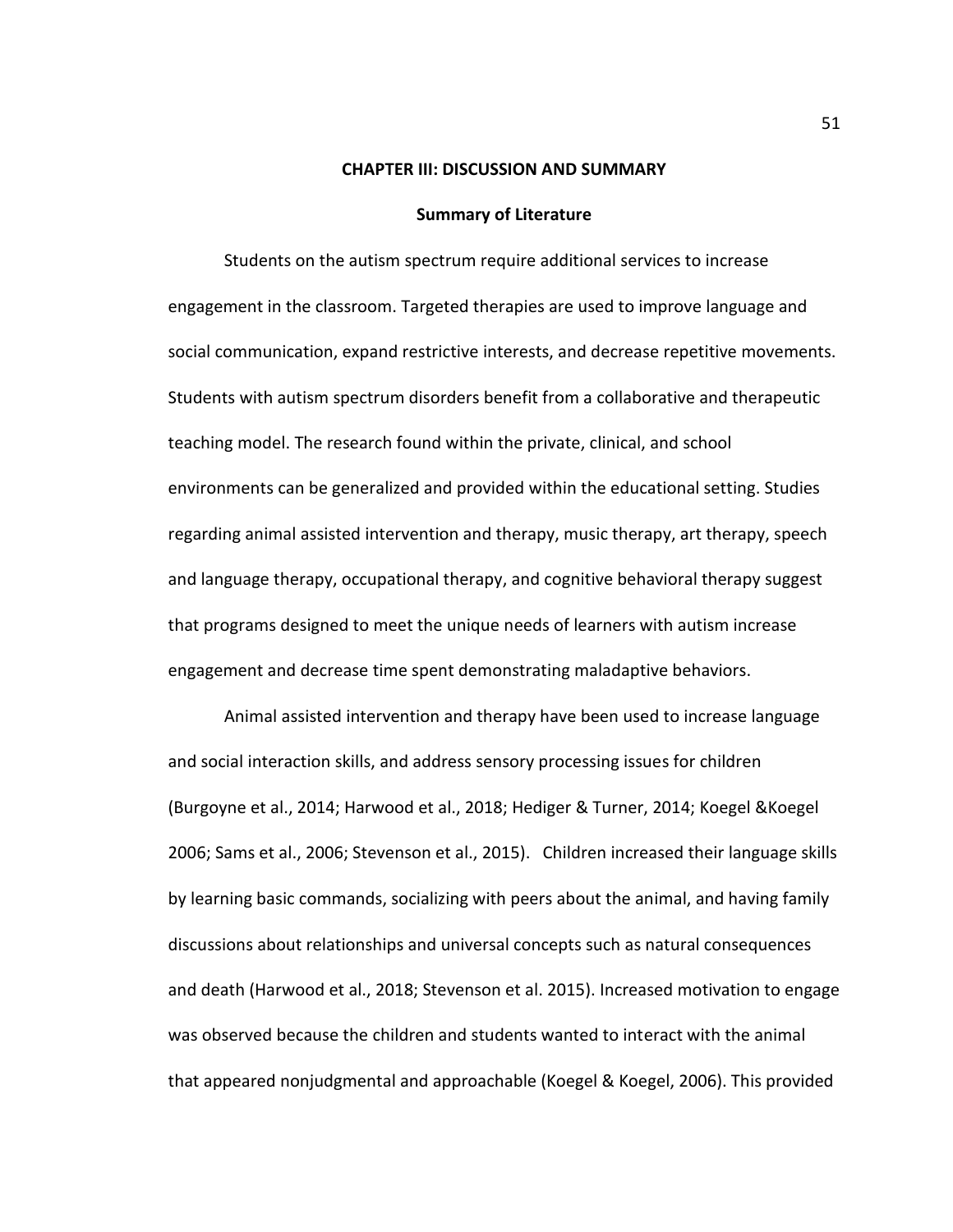an opportunity to practice self-regulation skills, social skills, and overcome sensory processing difficulties related to texture. (Burgoyne et al., 2014; Harwood et al., 2018; Koegel &Koegel, 2006; Sams et al., 2006). Animal therapy provides a versatile array of services for children on the autism spectrum (Stevenson et al.,2015).

Art therapy primarily focuses on self-regulation, problem solving, and communication skills instead of the artistic ability of the child (Chou et al., 2016; D'Amico & Lalonde, 2017; Epp, 2008; Kuo & Plavnick, 2015; Richard et al., 2015; Schweizer et al., 2017). However, the art medium can be used as a third point of reference when communicating with the child (Schweizer et al.,2017). These skills transfer into the classroom because the art therapy students are exposed to basic classroom routines and structures (Chou et al.,2016; Epp, 2008) while they work on following directions, communicating their needs and presenting their projects. Therefore, cooperation skills improve over time (D'Amico, & Lalonde, 2017). While social communication skills improve, hyperactivity and internalizing behaviors decrease (Epp, 2008). Art therapy also addresses sensory processing needs by accessing a variety of mediums (Schweizer et al., 2017). Art therapy can be delivered as an inclusive intervention in the classroom (Kuo, & Plavnick, 2015), school setting (Richard et al., 2015), or in a private setting (Chou et al., 2016; D'Amico, & Lalonde, 2017; Epp, 2008; Schweizer et al., 2017). Students demonstrate increased participation in class, when they are able to communicate and cooperate with their peers.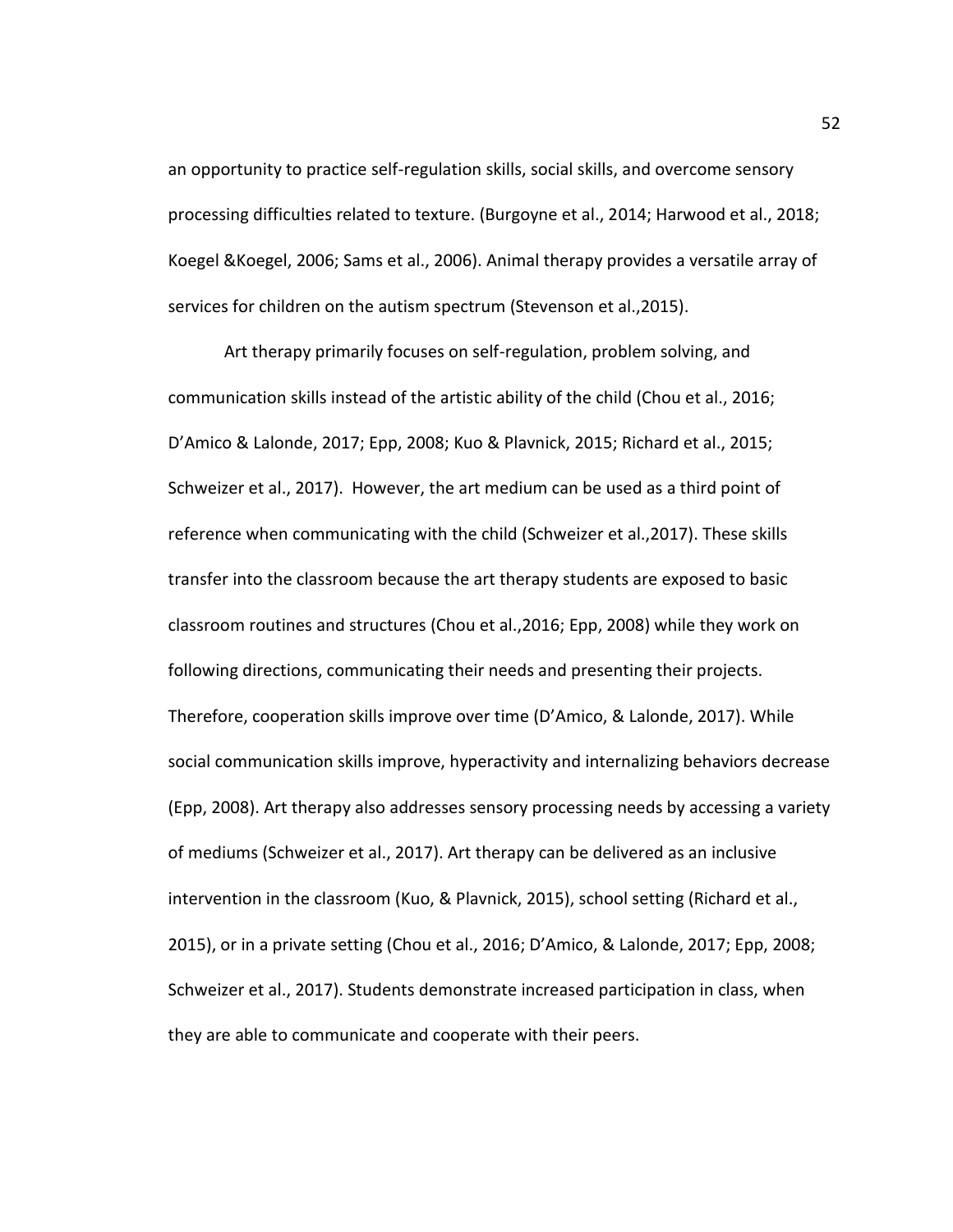Music therapy provides a fun and creative way to practice social, emotional, functional, and language skills (Eren, 2017; Kim et al., 2008). Therapists prefer taking a behavioral approach with a structured environment, a sensory integration approach that targets motor planning and speech language skills, and a creative music therapy approach which enhances personal expression (Eren, 2017) when providing music therapy to their clients. Improvisational therapy provides an opportunity for eye contact, joint attention and flexible thinking (Kim, Wigram, & Gold, 2008). Music therapy can be provided one on one, in the home, (Wimpory et al., 1995), or in a small group setting, at a therapy center (Eren, 2018; Kim et al., 2008). Music therapy increases social communication, which positively effects a student's participation in the classroom setting.

Speech and language therapy provides the opportunity for children and students with autism to receive targeted interventions for social communication, which includes deciphering verbal and nonverbal language (Kuschke et al., 2016; Rodas et al., 2017). Connections have been made between a student's receptive language skills and comorbid diagnoses such as anxiety and depression (Rodas et al., 2017) because students with higher receptive language skills have the ability to pick up on the negativity within a conversation, so additional therapy may be needed to target secondary diagnoses. Teaching prosody in isolation helps children and students to understand how inflection, tone, etc. change the meaning of spoken language (Kuschke et al., 2016) which is essential for communicating with peers and teachers in the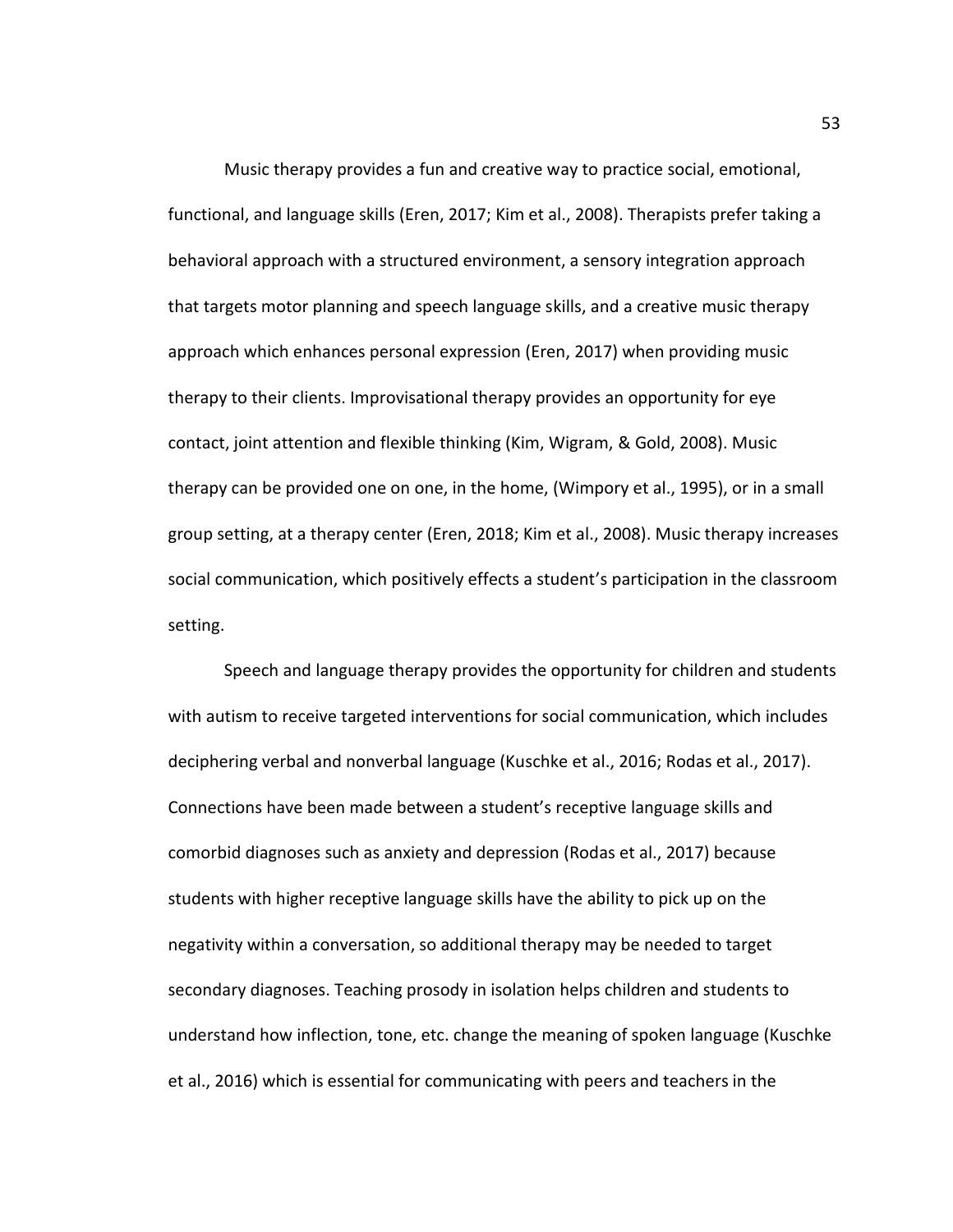classroom. Communication systems and video self-modeling are used to help organize information and model desired communicative behaviors for children (Biggs et al., 2018; Jemma et al.,2013). Practicing communication skills within a natural setting helps children and students with autism to generalize newfound skills and engage with adults and peers (Biggs et al., 2018) which reduces frustration and disengagement in the classroom setting.

Occupational therapy addresses sensory processing needs for children with autism to encourage positive social interactions with the environment and people around them (Baker et al., 2007; Thompson, 2011). By targeting specific sensory needs, occupational therapists are able to improve a child's social and emotional functioning at home (Brown, 1999) and at school (Thompson, 2011). Scheduled sensory breaks paired are often provided in the school setting, for students who either need a quiet break or specific sensory input to help organize their body for learning (Wild, 2018). Specific therapies, like auditory integration therapy are available to increase a child's tolerance for specific auditory stimulation and language skills (Brown, 1999). Sensory integration is a successful intervention for children who have sensory processing needs (Baker et al., 2007; Brown, 1999; Thompson, 2011; Wild, 2018). Increased tolerance to sensory stimuli increases student engagement in class.

Cognitive behavioral therapy is used to treat comorbid mood disorders like social anxiety for children with autism spectrum disorders (Liew et al., 2014; Luxford et al., 2016). A focus is placed on problem solving, which can be applied to the school setting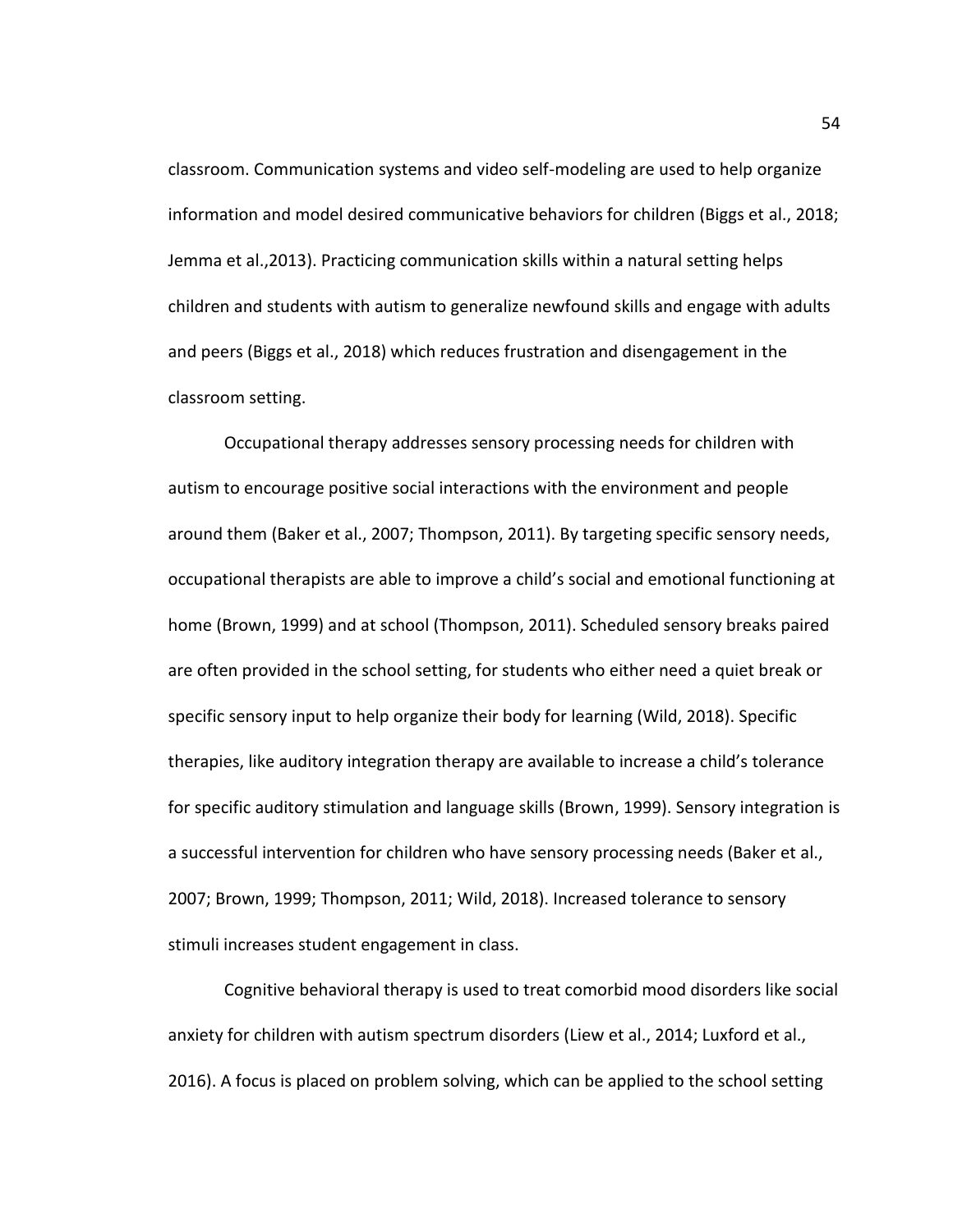(Liew et al., 2014). A strong home and school connection supports greater success in regards to students assessing social situations, managing their emotions, and solving problems, which equates to increased attention, learning, and engagement in the classroom. School staff can and should be a support to help bridge the two settings (Luxford et al., 2016). The same results are shown when therapists share specific feedback and provide training for parents to use in the home setting (Duifhuis et al., 2016).

One could make the case that that animal, art and music therapy are about multitasking and efficiency because the students are working on several skills at once. These therapies open doors for the use of language, sensory tolerance, and social communication. The skills mentioned are necessary for students to survive and thrive within a school setting.

In several cases, therapies can be combined to maximize time and resources. For example, Epp's case study addressed social skills through the combination of art therapy and cognitive behavioral therapy. Also, Sams et al., (2006) addressed language needs and social skills through occupational therapists who also addressed the need for sensory integration by working with animals. It is wise to combine services and capitalize on resources when considering programming for a student within the school setting.

Students with documented disabilities often experience a slower rate of progress when compared to their nondisabled peers. However, this progress is to be celebrated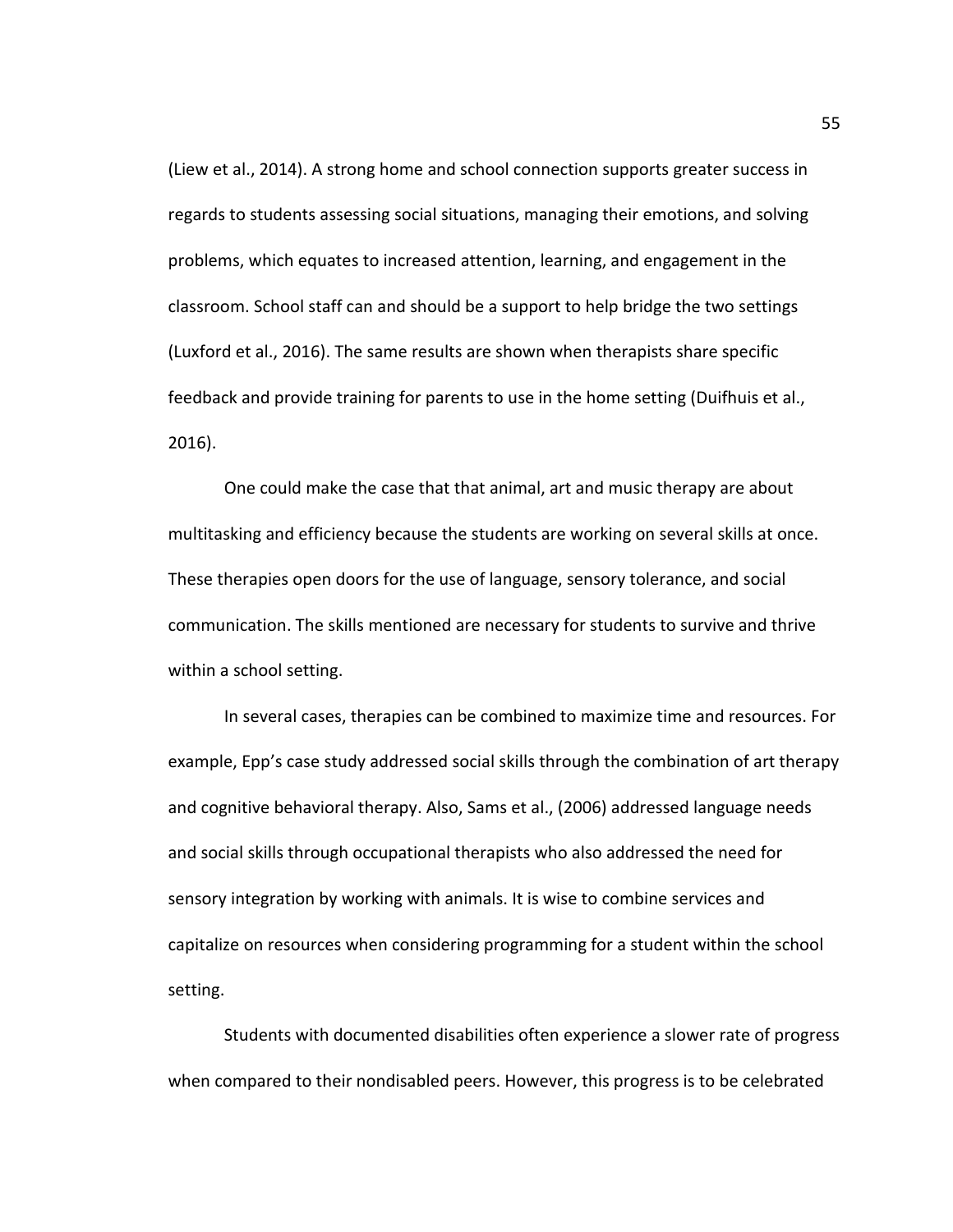and used as data to inform future programming. As noted within the results from the art therapy studies (Chou et al., 2016; D'Amico, & Lalonda, 2017; Epp, 2008; Kuo, & Plavnick, 2015; Richard et al., 2015; Schweizer et al., 2017), students made progress within a number of important sub strands on the rating scales. This progress helps to improve the students' experience in the classroom, interaction with their peers, and exposure to the grade level curriculum.

## **Limitations of the Research**

The original search parameters have been limited to address the specific research question, "Which therapeutic interventions increase engagement for students with autism?" Initial searches targeting educational journals produced several articles with information but only a limited amount of empirical research studies that occurred within a classroom setting and were completed in the United States. The search was broadened to include studies that took place outside of the classroom setting and were conducted in other countries. Several therapy studies did not include participants with autism. The search was narrowed to include key words such as "autism, school, engagement, music, art, animal, occupational, speech-language, and cognitive behavioral therapy." Due to the lack of empirical research studies in the classroom setting, the guiding research question was broadened to general engagement for students with autism verses only in the classroom. This produced a wide range of studies that can be generalized to the classroom setting.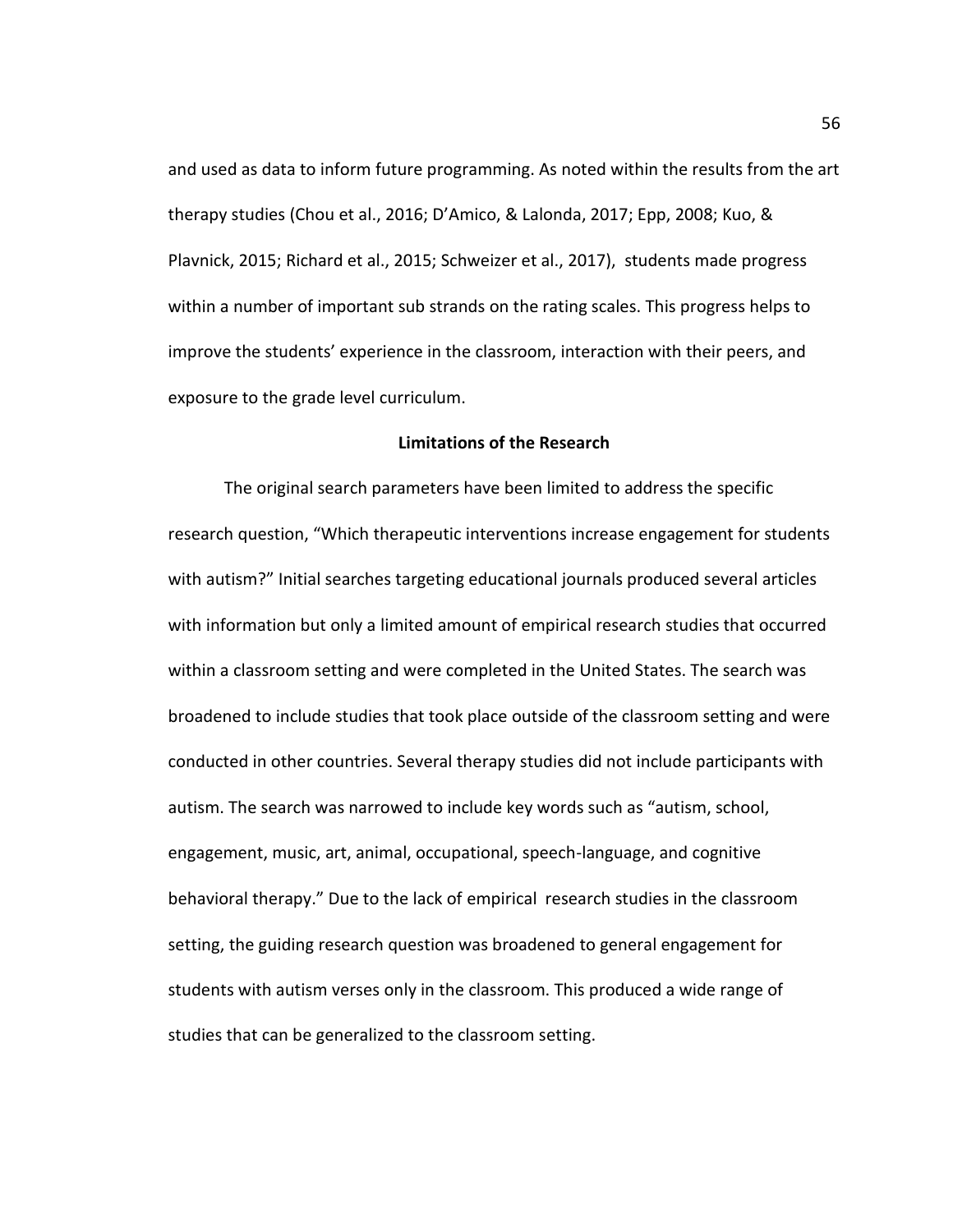Given the nature of these less documented therapeutic approaches, many of the studies completed for animal, art, music, speech-language, occupational and cognitive behavioral therapy used small sample sizes. There are drawbacks to smaller sample sizes. Sciencing.com noted that smaller sample sizes can produce bias and are may represent a small sample of the targeted population. However, several studies opened the door to new information, creative problem solving and encouraged the continued research with larger sample sizes.

## **Implications for Future Research**

There are three recommendations for future research. First, several studies suggested using larger sample sizes when targeting children with autism. Most of the studies included less than 10 participants. The opportunity to conduct empirical research increases as therapies become widely used and accepted. Broadening participants to include a variety of demographics such as gender, ethnicity, geographic location, and socioeconomic status will increase the reliability of the studies. Second, an increase in quantitative baseline, mid-intervention and post-intervention data should be gathered, to measure specific progress, verses using only parent and teacher rating scales. Specifically coded interval data, reviewed by multiple highly trained individuals increases the validity of the results. Last, more studies should be conducted within the inclusive classroom setting, as this will account for the environmental factors that affect focus, attention, communication, and sensory needs. The studies could measure student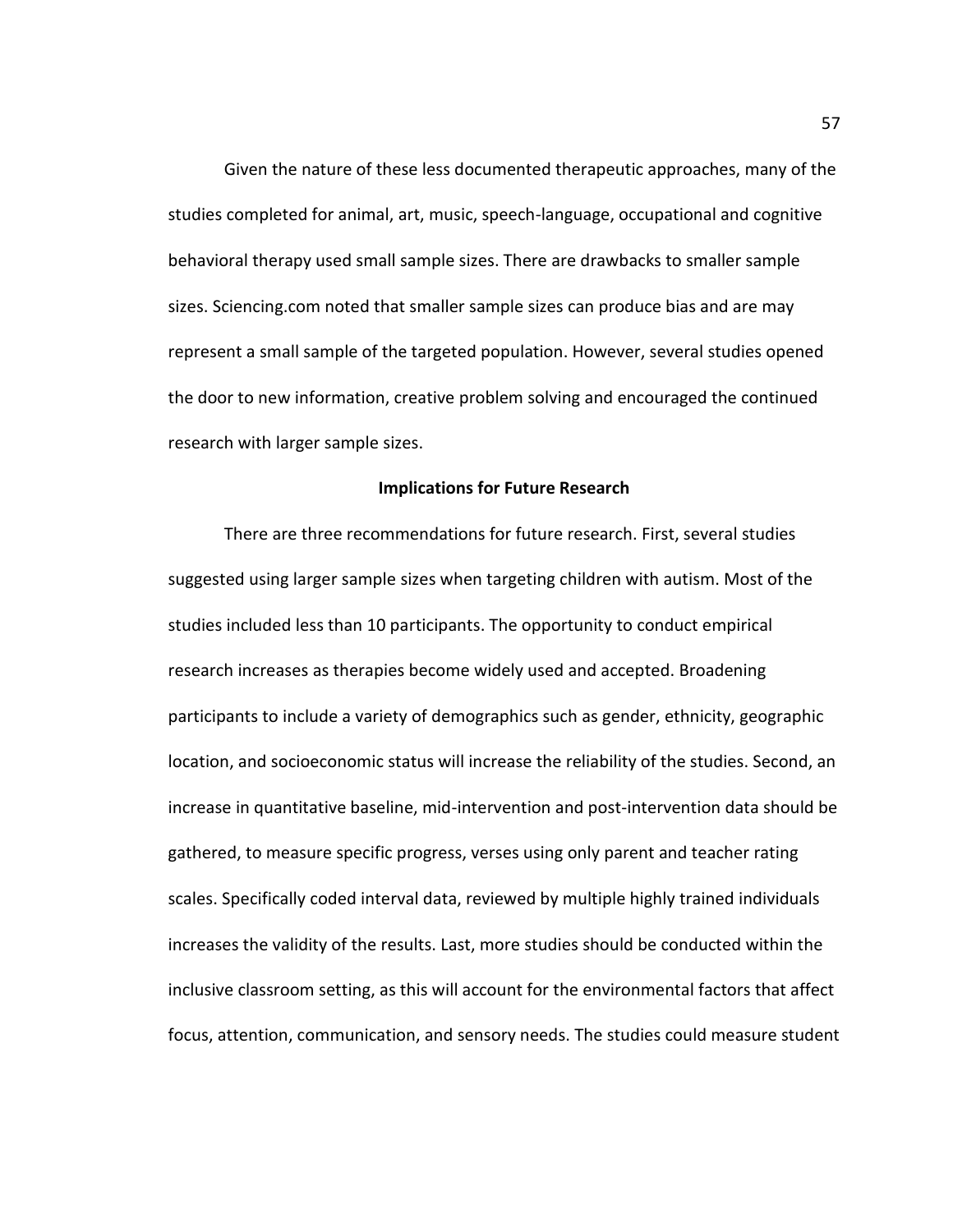engagement within the large group and small group settings in the general education and special education classrooms.

# **Implications for Professional Application**

The research included in this Literature Review applies to educators who serve students with autism, communication disorders, and sensory processing disorders. The research provides professional educators with evidence of strategies and therapies that improve engagement for children with autism, within the private and educational settings.

First, educators should collaborate with related service providers and parents. Consulting with speech and language pathologists can improve social communication and language skills by utilizing tools that increase interactions with peers and teachers. Occupational therapists can provide sensory integration strategies to help students tolerate stimulation within a classroom environment. This allows students to increase their ability to focus on learning within a classroom. Educators should collaborate with parents, to provide a strong home to school connection. Outside therapy providers should be a part of the collaborative Individual Education Program (IEP) team, as consistency increases the chance for generalization of new language, social communication, and functional skills.

Second, educators should collaborate with parents, to provide a strong home to school connection. Communication tools, such as voice output systems and CORE boards should be transferred between settings to increase communication. Sensory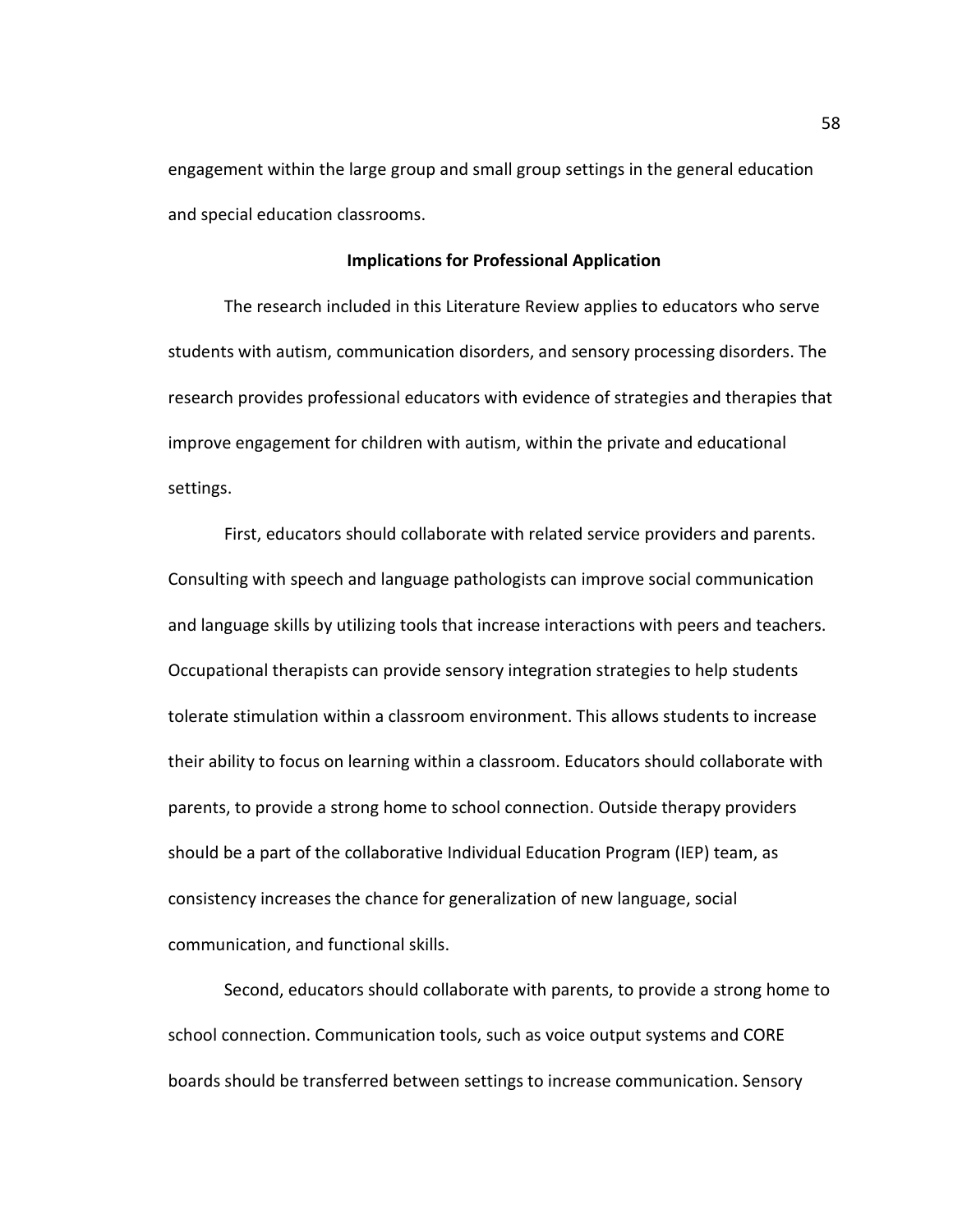related strategies will help students to focus at home, complete work, and tolerate family members. Sharing information about the student's current level of performance and research-based strategies helps to increase the student's quality of life in the home, school, and community.

Third, educators should implement best practice strategies to improve language and social communication while decreasing maladaptive behaviors that are interpreted as off task or harmful when in a classroom setting. Best practice strategies include using visuals and systems provided by the speech and language pathologist. This may look like a PECS sentence strip, a CORE board, voice output system, or modeling desired language skills. Visual schedules and "First, Then" prompts increase student engagement because the visual expectation and routine reduces anxiety for students with autism. Visual prompts paired with sensory integration and/or sensory breaks increase time on task for students with autism. The purposeful sensory input helps to organize the student's body for learning. Accessing outside therapy providers for art, music, and animal assistance supports basic communication and collaboration skills needed for the classroom. Students work through frustrations and increase joint attention and social communication skills. Including nondisabled peers helps to bridge social communication, as all students may benefit from art, music, and animal therapy.

Some of the research addressed in chapter II identifies prerequisite skills needed to receive a therapeutic intervention. For example, students who have basic verbal communication skills might do better with art therapy because much of the problem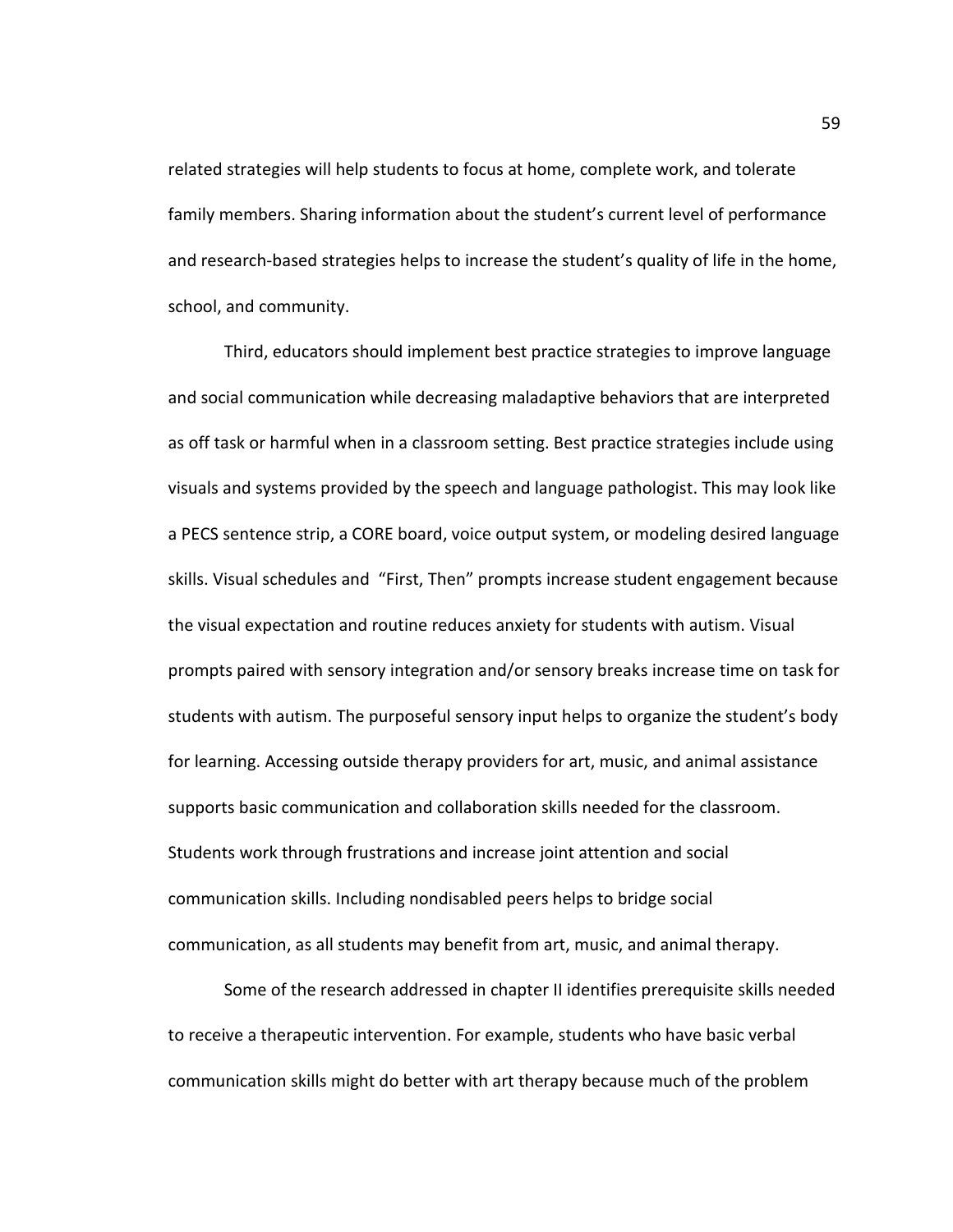solving and presentation skills require and practice dialogue (Schweizer et al., 2017). Another example addresses the need for supervision and training with animal assisted interventions. This provides a safe environment for the animal and a systematic process for the child (Hediger & Turner, 2014).

In conclusion, educators should collaborate with related service providers, outside therapists, and parents to create well rounded, developmentally appropriate programming for students with autism. Research-based strategies should be implemented throughout a students' day, to increase engagement within the classroom setting.

#### **Conclusion**

Animal, art, music, speech-language, occupational, and cognitive behavioral therapies are research-based interventions, used to increase engagement for students with autism. Consistent, purposeful programming and collaboration between the students' parents, therapists, and educators increase the students' language and social communication skills, and decrease maladaptive behaviors in the home, school, and community settings. Therapy improves the quality of life for students with autism spectrum disorder.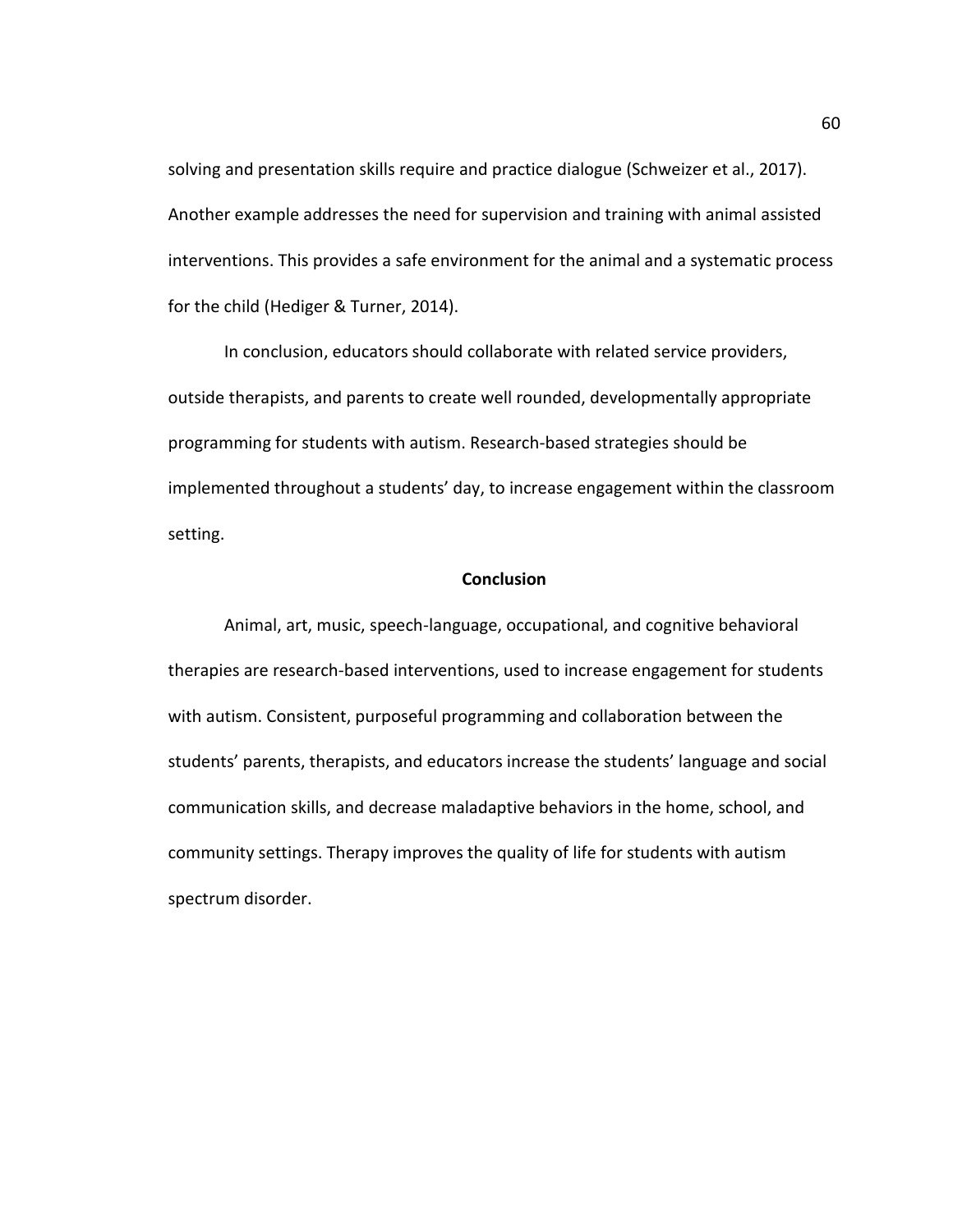#### **References**

About the history of art therapy, (n.d.). Retrieved February 16, 2020, from

https://www.gradschools.com/masters/counseling-psychology/art-

therapy/history-of-art-therapy#

- American Music Therapy Association. (2020). What is music therapy? Retrieved March 1, 2020, from https://www.musictherapy.org/about/musictherapy/
- Autism Speaks Inc. (2020). Autism diagnosis criteria: DSM-5. Retrieved March 22, 2020, from<https://www.autismspeaks.org/autism-diagnosis-criteria-dsm-5>
- Autism Speaks Inc. (2020). Autism POVs: What does it mean to be nonverbal? Retrieved March 1, 2020, from [https://www.autismspeaks.org/podcast/autism-povs-what](https://www.autismspeaks.org/podcast/autism-povs-what-does-it-mean-be-nonverbal)[does-it-mean-be-nonverbal](https://www.autismspeaks.org/podcast/autism-povs-what-does-it-mean-be-nonverbal)
- Baker, A., Lane, A., Angley, M., & Young, R. (2007). The relationship between sensory processing and behavioural responsiveness in autistic disorder: A pilot study. *Journal for Autism and Developmental Disorders, 38,* 867-875.

doi:10.1007/s10803-007-0459-0

- Biggs, E., Carter, E., Bumble, J., Barnes, K., & Mazure, E. (2018). Enhancing peer network interventions for students with complex communication needs. *Exceptional Children, 85*(1), 66-85. doi:10.1177/0014402918792899
- Brown, M. (1999). Auditory integration training and autism: Two case studies. *British Journal of Occupational Therapy, 62*(1), 13-18.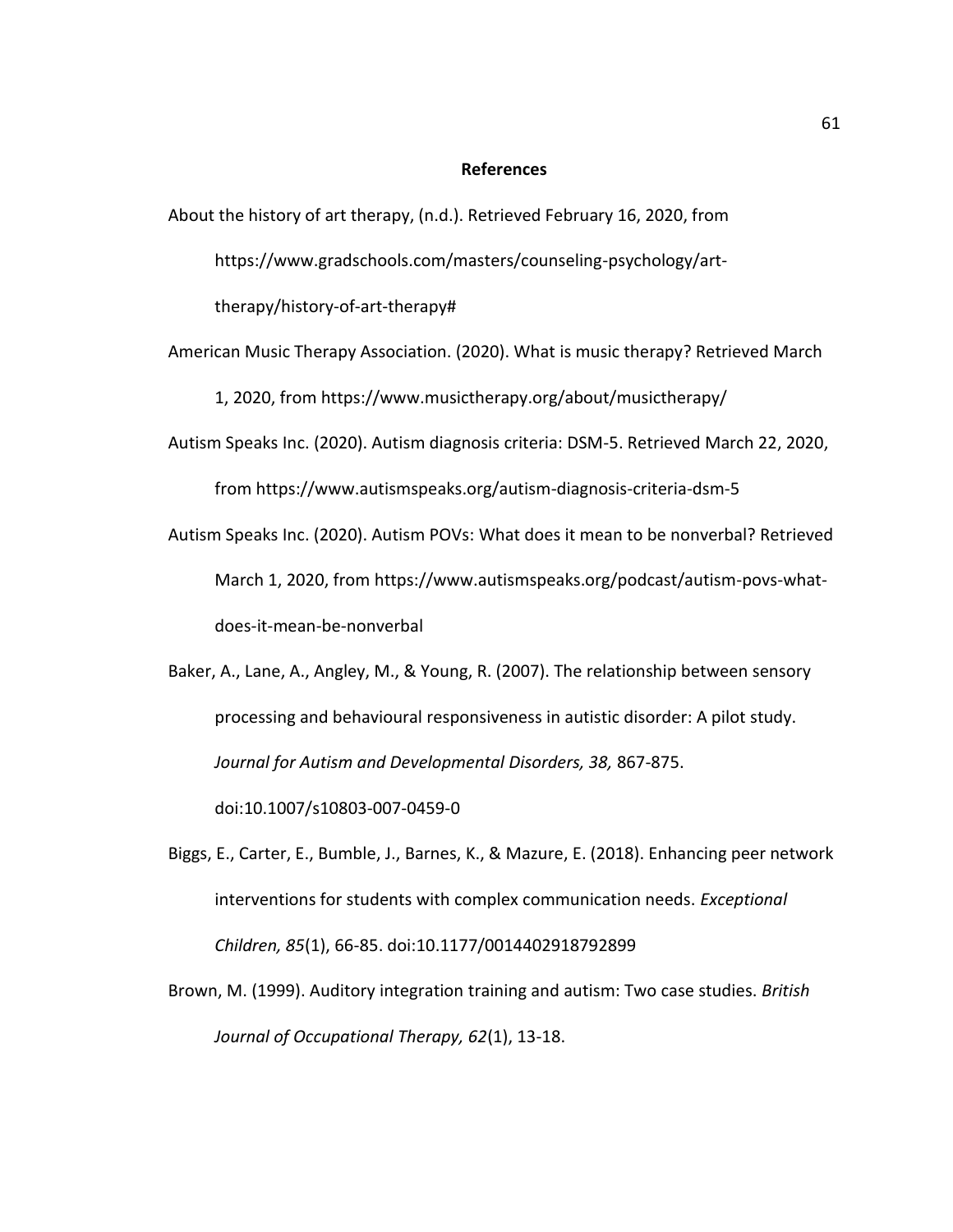- Burchi, E., & Hollander, E. (2018). Anxiety in autism spectrum disorder*.* Anxiety and Depression Association of America. Retrieved on March 15, 2020, from https://adaa.org/learn-from-us/from-the-experts/blog-posts/consumer/anxietyautism-spectrum-disorder
- Burgoyne, L., Dowling, L., Fitzgerald, A., Connolly, M., Browne, J., & Perry, I.(2014). Parents' perspectives on the assistance of dogs for children with autism spectrum disorder: A cross-sectional study. *BMJ Open 49*, 248–259.

doi:10.1136/bmjopen-2014-004786

- Centers for Disease Control. (2019). Autism spectrum disorder data and statistics. Retrieved from<https://www.cdc.gov/ncbddd/autism/data.html>
- Chou, W., Lee, G., & Feng, H. (2016). Use of behavioral art program to improve social skills of two children with autism spectrum disorders. *Education and Training in Autism and Developmental Disabilities, 51*(2), 195-210.
- Clark, C. (2016). 5 Principles of speech therapy for children with autism. Speech and Language Kids. Retrieved on March, 14, 2020, from [https://www.speechandlanguagekids.com/5-principles-of-speech-therapy](https://www.speechandlanguagekids.com/5-principles-of-speech-therapy-) autism/
- Oxford Learner's Dictionaries. (2020). Cognitive behavioural therapy. Oxford Learner's Dictionaries. Retrieved March 6, 2020, from <https://www.oxfordlearnersdictionaries.com/definition/english/cognitive->

behavioural-therapy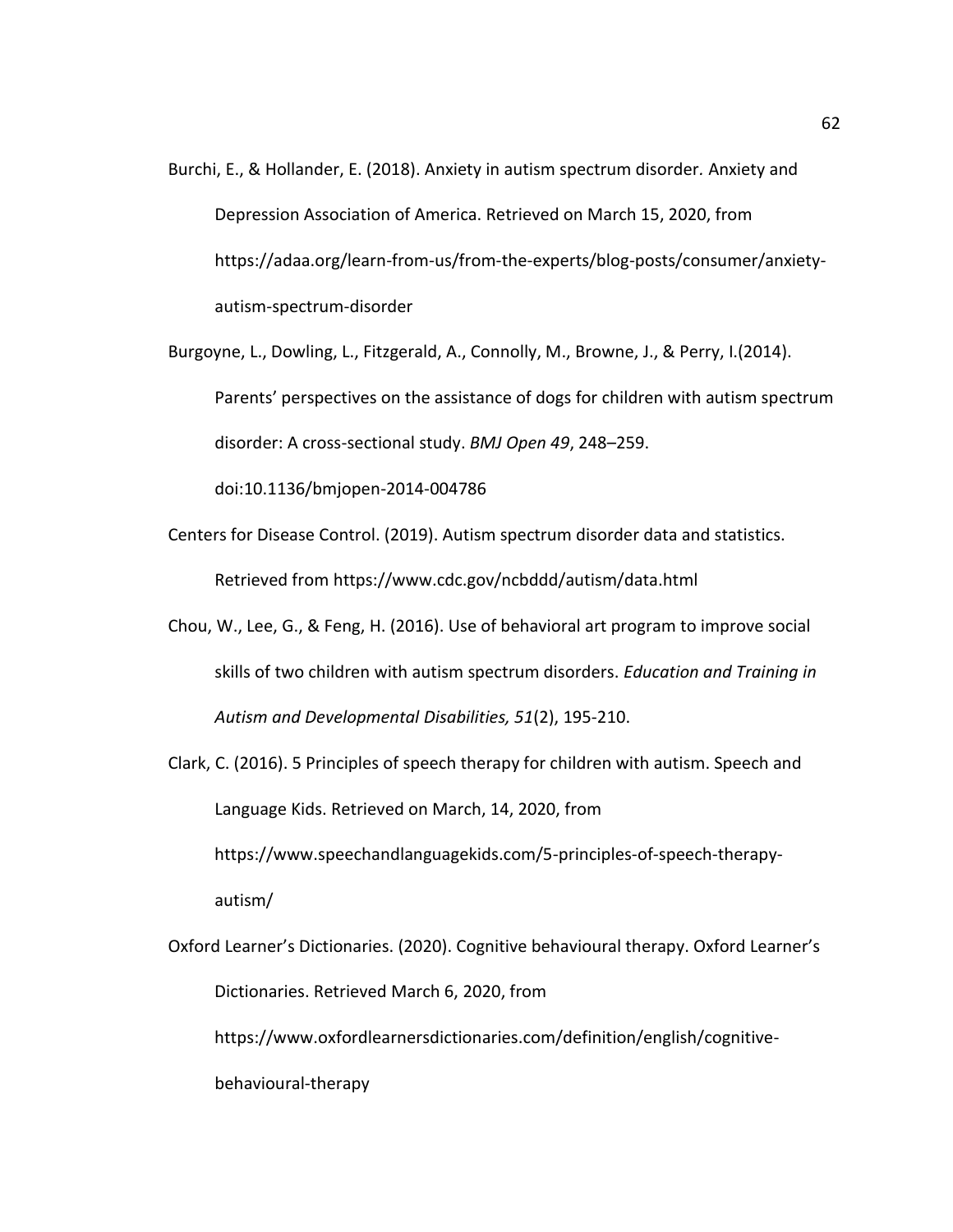- D'Amico, M., Lalonde, C. (2017). The effectiveness of art therapy for teaching social skills to children with autism spectrum disorder. *Art Therapy, 34*(4), 176-182.
- Duifhuis, E. A., den Boer, J. C., Doornboos, A., Oosterling, I. J., & Klip, H. (2016). The effect of pivotal response treatment in children with autism spectrum disorders: A non-randomized study with a blinded outcome measure. *Journal of Autism and Developmental Disorders, 47*(2), 231-242.
- Epp K. (2008). Outcome-based evaluation for a social skills program using art therapy and group therapy for children on the autism spectrum. *Children & Schools, 30*(1) 27-36.
- Eren, B. (2017). Profiles of the most preferred and the most effective music therapy approaches being utilized with children with autism spectrum disorders according to the opinions of music therapists in the U.S. *Journal of Education and Practice, 8*(20), 115-128.
- Eren, B. (2018). Teaching the skills of reading facial expressions to a child with autism using musical activities: A case study. *Journal of Education and Learning, 6*, 156- 164.
- Greene, R. (2008). *Lost at school: Why our kids with behavioral challenges are falling through the cracks and how we can help them.* New York, NY; Scribner.
- Harwood, C., Kaczmarek, E., & Drake, D. (2018). Parental perceptions of the nature of the relationship children with autism spectrum disorders share with their canine companion. *Journal of Autism and Developmental Disorders, 49,* 248-259.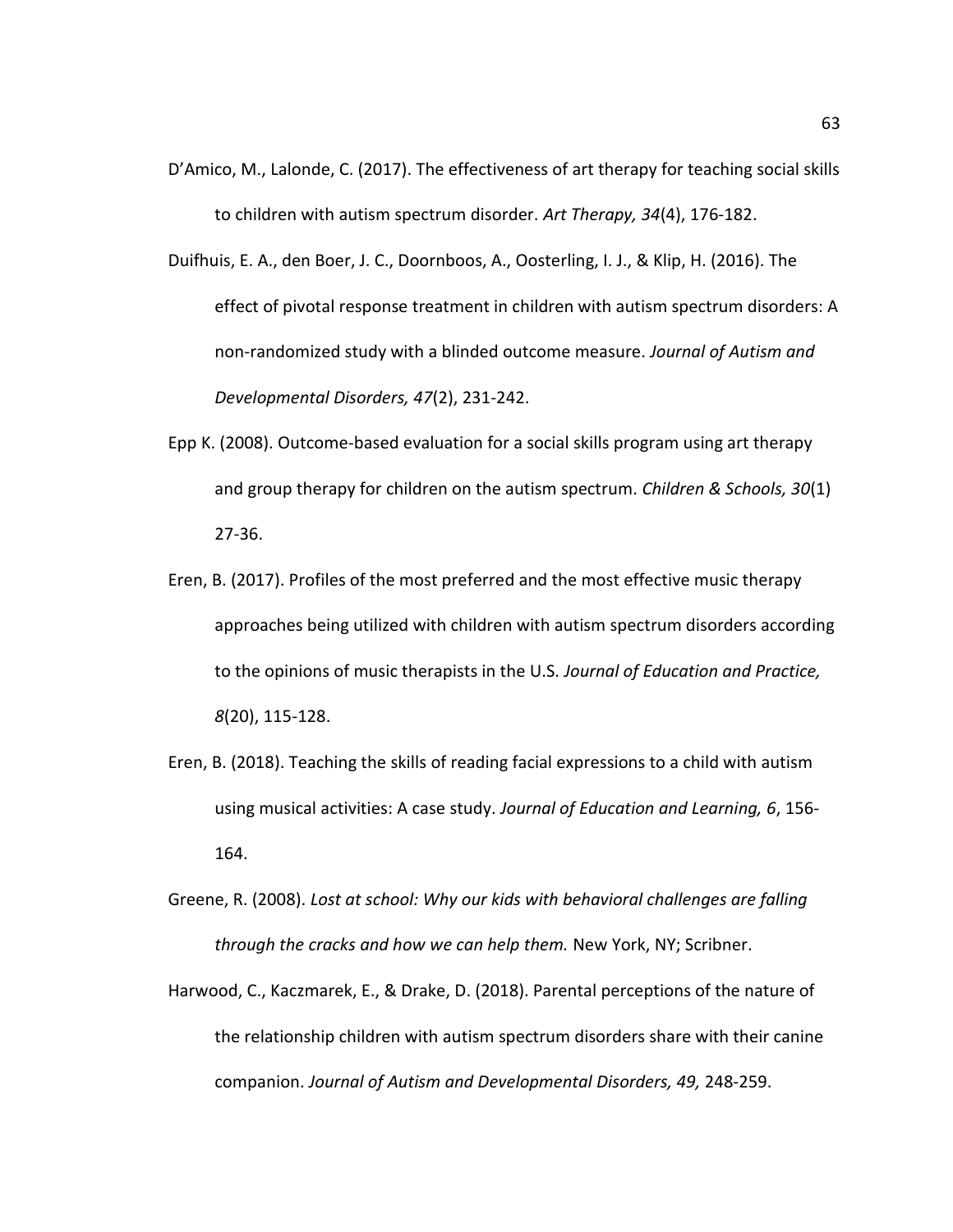Hediger, K. & Turner, D. C. (2014). Can dogs increase children's attention and concentration performance? A randomized controlled trial*. Human-Animal International Bulletin, 2*(2), 21-39. Retrieved from https://www.researchgate.net/publication/286190655\_Can\_Dogs\_increase\_child ren%27s attention and concentration performance A randomised controlled trial

- Jacobs, B. (2015). Depression, anxiety and stress symptoms in family caregivers. AARP. Retrieved on March 7, 2020, from [https://www.aarp.org/caregiving/life](https://www.aarp.org/caregiving/life-balance/info-2017/anxiety-stress-symptoms-bjj.html)[balance/info-2017/anxiety-stress-symptoms-bjj.html](https://www.aarp.org/caregiving/life-balance/info-2017/anxiety-stress-symptoms-bjj.html)
- Jemma, S., Hand, L., & Dowrick, P. (2013). Video feedforward for rapid learning of a picture- based communication system*. Journal of Autism and Developmental Disorders, 44,* 926-936. doi:10.1007/s10803-013-1946-0
- Kim, J., Wigram, T., & Gold, C. (2008). The effects of improvisational music therapy on joint attention behavior in autistic children: A randomized controlled study. *Journal of Autism and Developmental Disorders 38*, 1758-1766.
- Koegel, L., Koegel, R., (2006). *Pivotal Response Treatments for autism: Communication, social, & academic development* (pp. 218–228). Baltimore, MD; Paul H. Brookes.

Kuschke, S., Vinck, B., & Geertsema, S. (2016). A combined prosodic and linguistic treatment approach for language-communication skills in children with autism spectrum disorders: A proof-of-concept study*. South African Journal of Childhood Education, 6*(1), 2223-7682. doi:org/10.4102/sajce.v6i1.290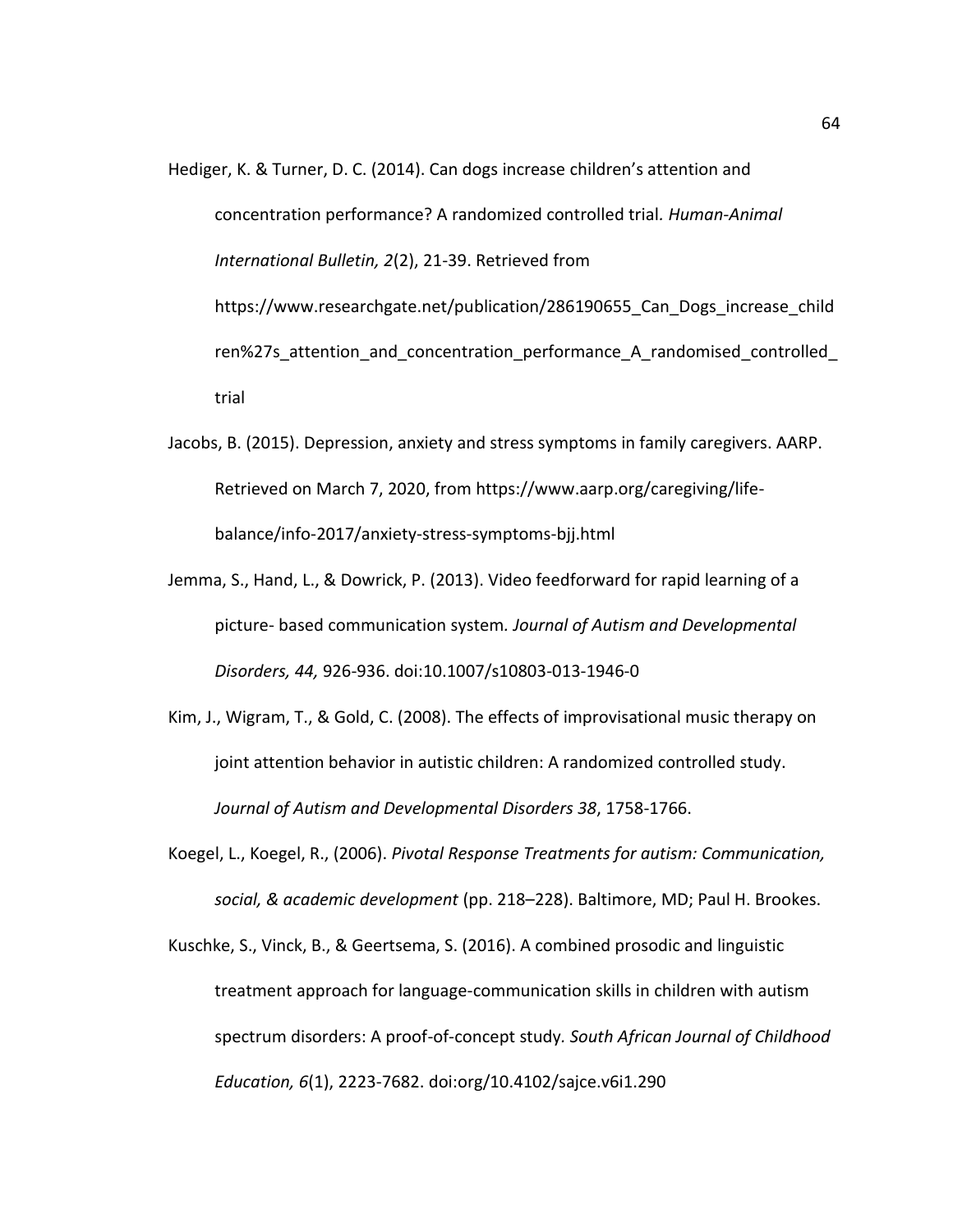- Kuo, N. & Plavnick, J. (2015). Using an antecedent art intervention to improve the behavior of a child with autism. *Journal of the American Art Therapy Association 32*(2), 54-59.
- Liew. S., Thevaraja, N., Hong, R., & Magiati, I. (2014). The relationship between autistic traits and social anxiety, worry, obsessive-compulsive, and depressive symptoms: specific and non-specific mediators in a student sample*. Journal of Autism and Developmental Disorders*, *45,* 858-872.

```
Luxford, S., Hadwin, J., & Kovshoff, H. (2016). Evaluating the effectiveness of a school-
based cognitive behavioral therapy intervention for anxiety in adolescents 
diagnosed with autism spectrum disorder. Journal of Autism & Developmental 
Disorders, 47, 3896-3908.
```
- McLeod, S. (2019). What Is the zone of proximal development? Simply Psychology. Retrieved from [https://www.simplypsychology.org/Zone-of-Proximal-](https://www.simplypsychology.org/Zone-of-Proximal-Development.html)[Development.html](https://www.simplypsychology.org/Zone-of-Proximal-Development.html)
- Meltzoff, A. (1999). Origins of theory of mind, cognition, and communication. *Journal of Communication Disorders, 32*(4), 251-269.

Milligan, A. (2020). Timeline: The history of animal assisted therapy. The University of Oregon. Retrieved from<https://blogs.uoregon.edu/milliganw14gateway/timeline/>

Mohana, M. (2018). Music & how it impacts your brain, emotions. Psych Central. Retrieved on March 2, 2020, from [https://psychcentral.com/lib/music-how-it](https://psychcentral.com/lib/music-how-it-impacts-your-brain-emotions/)[impacts-your-brain-emotions/](https://psychcentral.com/lib/music-how-it-impacts-your-brain-emotions/)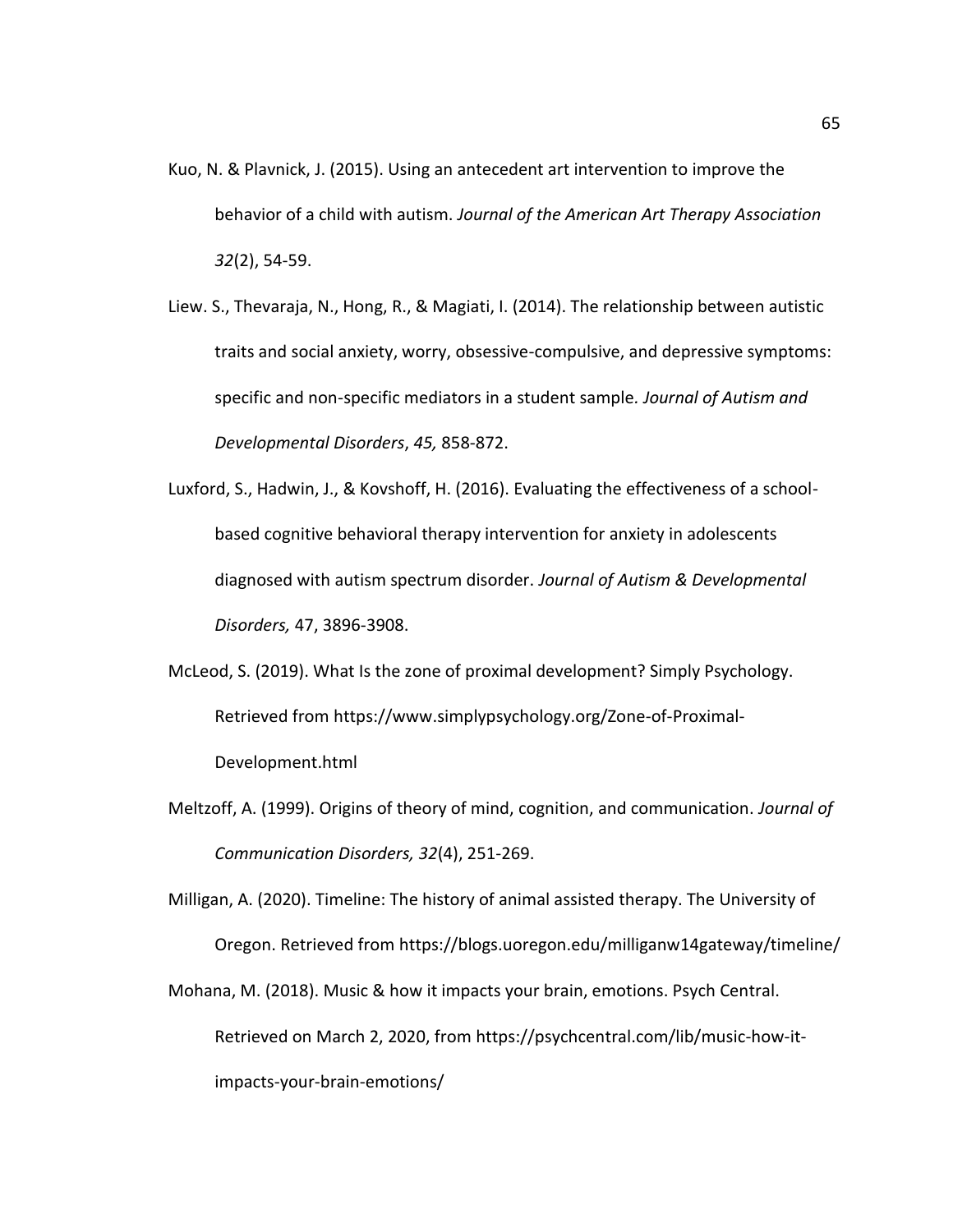- Micallef-Trigona, B. (2018, October 8). The origins of cognitive behavioral therapy. Psych Central. Retrieved from [https://psychcentral.com/lib/the-origins-of-cognitive](https://psychcentral.com/lib/the-origins-of-cognitive-behavioral-therapy/)[behavioral-therapy/](https://psychcentral.com/lib/the-origins-of-cognitive-behavioral-therapy/)
- Prizant, B. (2015). *Uniquely human a different way of seeing autism.* New York, NY; Simon & Schuster Paperbacks.
- Richard, D., More, W., & Joy S. (2015). Recognizing emotions: Testing an intervention for children with autism spectrum disorders. *Journal of the American Art Therapy Association, 32*(1), 13-19.
- Rodas, N, Eisenhower, A., & Blancher, J. (2017). Structural and pragmatic language in children with ASD: Longitudinal impact on anxiety and externalizing behaviors. *Journal of Autism and Developmental Disorders, 47*, 3479-3488.
- Rogers, K. (n.d.) Biophilia hypothesis. In *Encyclopedia Britannica online.* Retrieved from <https://www.britannica.com/science/biophilia-hypothesis>
- Sams. M. J., Fortney, E. V., & Willenbring, S. (2006). Occupational therapy incorporating animals for children with autism: A pilot investigation. *American Occupational Therapy Association, 60*(3), 268-274.
- Schweizer, C., Spreen, M., & Knorth, E. (2017). Exploring what works in art therapy with children with autism: Tacit knowledge of art therapists. *Journal of the American Art Therapy Association, 34*(4), 183-191.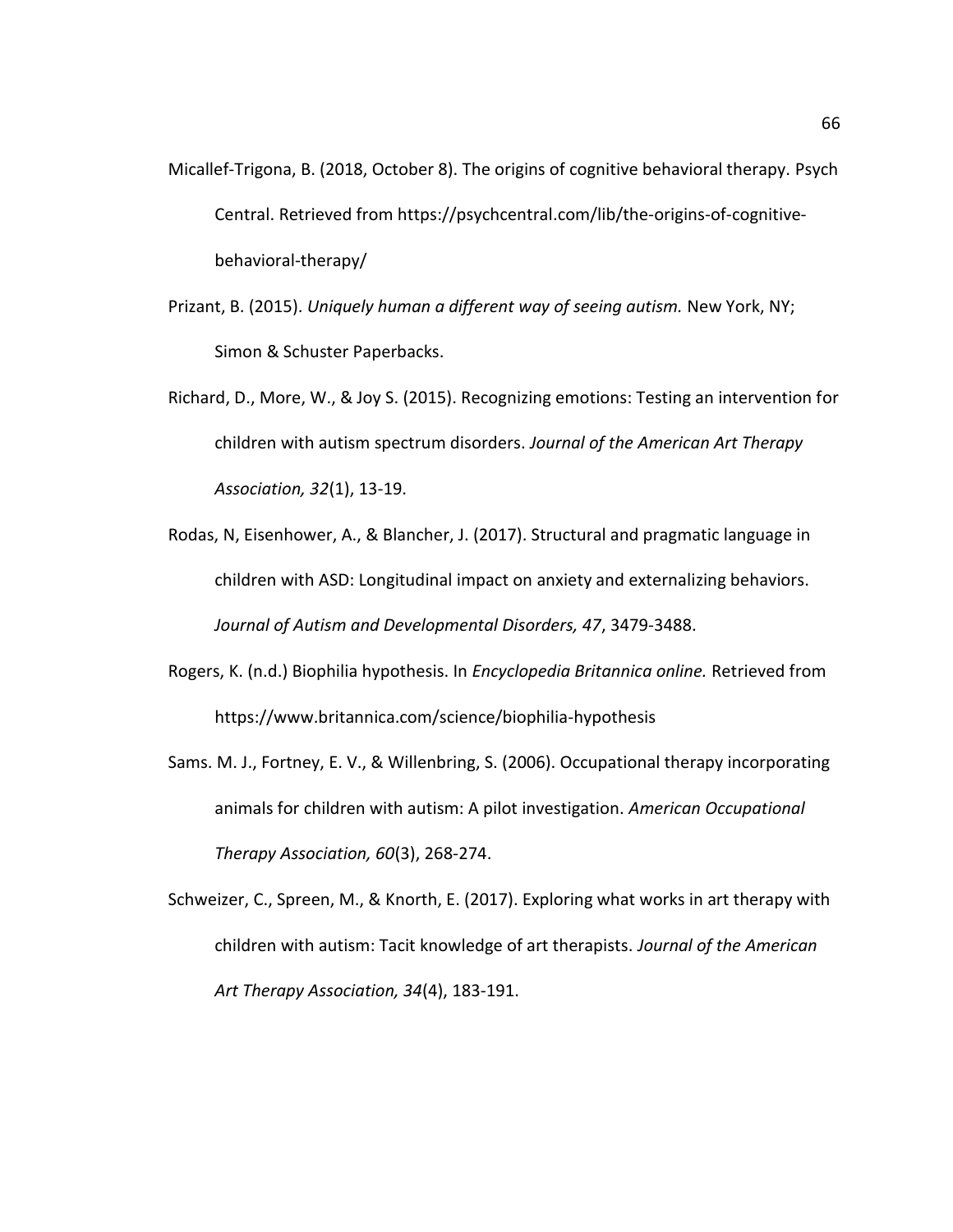- Simmons, A. (2018). The disadvantages of a small sample size. Sciencing. Retrieved on March 2, 2020 from [https://sciencing.com/disadvantages-small-sample-size-](https://sciencing.com/disadvantages-small-sample-size-8448532.html)[8448532.html](https://sciencing.com/disadvantages-small-sample-size-8448532.html)
- Stevenson, K., Jarred, S., Hinshcliffe, V., & Roberts, K. (2015). Can a dog be used as a motivator to develop social interaction and engagement with teachers for students with autism? *Support for Learning, 30*(4), 342-363.

doi:10.1111/1467-9604.12105

- Thompson, C. (2011). Multi-sensory interventions observational research. *International Journal of Special Education, 26*(1), 202-214.
- Torreno, S. (2020). A history of improvement and inclusion in special education. Bright Hub Education. Retrieved on March 22, 2020, from

https://www.brighthubeducation.com/special-ed-inclusion-strategies/66803-

brief-legal-history-of-inclusion-in-special-education/

- University of North Carolina. (2016). A Brief History of Speech-Language Pathology. University Libraries Health Sciences Library. Retrieved on March 14, 2020, from https://hsl.lib.unc.edu/speechandhearing/professionshistory
- US Department of Education. (2019). Individuals with Disabilities Education Act Section 1412 (a) (1). Retrieved from [https://sites.ed.gov/idea/statute-chapter-](https://sites.ed.gov/idea/statute-chapter-33/subchapter-ii/1412/a/1)

[33/subchapter-ii/1412/a/1](https://sites.ed.gov/idea/statute-chapter-33/subchapter-ii/1412/a/1)

Wild, G. (2018). A model for classroom-based intervention for children with sensory processing differences. *International Journal of Special Education, 33*(3), 745-765.